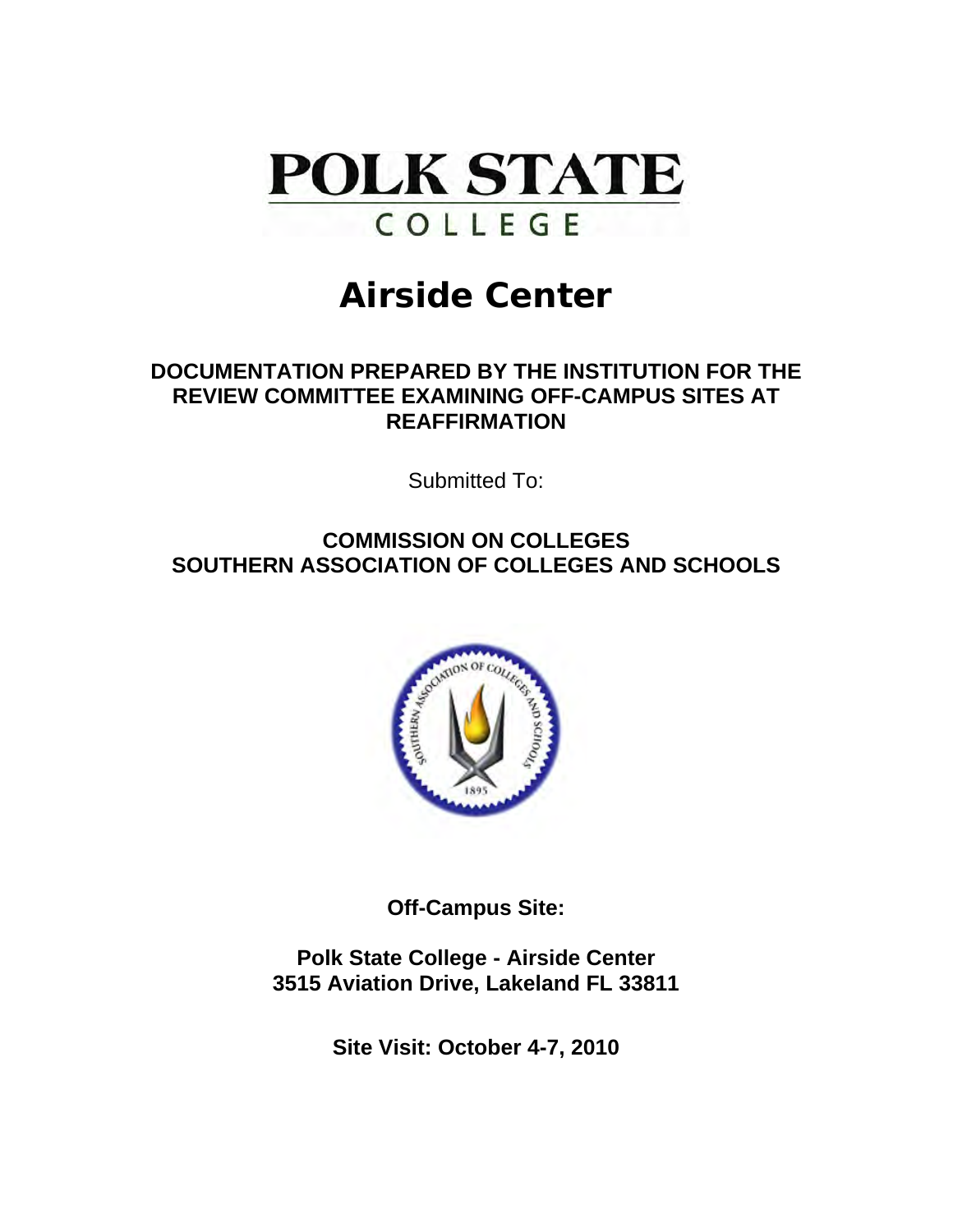## **TABLE OF CONTENTS**

## Page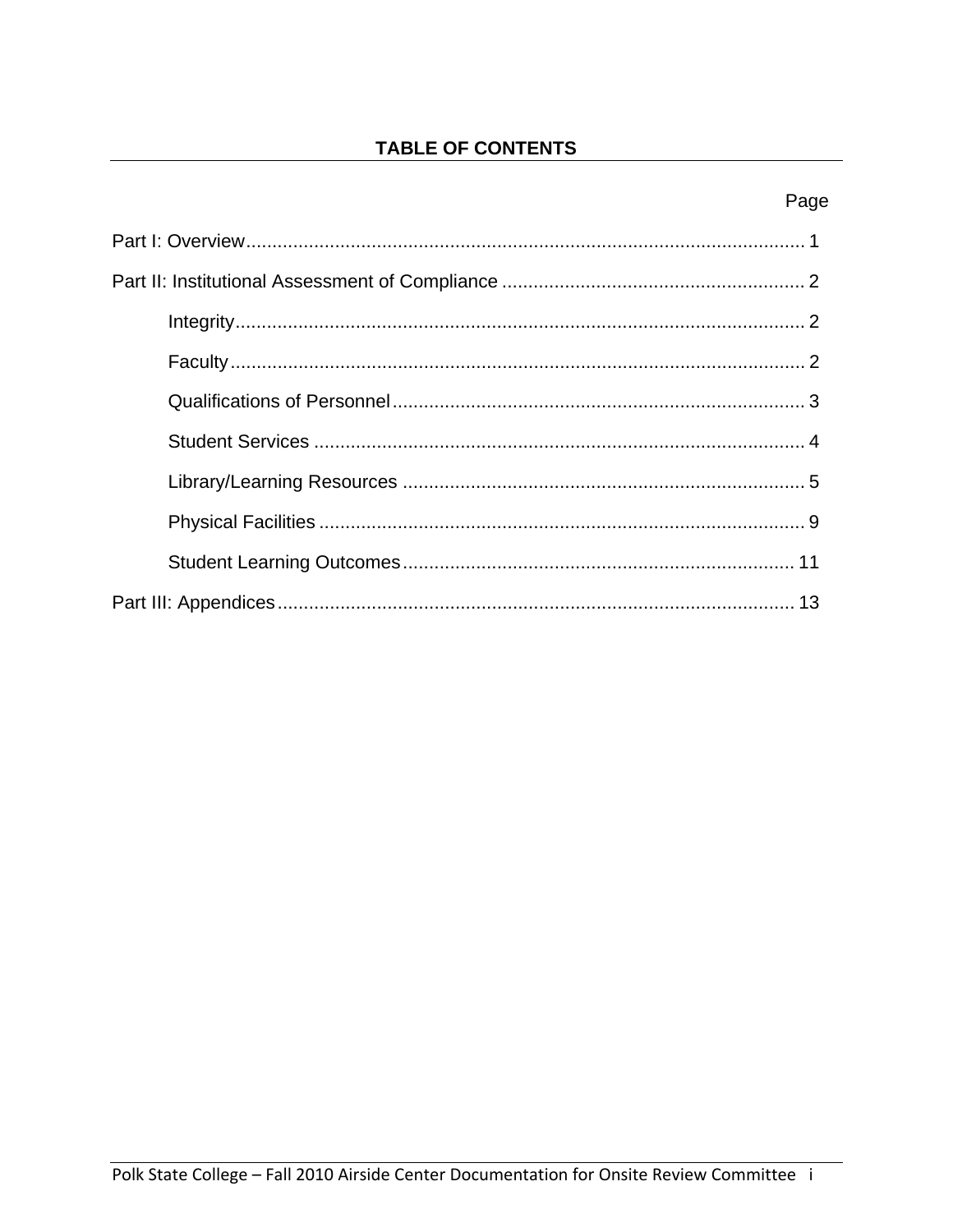

#### *Commission on Colleges Southern Association of Colleges and Schools*

## **DOCUMENTATION PREPARED BY THE INSTITUTION FOR THE REVIEW COMMITTEE EXAMINING OFF-CAMPUS SITES AT REAFFIRMATION**

### **Part I. Overview**

The Polk State College Airside Center, 3515 Aviation Drive, Lakeland FL 33811 was created to address an immediate need for instructional space, to meet demand for a trained workforce by local employers, and to provide for residents seeking jobs or job advancement in West Polk County. It provides room for the Polk State College Medical Imaging Complex, which currently includes the Cardiovascular Technology Program (CVT), the Diagnostic Medical Sonography Program (DMS,) and the Radiography Program (RTE) (relocated from the Winter Haven campus). In addition, it serves as the interim space for the Corporate College, which provides training for local manufacturing and supply companies. The building is owned by the City of Lakeland with whom the College signed a multi-year lease. The creation of the Airside Center was approved by the Polk State College District Board of Trustees at its July 2007 meeting. After significant renovations, classes started at the Airside Center on January 7, 2008.The initial date of Commission approval was June 17, 2008. All academic, student services, library/learning resources, and physical facility support functions provided at the Airside Center are managed by the Polk State College Lakeland campus. The programs offered at the Airside Center are not offered on the Polk State College Winter Haven or Lakeland campus, or any other off-campus site.

Three hundred and thirty-two credit students are currently served at the center. The projected demand for the Airside Center programming is subject to ongoing evaluation with growth of enrollment. The primary instructional delivery method at the Airside Center is didactic reinforced by laboratory work and clinical experience supporting the student-cohort concept inherent in the design of each of the programs.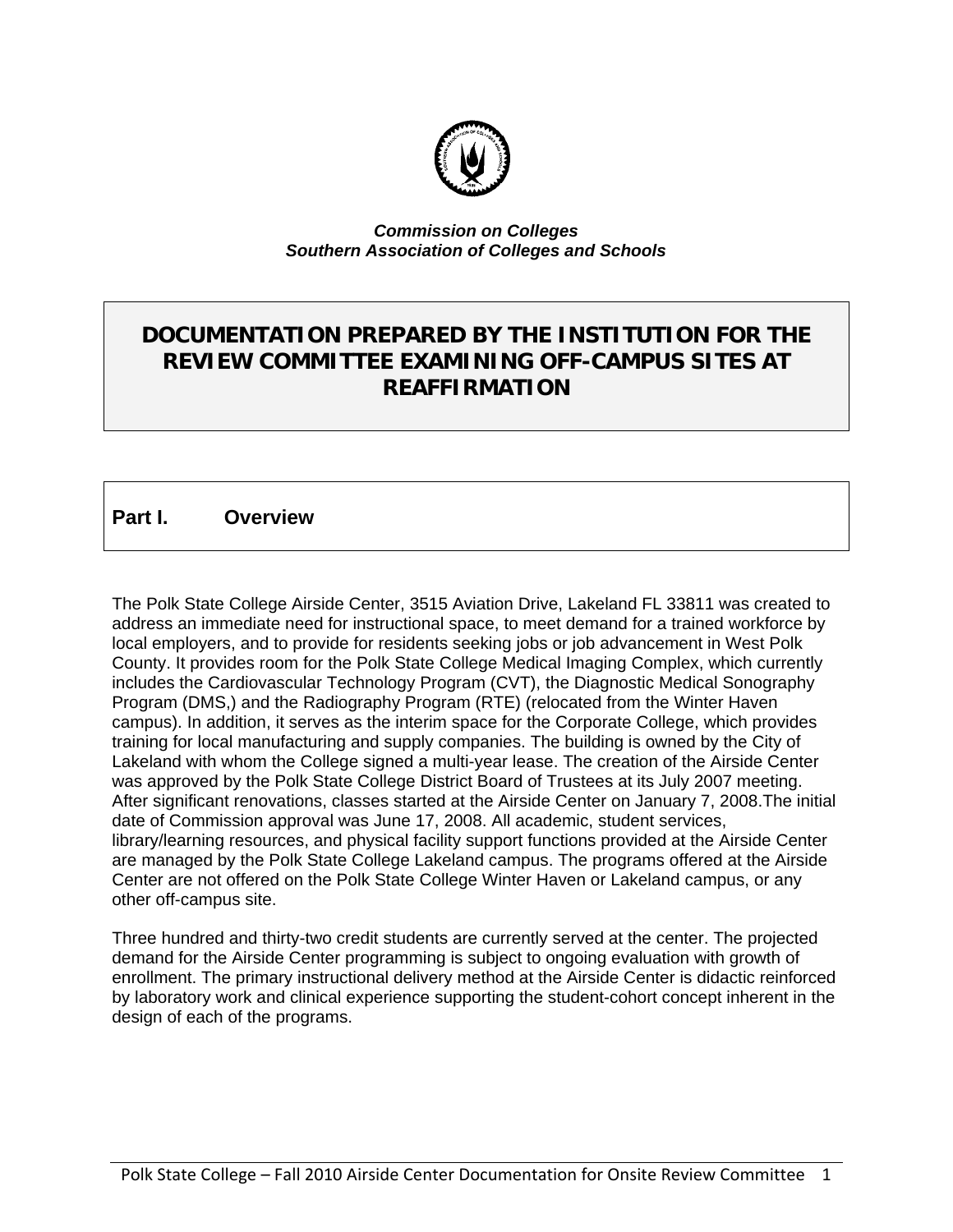## **Part II. Institutional Assessment of Compliance**

## **1. Integrity:**

The institution acts with integrity in its operation of the site(s) and reporting of compliance at the site(s). **(Standard 1.1)** 

#### **[To be determined by the review committee.]**

### **2. Faculty**

Programs at the site(s) use faculty in appropriate numbers and competence to maintain the quality of the programs. **(CR 2.8, CS 3.4.11, CS 3.7.1)** 

There are several processes in place to ensure structured student access to faculty. Faculty maintain office hours that are posted to inform students of their availability. Polk State College has activated a student e-mail system that affords both the student and faculty members to correspond with each other. Additionally, Polk State College maintains a web platform (PASSPORT) that further assists students and faculty to electronically communicate with each other during the instructional process.

The Dean of Academic Affairs, Lakeland campus, supervises the program faculty/staff at the Airside Center and is responsible to ensure that each person is evaluated. In regards to the processes to oversee and evaluate the faculty and curriculum, there are standard processes observed. For example, there is a faculty selection process and a minimum credential requirement for full-time and part-time faculty members. Polk State College regularly evaluates the effectiveness of each full-time and part-time faculty member. The faculty is also provided with Professional Development opportunities. Polk State College's Academic Quality Council, comprised of faculty members from all disciplines, is charged with curriculum and course development and review (See Compliance Certification, Core Requirement 2.8).

The Airside Center's faculty and staff adequately support the programs offered. A complete faculty roster for each program, including descriptions of qualifications of faculty members, program directors, and clinical coordinators for the past two semesters are provided in Appendix A, Faculty Roster. The current course schedule is provided by the administrative system's Section Status Report in Appendix B.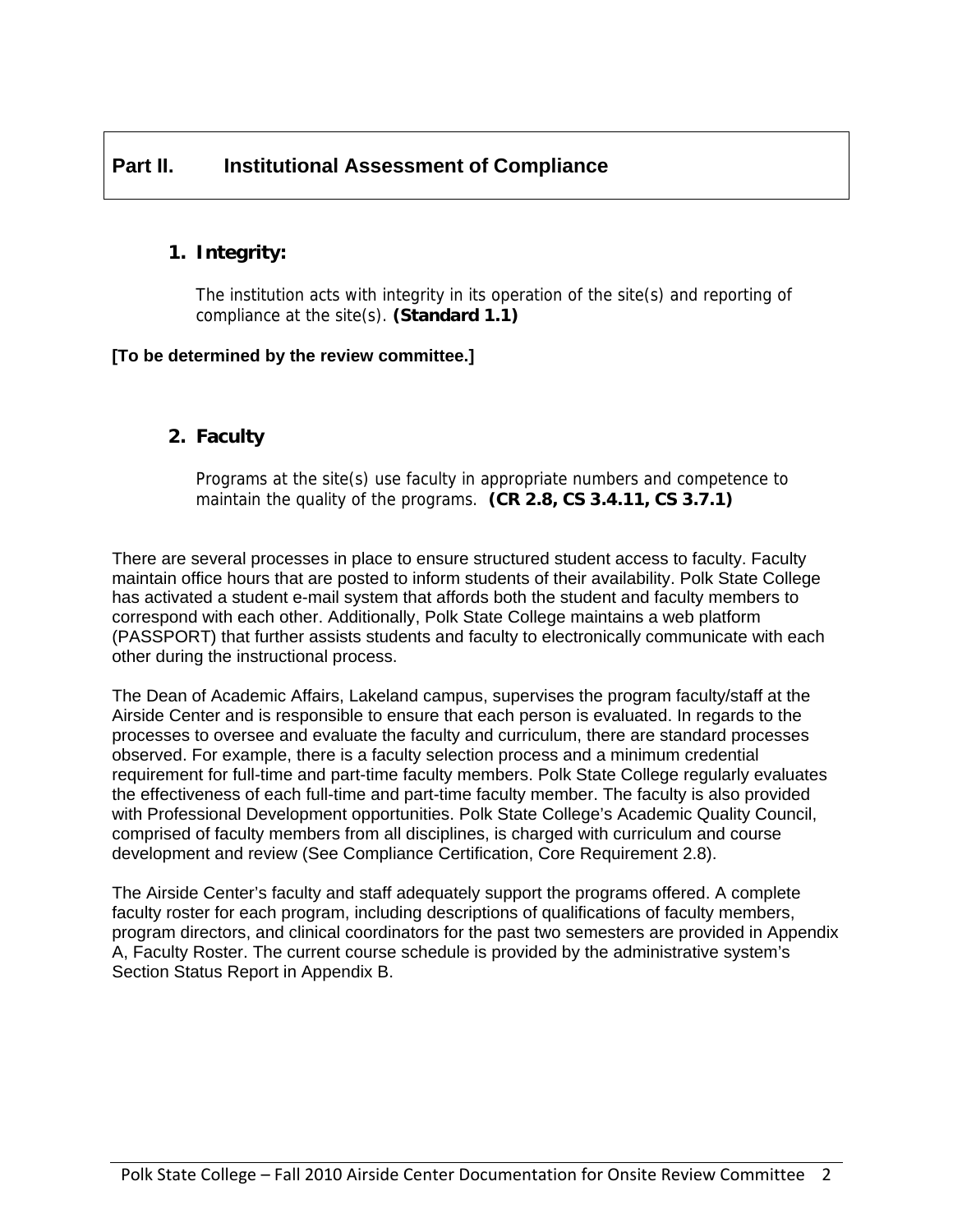## **3. Qualifications of Personnel**

The administrative and academic officials leading activities and programs at the site(s) have appropriate qualifications. **(CS 3.2.8)** 

The administrative and academic officers employed by Polk State College have the proper credentials and the necessary experience and competence to properly serve the institution. Recruitment for vacant administrative positions is conducted nationally, pursuant to Polk State College Procedure 6014 - *Recruiting/Employment Processes,* which establishes procedures applicable to the recruitment of full-time or part-time administrative, instructional, and career positions. It establishes that the intent of the College is to hire "...the most qualified candidate for employment... without regard to age, race, religion, color, sex, national origin, marital status or disability in compliance with Executive Orders and Titles VI, VII and IX of The Civil Rights Act as amended."

The College includes the academic qualifications of its administrative and academic officers in the *Polk State College Catalog 2009/2010* (pg. 172).

The staff at the Airside Center is under the direct authority of the Lakeland Campus Provost. Table1, Administrative Personnel at the Airside Center, identifies the administrative and academic officials leading activities at the Airside Center. The resumes for the Lakeland Campus Provost, Dean of Academic Affairs, Dean of Student Services, Director of Learning Resources and TLCC, and Airside Center program directors are included in Appendix C, Resumes. The organizational chart that shows the administrative responsibility for the Airside Center is presented in Appendix D, Organizational Chart for Airside Center.

| <b>Name</b>                 | <b>Position/Function</b>                                                           | <b>Responsibilities</b>                                                                                                      |
|-----------------------------|------------------------------------------------------------------------------------|------------------------------------------------------------------------------------------------------------------------------|
| Stephen Hull, M.S.<br>Ed.   | Provost – Lakeland Campus and<br>Airside Center                                    | Provides leadership and day-to-<br>day management of campus and<br>center operations.                                        |
| Marvin Pippert,<br>Ph.D.    | Dean of Academic Affairs -<br>Lakeland Campus and Airside<br>Center                | Supervises, manages, plans,<br>designs, and develops all<br>academic programs for the<br>campus and center.                  |
| Reginal Webb,<br><b>MBA</b> | Dean of Student Services -<br>Lakeland Campus and Airside<br>Center                | Supervises, manages, plans,<br>designs, and develops all student<br>services programs delivered on<br>the campus and center. |
| Bill Foege, M.L.S.          | Director of Learning Resources and<br>TLCC - Lakeland Campus and<br>Airside Center | Supervises, manages, plans,<br>designs, and develops the library<br>and learning resources for the<br>campus and center.     |

**Table 1. Administrative Personnel at the Airside Center**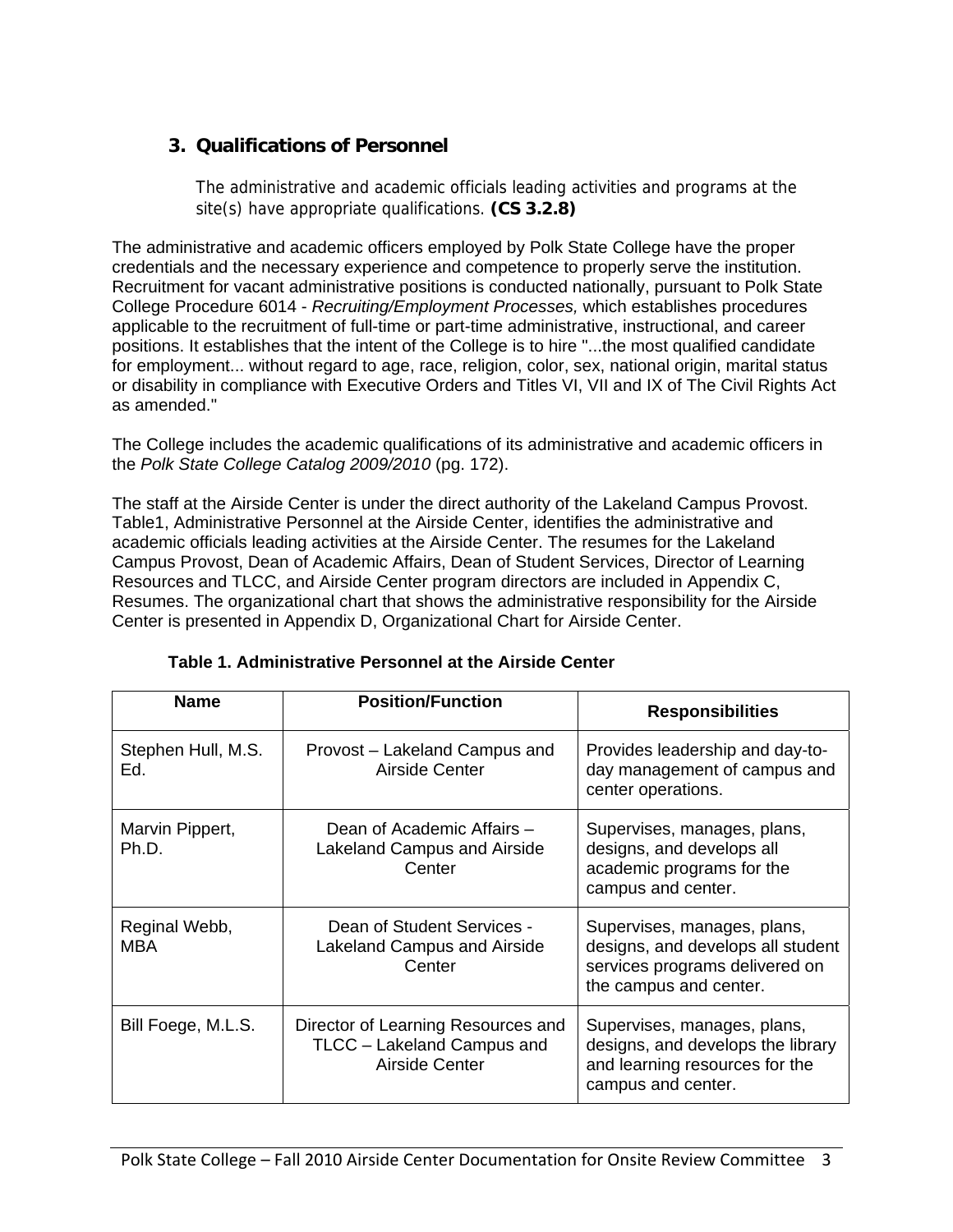## **4. Student Services**

Student services at the site(s) are appropriate for the programs offered and the student body served by the site. **(CR 2.10, CS 3.4.9, CS 3.9.3)** 

Polk State College's Student Services Department assists students from admission to graduation and helps prepare them for transition to the workforce or completion of the Associate in Arts (AA), Associate in Science (AS), Associate in Applied Science (AAS), or Bachelor of Applied Science (BAS) degree programs. Various services are provided and made accessible to students. The services presented in Table 2, Services Available at Lakeland Campus and Airside Center, are fully available at the Lakeland Campus; however, some services are provided in an abbreviated format at the Airside Center, and some services are also made available upon student request.

| <b>Services</b>                                                                                        | <b>Lakeland Campus</b> | Airside Center              |
|--------------------------------------------------------------------------------------------------------|------------------------|-----------------------------|
| Admissions                                                                                             | X                      | X                           |
| <b>Institutional Testing</b>                                                                           | X                      | X                           |
| <b>Financial Aid</b>                                                                                   | X                      | <b>Upon Student Request</b> |
| Registration                                                                                           | X                      | X                           |
| Advising                                                                                               | X                      | X                           |
| <b>Help Center</b>                                                                                     | Χ                      | <b>Upon Student Request</b> |
| <b>Disabilities Services</b>                                                                           | X                      | X                           |
| Student Activities and Leadership Dev.                                                                 | X                      | X                           |
| <b>Career Center</b>                                                                                   | X                      | Program Sponsored           |
| College Reach-Out Program<br>TRIO Programs (Ed Talent Search,<br><b>Upward Bound, Student Support)</b> | X                      | <b>Upon Student Request</b> |
| <b>Retention Services</b>                                                                              | X                      | X                           |
| Publications                                                                                           | X                      | $\sf X$                     |
| Intercollegiate Athletics                                                                              | X                      | <b>Not Available</b>        |
| <b>Student Clubs and Organizations</b>                                                                 | X                      | <b>Funding Available</b>    |
| <b>Student Government Association</b>                                                                  | X                      | X                           |
| Phi Theta Kappa                                                                                        | X                      | X                           |
| <b>Multi-Cultural Events</b>                                                                           | Χ                      | X                           |
| <b>Veterans' Services</b>                                                                              | X                      | X                           |
| Honors Program                                                                                         | X                      | X                           |
| <b>Library Services</b>                                                                                | Х                      | X                           |

**Table 2. Services Available at Lakeland Campus and Airside Center**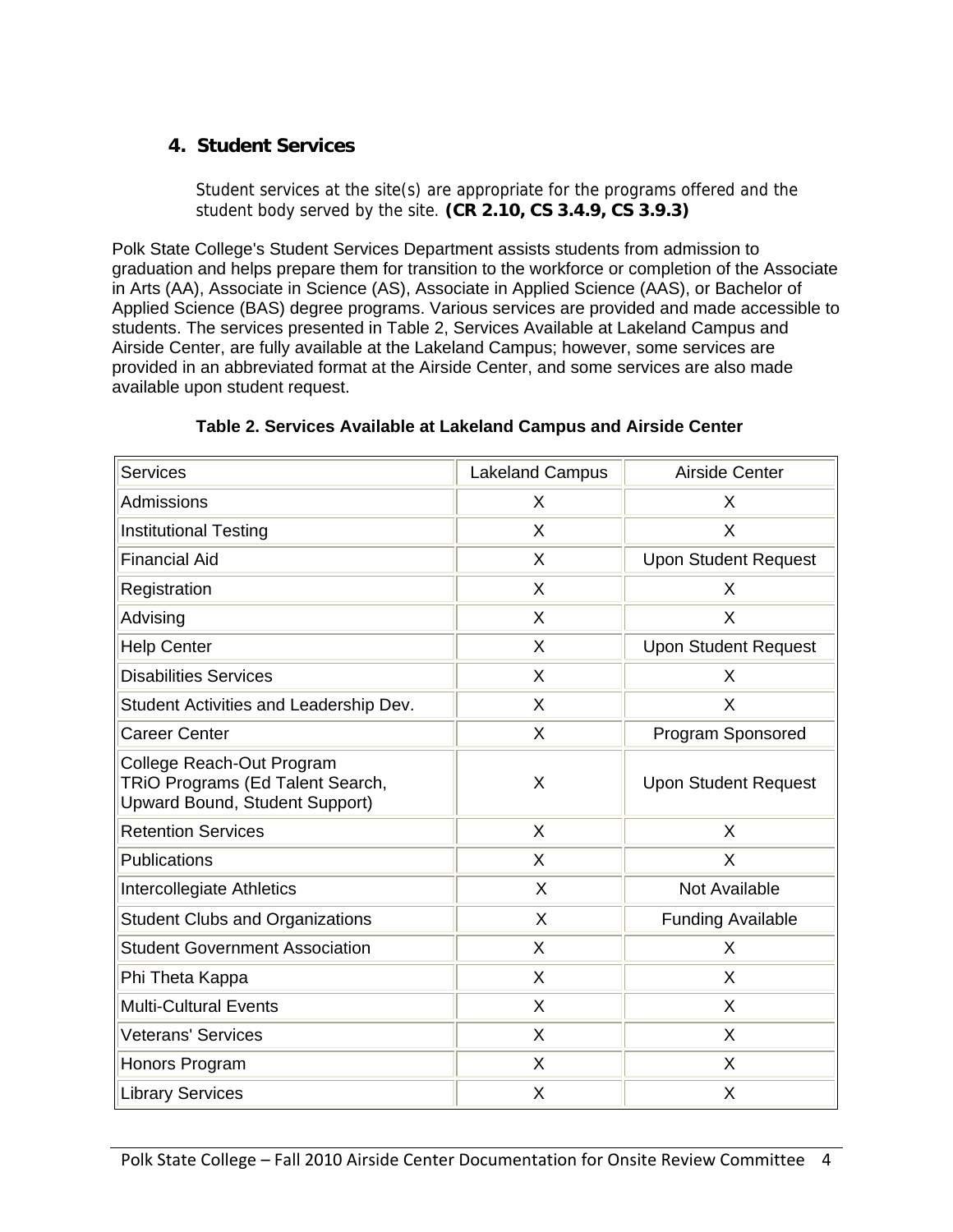A dedicated full-time Academic Advisor has been assigned to the Airside Center. The advisor is responsible for providing advising, admissions, registration, and recruitment services at the Center. The advisor is also responsible for arranging and coordinating any additional student services requested by students at the Airside Center.

| <b>Airside Center</b> |                  |                                                                                                                                        |  |  |
|-----------------------|------------------|----------------------------------------------------------------------------------------------------------------------------------------|--|--|
| Name                  | Position         | Responsibilities                                                                                                                       |  |  |
| Kerry Shapiro, BA     | Academic Advisor | Advising, admissions,<br>registration, recruiting, and<br>arranging for additional<br>services requested by<br>students at the center. |  |  |

#### **Table 3. Student Services Staff at the Airside Center**

### **5. Library/Learning Resources**

Library/Learning resources that can be accessed by students enrolled in courses offered at the site(s) are sufficient and appropriate for the programs offered. This includes access, services, and facilities. **(CR 2.9, CS 3.8.1, CS 3.8.2, CS 3.8.3)** 

Learning Resources at Polk State College consist of libraries and learning resource facilities known locally as the Teaching/Learning Computing Centers (TLCC). A full-service library and TLCC facilities are located on the Lakeland campus. Services provided by this facility are extended to all Airside Center students as well as faculty members teaching at the Airside Center.

#### Library

Library services are available at the Airside Center on an outreach basis. A library office space (ASL 112), a computer librarian information kiosk, and a dedicated storage area (ASL 148) are in place at the center. While there is not a physical library collection at the facility, professional librarians (with Master of Library Science (M.L.S.) degrees and significant experience with electronic references) provide information literacy instruction. Librarians have been assigned for a total of 16 hours per week at the Airside Center. The librarians' scheduled times at the facility are planned such that they coincide with peak class times. The Airside Center Library Services Operating Schedule is Monday – Thursday, 2:00 p.m. – 4:00 p.m. and 4:30 p.m. – 6:30 p.m.

Learning resources and associated services at Polk State College consist of libraries, studentuse computer labs, tutoring centers, and testing services. Processes are in place in these units to ensure that the various resources and services provided support the curriculum and the needs of students and faculty.

Polk State College libraries provide access to and support faculty and students through library collections and services via ownership and consortia agreements and memberships. The Lakeland Campus library is responsible for providing services to the Airside Center. Library services provided at the Lakeland Campus and Airside Center are summarized in Table 4, Library Services Available at Lakeland Campus and Airside Center.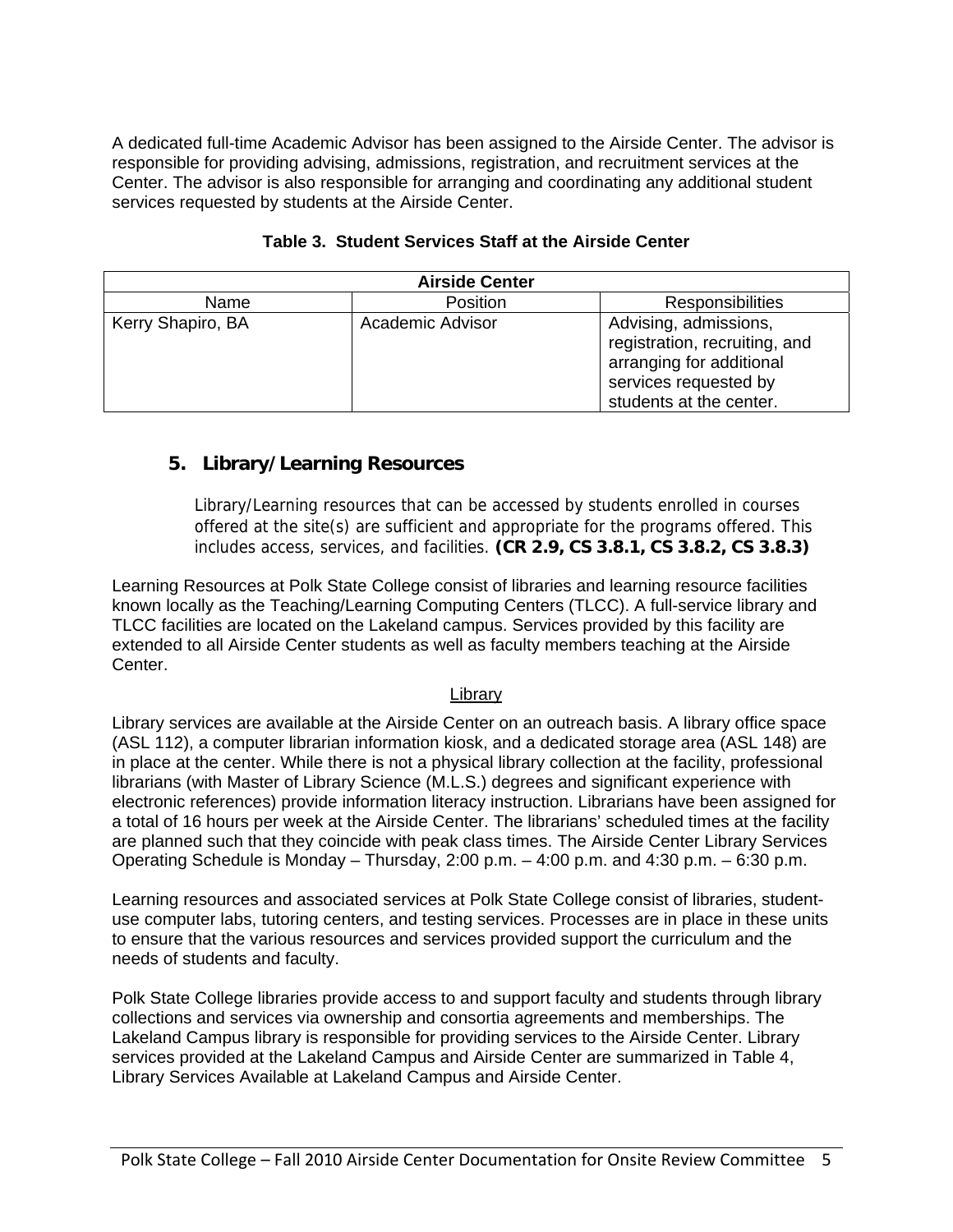| Service                                              | <b>Lakeland Campus</b>       | Airside Center                     |
|------------------------------------------------------|------------------------------|------------------------------------|
| Reference Assistance                                 | In Person/By<br>Phone/Online | In Person/By Phone/Online          |
| <b>Information Literacy</b><br>Instruction/Tutorials | In Person/Online             | In Person/Online                   |
| Interlibrary Loan                                    | Online                       | Online                             |
| <b>Electronic Resources</b>                          | Available                    | Available                          |
| <b>Print Collections</b>                             | Available                    | Available upon request             |
| Resource Renewal                                     | Online                       | Online                             |
| Computers/Laptops                                    | Available                    | Laptops currently not<br>available |
| Reserve Items                                        | Available                    | Available                          |
| <b>Faculty Request for Resources</b>                 | Available                    | Available                          |
| <b>Works Cited Help</b>                              | In Person/Online             | Online                             |

#### **Table 4. Library Services Available at Lakeland Campus and Airside Center**

#### Library collections

The Lakeland campus library maintains collections of circulating and reference books. Students, faculty and staff are able to borrow materials and can renew these by logging into their library account from the LINCCWeb online catalog. The library also maintains collections of print periodicals with research backfiles, microfilm, audio compact disks, popular paperback books, art and sculpture reproductions, and DVD/VHS educational videos. All collections are fully cataloged and accessible through LINCCWeb. Borrowing policies and procedures are detailed on the library's website. Table 5, Library Collection Title Count, provides information on the number of collections held by the Lakeland campus library that provides services to the Airside Center.

#### **Table 5. Library Collection Title Count**

| Lakeland Library titles      | 31,369 |
|------------------------------|--------|
| Library electronic books     | 75,510 |
| Library electronic databases | 124    |
| Digitized videos             | 390    |

Students, faculty, and staff at the Airside Center have full access to the library's array of online resources. All electronic resources are web-based and accessible with authenticated login through the Internet. Once authorized, users provide their Library Borrower IDs and PINs to authenticate. Once signed in, they have access to over 100 commercial full-text databases and over 75,000 electronic books.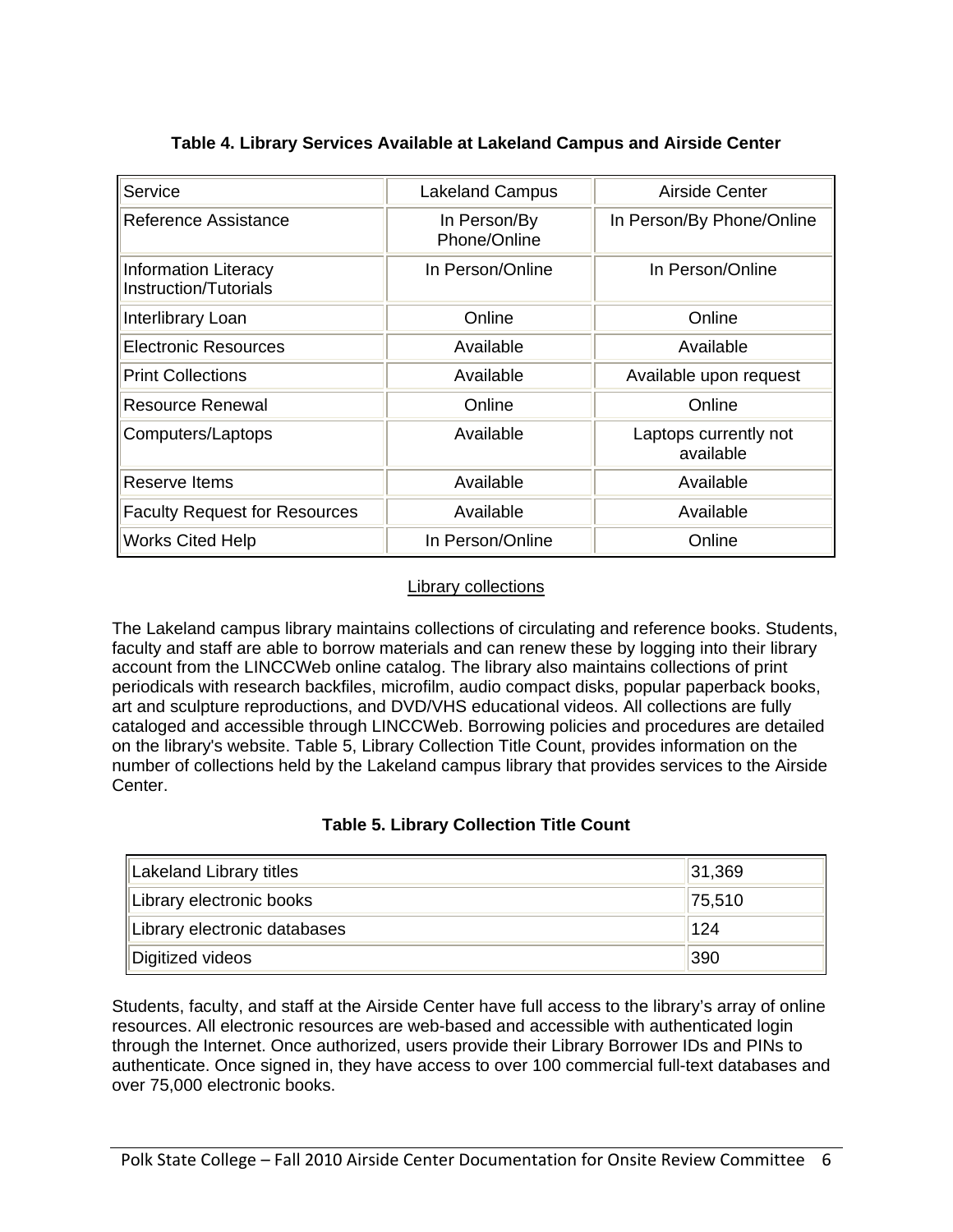In addition, a number of commercial databases are available to support the medical imaging programs located at the Airside Center. These databases are identified in Table 6, Medical and Allied Health Commercial Databases Available at the Airside Center.

| Table 6. Medical and Allied Health Commercial Databases Available at the Airside Center |  |  |
|-----------------------------------------------------------------------------------------|--|--|
|-----------------------------------------------------------------------------------------|--|--|

| CINAHL Plus Full-text (EBSCO)                 | <b>MEDLINE</b> with Full-text            |
|-----------------------------------------------|------------------------------------------|
| <b>Current Issues, Reference Shelf Plus</b>   | (EBSCO)                                  |
| (Wilson)                                      | Natural Medicines Comprehensive Database |
| <b>Health and Wellness Resource Center</b>    | (Therapeutic Research Center)            |
| (Gale)                                        | Nursing and Allied Health Source         |
| Health Reference Center Academic (Gale)       | (ProQuest)                               |
| Health Source Consumer Edition (EBSCO)        | Nursing Library (Rittenhouse)            |
| <b>Health Source Nursing Academic Edition</b> | Physician's Desk Reference (PDR)         |
| (EBSCO)                                       | (Micromedex)                             |
| MEDLINE via FirstSearch (OCLC)                | Psych Articles (EBSCO)                   |
|                                               | <b>Thomson Healthcare Series</b>         |

With the exception of a selected set of program-relevant medical imaging reference books in Room ASL 134, there is no physical library collection of books or other materials at the Airside Center. However, students, faculty, and staff may request available circulating materials from any Polk State College campus library. Requested items are delivered to the Airside Center by internal courier within two working days. Requests can be made directly from the Polk State College Library Online Catalog, through an in-person meeting with an Airside Librarian, by telephone to the holding library, or via the library's *Ask-a-Librarian* online e-mail reference service.

Borrowed materials may be returned to the Airside Center or to any other Polk State College campus library or center. Many general and discipline-specific reference resources are accessible electronically through Polk State College's subscription databases (such as the *Gale Virtual Reference Library*, *Biography Resource Center*, *Health and Wellness Resources Center*, and *Encyclopedia Britannica, et al.*).

#### Library Staff

The Lakeland campus library has a reference desk which is staffed by a professional librarian during regular library operating hours. It is the role of the reference librarian to assist students and other library users with utilizing the library's electronic and traditional resources and to consult with students on identifying and filling their information needs.

All Lakeland campus professional librarians and the library director serve at the library's reference desk as a regular part of their assignments. Additionally, paraprofessional team members providing services at the library's circulation desks are able to assist students and other library users with solving basic information problems, such as catalog searches, database access, identifying course reserve materials, finding books in the library, or other tasks. These paraprofessionals refer more complex needs to the reference librarians.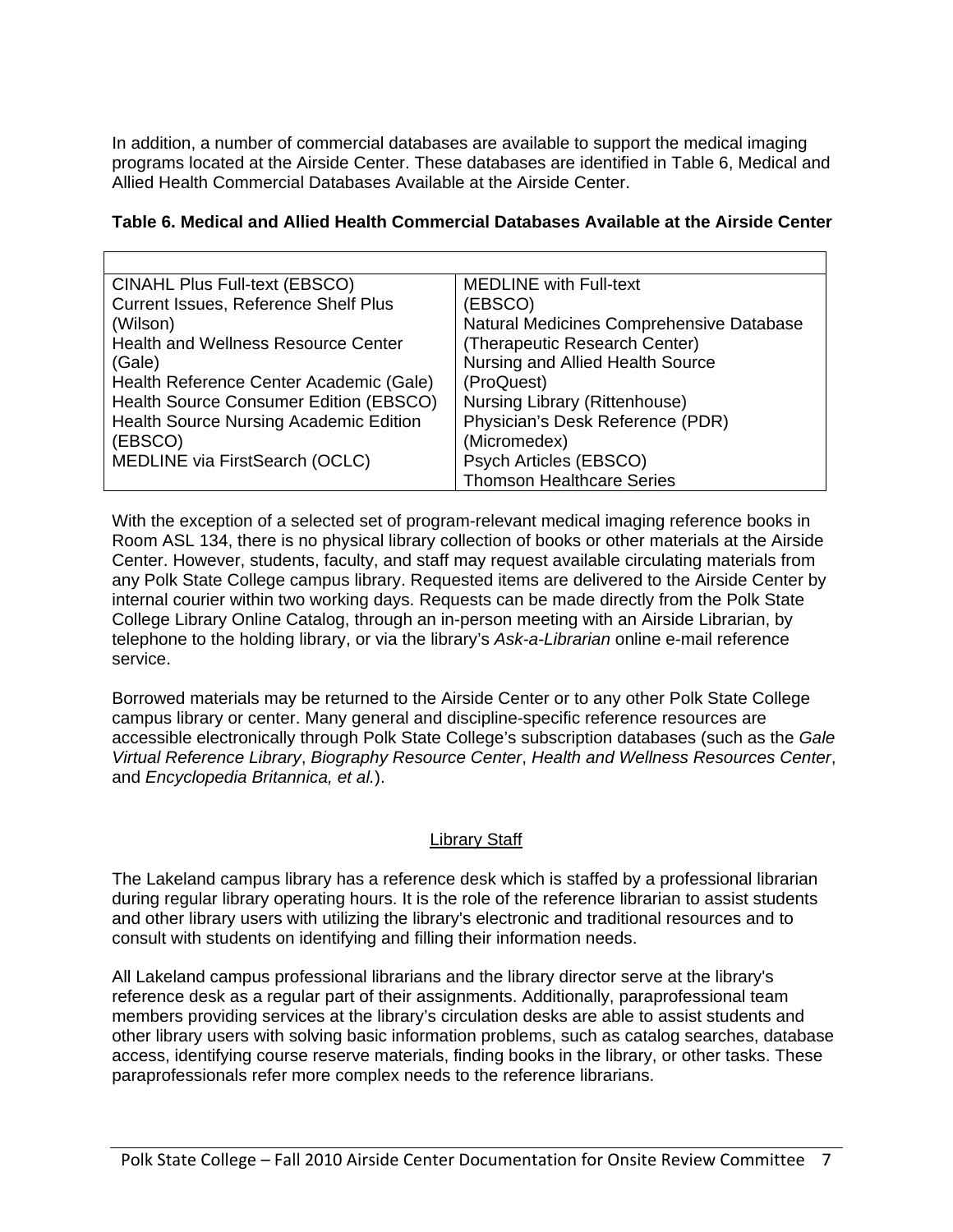The Airside Center is served by designated outreach librarians from the Lakeland campus library. Table 7, Airside Center Outreach Librarians, identifies the designated center outreach librarians.

| Airside Center Librarians | Credentials                         |
|---------------------------|-------------------------------------|
| Gigi Riggio               | M.L.S., University of South Florida |
| Judy Scuderi              | M.L.S., University of South Florida |
| Kristen Jernigan          | M.L.S., Florida State University    |

#### **Table 7. Airside Center Outreach Librarians**

#### Teaching/Learning Computing Center/Computer Lab

The Lakeland campus TLCC houses and maintains a student-use computer lab. A student use computer lab facility is in place at the Airside Center (ASL 118). Open access computers (32) with curriculum-related software, Microsoft Office applications, and information resources are available in the Airside student computer laboratory.

Tutoring services are planned for Airside Center students taking General Education courses in math and English. The use of online tutoring tools such as *SmartThinking* and the scheduling of peer tutors at the facility are tools that are being considered with growth of enrollment. Polk State College's online course management program, *Polk Access to Learning* (PAL), is available to all faculty members for online courses and for supplementing face-to-face instruction. PAL access is arranged upon instructor request to the college's Instructional Technology Department. This department maintains a liaison at the Airside Center. PAL provides convenient access to both the Polk State College library and TLCC websites.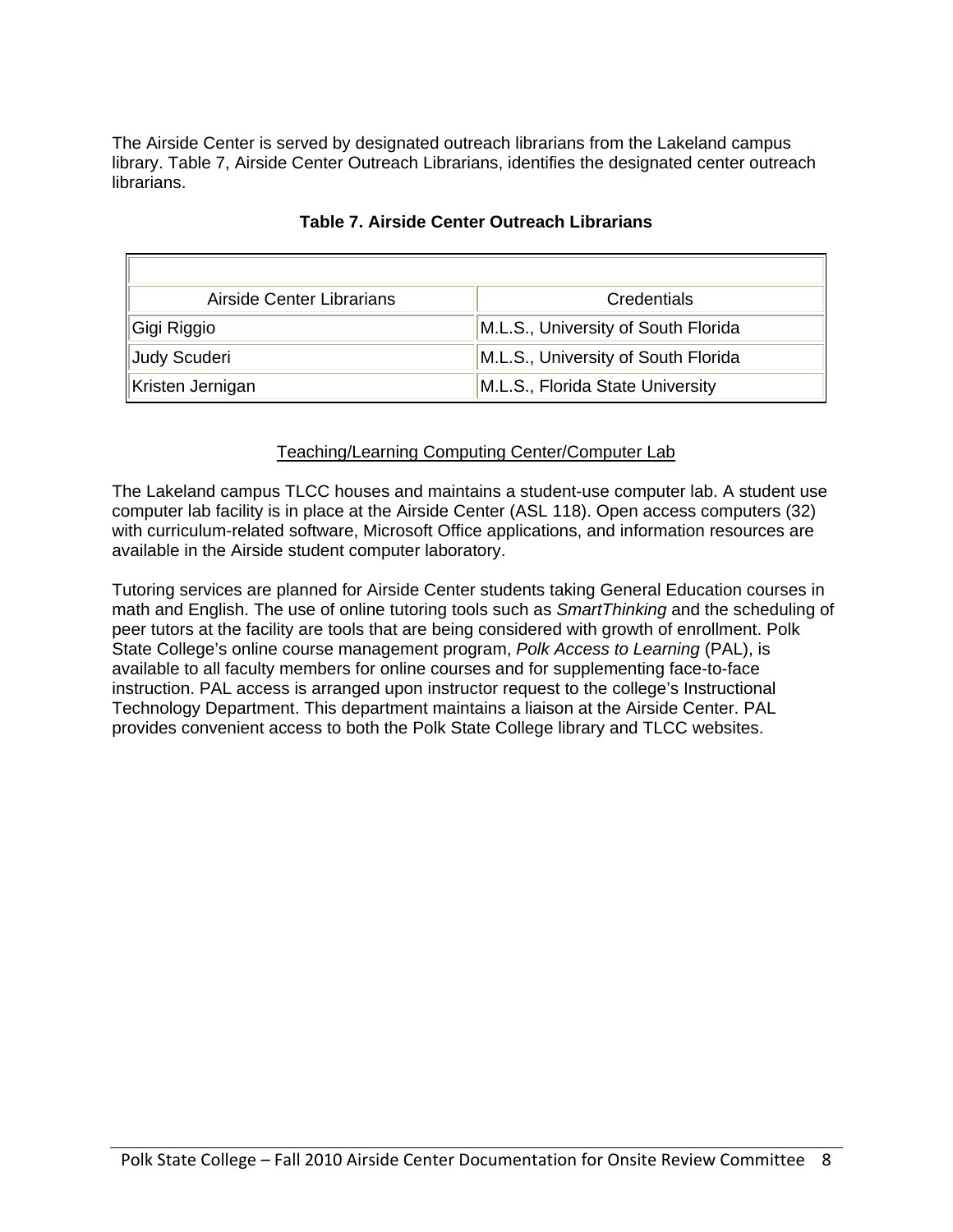## **6. Physical Facilities**

The institution operates and maintains physical facilities at the site(s) that appropriately serve the needs of the programs and activities at the site(s). **(CS 3.11.3)** 

The building hosting the Airside Center is owned by the City of Lakeland, with whom the College signed a multi-year lease. Detailed descriptions of the facilities are listed below and supported by the floor plan presented in Figure 1, Airside Center Floor Plan.



#### **Figure 1. Airside Center Floor Plan**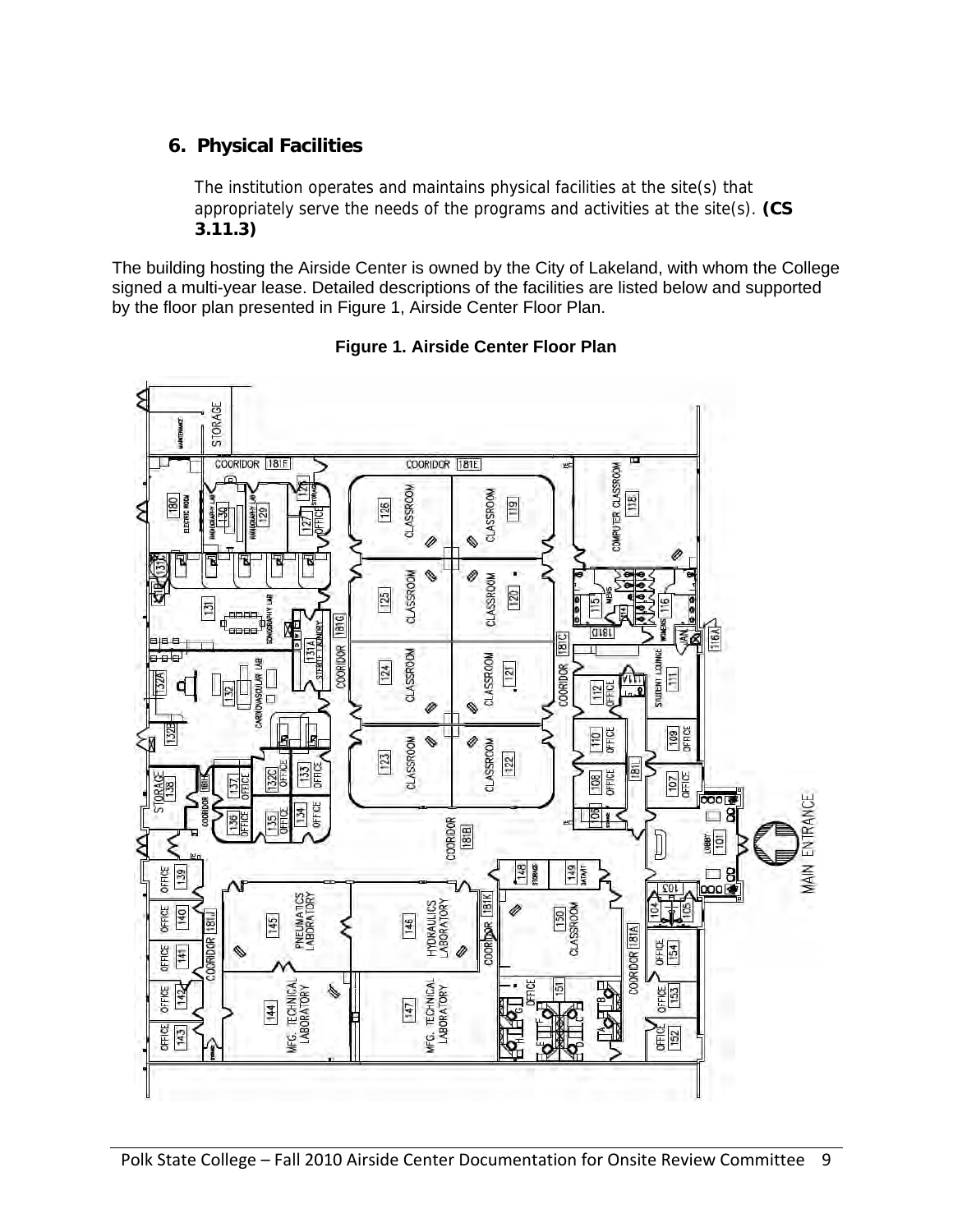### **OCCUPANCY:**

- Cardiovascular Technology Program: Rooms ASL 123, 132, and 139
- Diagnostic Medical Sonography Program: Rooms ASL 124 and 131
- Radiography Program: Rooms ASL 125-130 and 140
- Corporate College (for non-credit courses): Rooms ASL 141-147; 150-154; and 106, 107, 110 and 122.

The Airside Center was created to provide room for Polk State College's Medical Imaging Complex; it also provides the interim space for the Polk State College Corporate College, which provides training in partnership with local manufacturing and supply companies. After significant renovations, the following facilities are available:

- (7) Classrooms: Rooms ASL 119-126.
- (1) Computer Laboratory: Room ASL 118.
- (2) Radiography laboratories: Rooms ASL 129 and 130 (both labs equipped with functioning equipment).

• (1) Cardiovascular laboratory: Room ASL 132 (equipped with functioning equipment, laboratory space containing viewing area rooms ASL 132A and 132B, two curtain-equipped beds, and cabinet storage).

• (1) Diagnostic Medical Sonography (DMS) laboratory: Room ASL 131 (equipped with functioning equipment; laboratory space containing six hospital-grade curtain-equipped beds, meeting space, a private bathroom, and cabinet storage)

• The DMS lab has six ultrasound machines with technological equivalence to machines used in hospitals today. There are three internet-equipped computers in the lab for student use in research and reviewing for National Board exams and an overhead projector with computer for presentations and lectures.

- The DMS classroom (Room ASL 124) is a standard classroom equipped for current technology needs.
- (1) Sterile laundry space: Room ASL 131A (shared by the cardiovascular laboratory and the sonography laboratory).
- Office space for program personnel: Rooms ASL 127, 132C, 133-137.
- Dedicated storage space for allied health programs: Rooms ASL 128 and 138.
- Student/staff lounge: Room ASL 111
- Office space for administration and The Corporate College.
- (5) Laboratories dedicated to Corporate College training sessions.
- (1) Classroom dedicated to Corporate College training sessions.
- Air-conditioned space for server and telephone-communication equipment.
- The latest technology for the delivery of instruction in all classrooms and all laboratories (similar to the technology at the Lakeland campus).

• The latest technology for all office spaces and meeting space(s) (similar to the technology at the Lakeland campuses).

- Gathering space in the atrium for students, staff, and visitors.
- Approximately 450 parking spaces are available for all building occupants.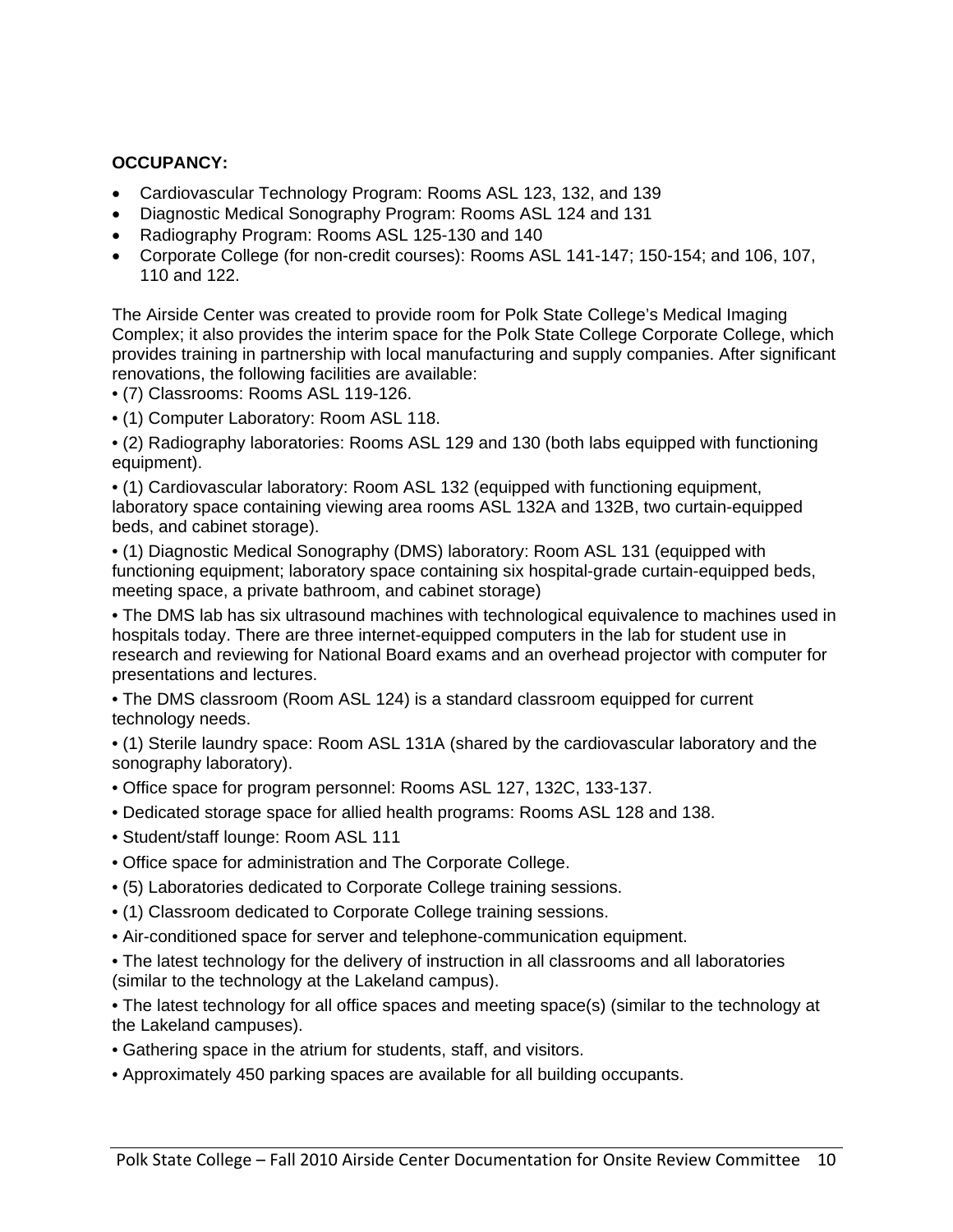## **7. Student Learning Outcomes**

The institution demonstrates the comparability of student learning outcomes with those for the same or similar programs offered on the main campus. **(CS 3.3.1.1, CS 3.4.6)** 

The Airside Center was created to house the Polk State College Medical Imaging Complex, which includes the Cardiovascular Technology Program, the Diagnostic Medical Sonography Program, and the Radiography Program. These programs are designed to prepare students for employment and the successful completion of an AS or AAS degree.

Student learning outcomes are defined for all AS/AAS degree programs and are found in program materials published for students. These outcomes, as well as overall program outcomes and the methods for analyzing the achievement of these outcomes through established performance indicators, are part of detailed program evaluation plans that are in place for every AS/AAS degree program at Polk State College. The evaluation plans are at varying stages of implementation, depending on a program's assessment cycles and its specific accreditation requirements.

Additionally, each course at Polk State College, regardless of delivery mode or site, meets the program and course outcomes established for the course in the *Basic Course Information* (BCI) document, which is submitted when a course is approved by the Academic Quality Council (AQC). As stipulated in Polk State College Procedure 1001, *Communicating Course Information to Students*, the BCI for each course must identify the program outcomes (for AS courses) or the General Education outcomes (for AA courses) met by the course as well as specific course learning outcomes for the course. The section in the BCI for each course entitled *PSC Mission and Core Objectives* lists either the program outcomes (for AS courses) or the General Education outcomes (for AA courses). The section in the BCI entitled *Course Objectives* lists the individual course learning outcomes and identifies the program or General Education outcome statements from which they are derived. All courses of a given section, regardless of delivery mode, follow the same outcomes listed on the course BCI.

The course descriptions for all courses are included in the *Polk State College Catalog*. Each course description includes the number of credits as well as the number of lecture, lab, and/or clinical hours required for a given course as appropriate. Course outcomes for each course can be found on the Basic Course Information (BCI) form for each course. The BCI for each course can be found on the College website at the following link: www.polk.edu/bci.

Assessing the effectiveness of the college's AS and AAS degree programs and certificate programs is the responsibility of the individual program directors. Many of these programs face additional mandates from professional accrediting bodies and their assessment follows (by necessity) those specific compliance timelines and content requirements. Similar to the assessment measures of the General Education curriculum, program-specific documentation is collected using the Strategic Planning Online (SPOL) system, starting with the SPOL assessment module implementation during the Fall 2009 Semester.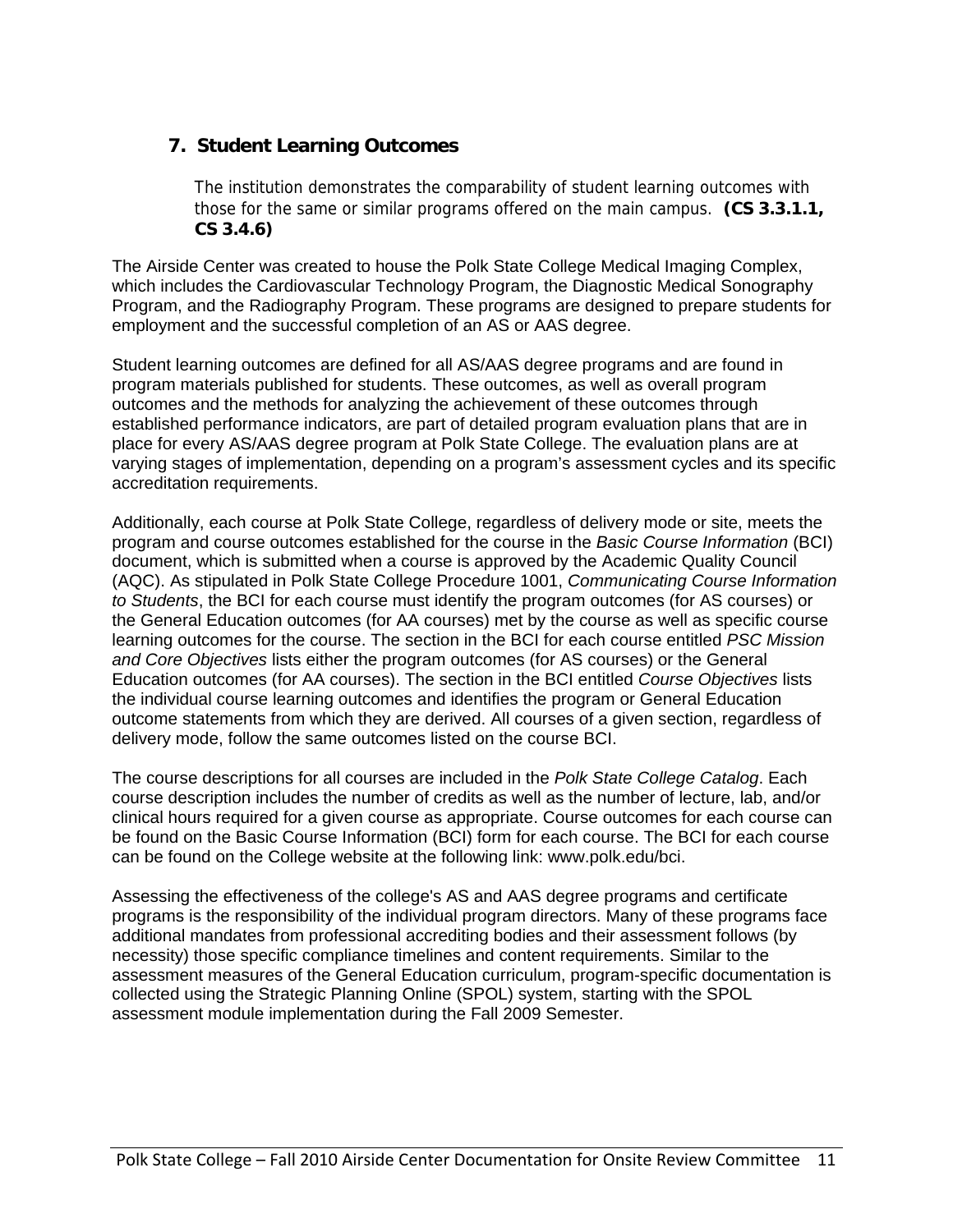In addition, a recently modified *Basic Program Review* (BPR) form and a unified *Performance Success Indicator* (PSI) sheet has been used to facilitate the administrative aspects of the program review. The results are published in the *Annual Program Review*. The 2009 review document has been part of the College's original compliance certification, while the most recent revision of the the underlying Program Learning Outcomes has been submitted as part of the Focused Report documentation (PSC Workforce Program Outcomes.pdf).

The program-specific assessment plans/matrices for Cardiovascular Technology, Diagnostic Medical Sonography, and Radiography can be found in Appendix E: Assessment Plans. All student learning outcomes across the General Education curriculum are evaluated as part of the college-wide General Education assessment, which involves a random selection of students enrolled in the required General Education course selections across Polk State College's campuses and center sites. The measurement specifics concerning student learning outcomes for the General Education curriculum are determined by departmental faculty, governed by the campus Deans of Academic Affairs, and aggregated in a central assessment repository by the Office for Institutional Research, Effectiveness, and Planning.

The programs offered at the Airside Center are not offered by the College on the Polk State College Winter Haven or Lakeland campus, or any other off-campus location.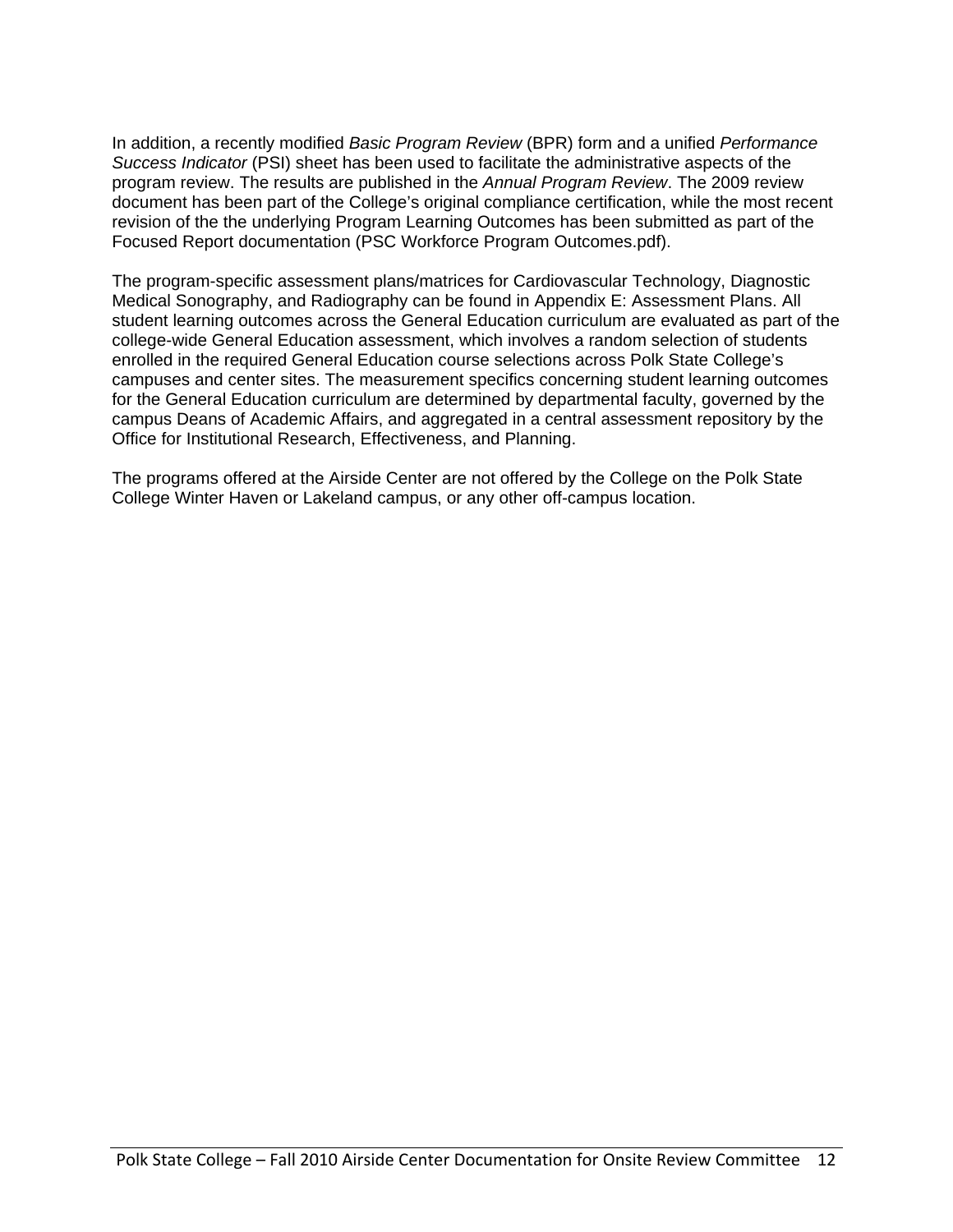## **Part III. Appendices**

#### Page in the contract of the contract of the contract of the contract of the contract of the contract of the contract of the contract of the contract of the contract of the contract of the contract of the contract of the co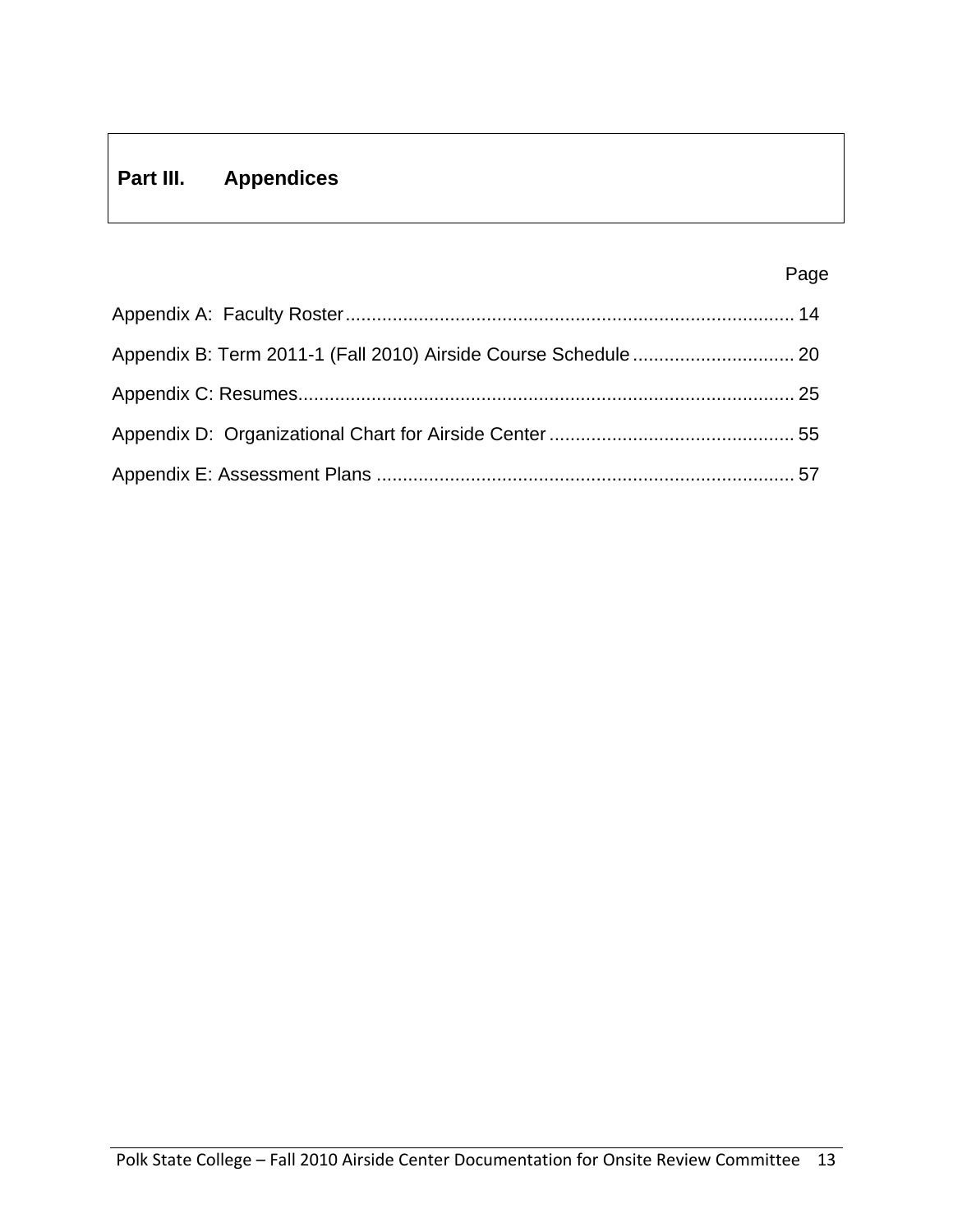**Appendix A: Faculty Roster**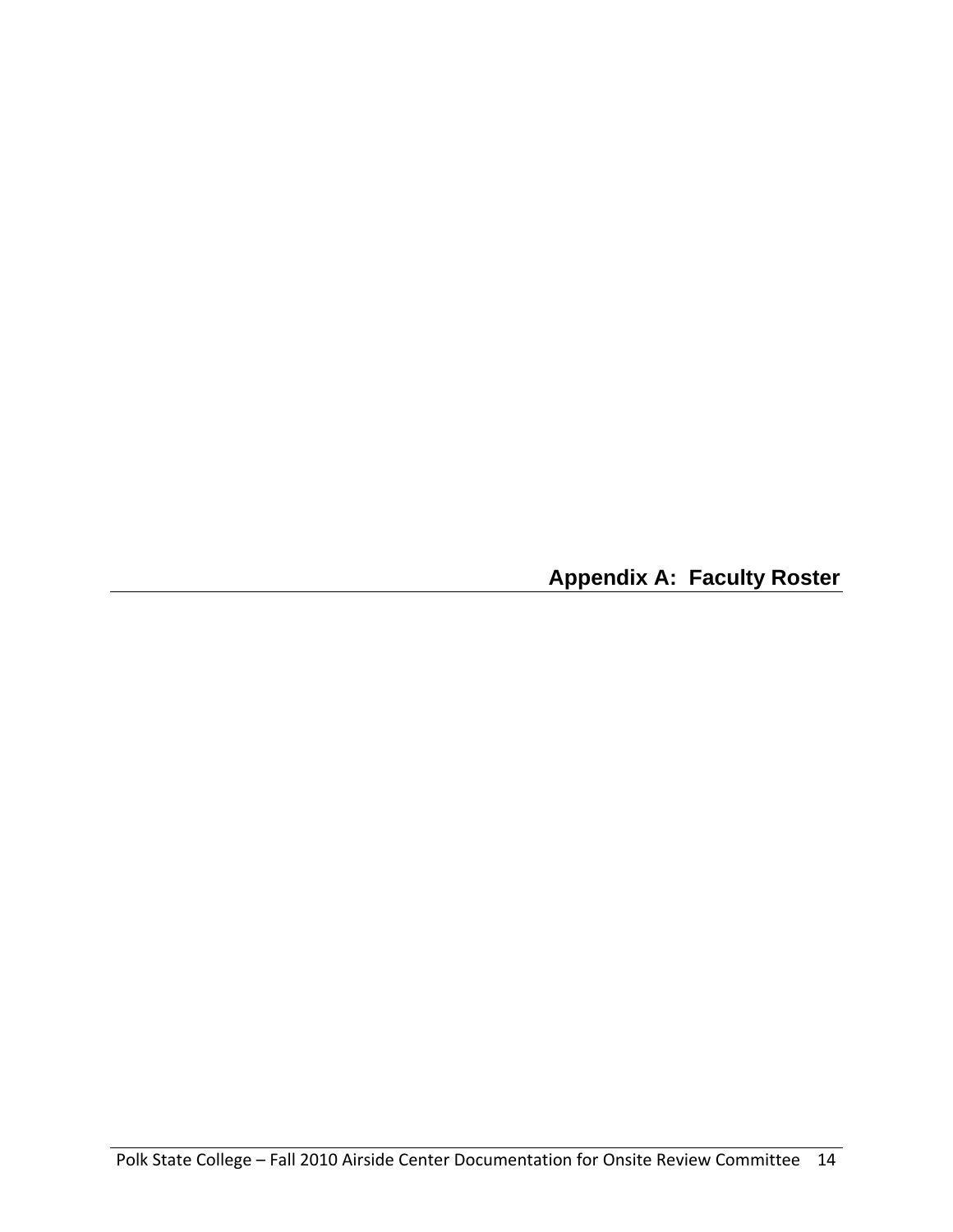## **Faculty Roster Form Qualifications of Full-Time and Part-Time Faculty**

**Name of Institution: Polk State College** 

## **Name of Academic Area, Discipline, Department/School: Cardiovascular Technology**

|                        | $\mathbf{2}$                                         | 3                                                                                    |                                                                                                    |
|------------------------|------------------------------------------------------|--------------------------------------------------------------------------------------|----------------------------------------------------------------------------------------------------|
| <b>Name</b>            | <b>Courses Taught</b>                                | <b>Relevant Academic Degrees</b><br>and Course Credits Earned                        | <b>Other Qualifications</b>                                                                        |
| 1. Kevin Ferrier (F)   | CVT 2211C Critical Care Applications (N)             | AS, Radiologic Tech., PSC                                                            | ARRT License # 285942                                                                              |
| 2. William Luckett (F) | CVT 1000C Intro. To Cardiovascular<br>Technology (N) | AS, Radiologic Tech., PSC                                                            | <b>Registered Technologist AART</b><br>#200172, Florida Certified<br>#2895845                      |
| 3. Orlando Marrero (P) | CVT 2421C Invasive Cardiology II (N)                 | MBA, Business Admin., Upper<br>Iowa Univ.<br>BS, Business, FMU<br>AS, CVT, Edison CC | Registered Cardio. Invasive<br>Specialist, #00011654<br>Winter Haven Hospital, Cardiac<br>Cath Lab |
| 4. Rosevelt Nheik (P)  | CVT 2511 Radiation Biology and Safety<br>(N)         | <b>BMSc, Medical Sciences, Emory</b><br>University<br>AAS/AA Radiography, PSC        | ARRT License #417892                                                                               |
| 5. Boyd Storey (P)     | CVT 1261 Cardio Anatomy & Physiology<br>(N)          | BS, Cardiopulmonary Science,<br><b>UCF</b>                                           | <b>Licensed Respiratory Therapist</b><br>RT5755<br>RT 1210 Cardio Anatomy and<br>Physiology        |
|                        |                                                      |                                                                                      |                                                                                                    |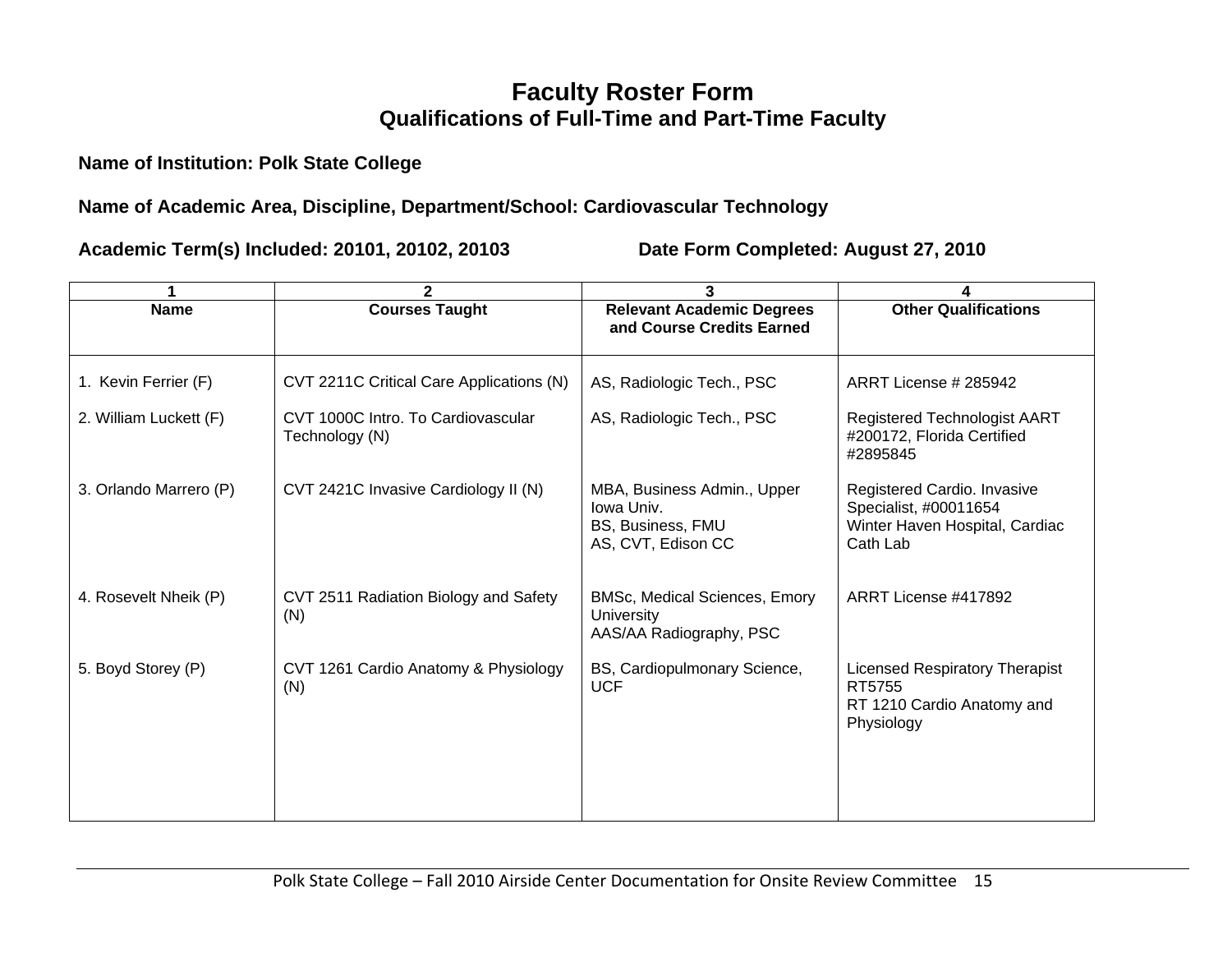## **Faculty Roster Form Qualifications of Full-Time and Part-Time Faculty**

## **Name of Institution: Polk State College**

## **Name of Academic Area, Discipline, Department/School: Radiography**

|                         | $\mathbf{2}$                                                                                                                                                                    | 3                                                                                                 |                                                                                       |
|-------------------------|---------------------------------------------------------------------------------------------------------------------------------------------------------------------------------|---------------------------------------------------------------------------------------------------|---------------------------------------------------------------------------------------|
| <b>Name</b>             | <b>Courses Taught</b>                                                                                                                                                           | <b>Relevant Academic Degrees</b><br>and Course Credits Earned                                     | <b>Other Qualifications</b>                                                           |
| 1. Barbara Koontz (F)   | RTE 1458 Principles of Radiographic<br>Exposure II (N)<br>RTE 1613 Radiographic Physics (N)<br>RTE 2061 Radiographic Seminar (N)<br>RTE 2385 Radiation Biology & Protection (N) | MA, Guidance Counseling, USF<br>BA, Technical Education, USF<br>AA, Radiology, St. Pete Junior C. | Certified Radiologist #CRT4456                                                        |
| 2. Jamie Selph (F)      | RTE 1503 Radiographic Positioning I (N)<br>RTE 1513 Radiographic Positioning II (N)<br>RTE 2523 Radiographic Positioning III (N)                                                | AS, Radiologic Tech, PCC                                                                          | Certified Radiologist #CRT64939                                                       |
| 3. William Luckett (F)  | RTE 2762 Cross-Section Anatomy (N)                                                                                                                                              | AS, Radiologic Tech., PCC                                                                         | <b>Registered Technologist AART</b><br>#200172, Florida Certified<br>#2895845         |
| 4. Beth Fletcher (P)    | RTE 1000 Orientation to Radiologic<br>Technology (N)<br>RTE 1111 Radiographic Nursing Procedures<br>(N)                                                                         | AAS, Radiology, PSC                                                                               | ARRT certification #375731<br>Certified Radiologic Technologist;<br>License #CRT62366 |
| 5. Rosevelt Nheik (P)   | RTE 2458 L Radiographic Quality Assurance<br>(N)                                                                                                                                | <b>BMSc, Medical Sciences, Emory</b><br><b>University</b><br>AAS, Radiography, PSC                | ARRT license #417892                                                                  |
| 6. Patrick Phillips (P) | RTE 1418 Principles of Radiographic<br>Exposure I (N)<br>RTE 2762 Cross-Section Anatomy (N)<br>RTE 2782C Radiologic Pathology                                                   | AAS, Radiologic Tech., PSC                                                                        | ARRT Certified #418131<br>CRT #72799                                                  |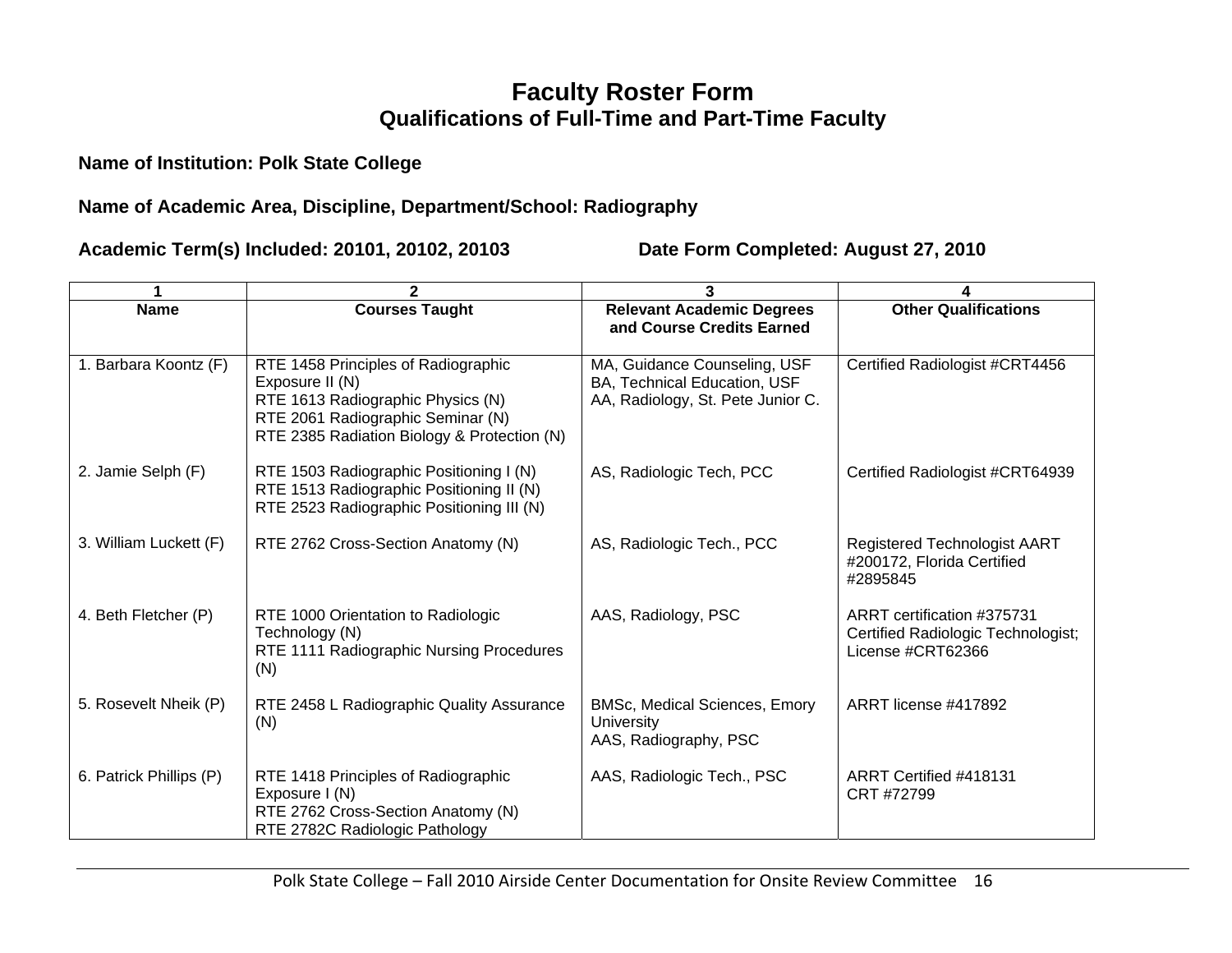## **Faculty Roster Form Qualifications of Full-Time and Part-Time Faculty**

**Name of Institution: Polk State College** 

## **Name of Academic Area, Discipline, Department/School: Sonography**

|                           | 2                                                                                                                                                                                                              | 3                                                                                                         |                                                                                         |  |  |
|---------------------------|----------------------------------------------------------------------------------------------------------------------------------------------------------------------------------------------------------------|-----------------------------------------------------------------------------------------------------------|-----------------------------------------------------------------------------------------|--|--|
| <b>Name</b>               | <b>Courses Taught</b>                                                                                                                                                                                          | <b>Relevant Academic Degrees</b><br>and Course Credits Earned                                             | <b>Other Qualifications</b>                                                             |  |  |
| 1. Merrybeth Etherton (F) | SON 1000 Intro. To Sonography (N)<br>SON 1112C Abdominal Sonography II (N)<br>SON 1211 Medical Sonographic Physics I<br>(N)<br>SON 1121C Obstetrics/Gynecology I (N)<br>SON 2122C Obstetrics/Gynecology II (N) | AS, Radiologic Technology, PCC<br>Certificate, Sonography,<br>Hillsborough CC                             | Lead Sonographer, Gessler Clinic<br>Registered Diagnostic Medical<br>Sonographer #41929 |  |  |
| 2. Dina Brice (P)         | SON 1112C Abdominal Sonography II (N)<br>SON 1212 Medical Sonographic Physics<br>II(N)<br>SON 2061 Seminar in Sonography (N)                                                                                   | AS, Radiologic Technology, PCC<br>Certificate, DMS, Florida Hospital<br><b>College of Health Sciences</b> | ARRT Certification #309898<br>Registered DMS #81427<br>ARDMS Certified #81427           |  |  |
| 3. Joanne Buchanan (P)    | SON 1100C Procedures & Protocols of<br>Sonographic Imaging (N)<br>SON 1111C Abdominal Sonography I                                                                                                             | AS, Sonography, Florida Hospital<br>C. of Health Sciences                                                 | <b>ARDMS Registered Sonographer;</b><br>#81687                                          |  |  |
| 4. Leslie McElroy         | SON 2150C Neurosonology & Superficial<br>Structures (N)                                                                                                                                                        | AS, Sonography, Valencia CC                                                                               | ARDMS certification #81824<br>Sonographer                                               |  |  |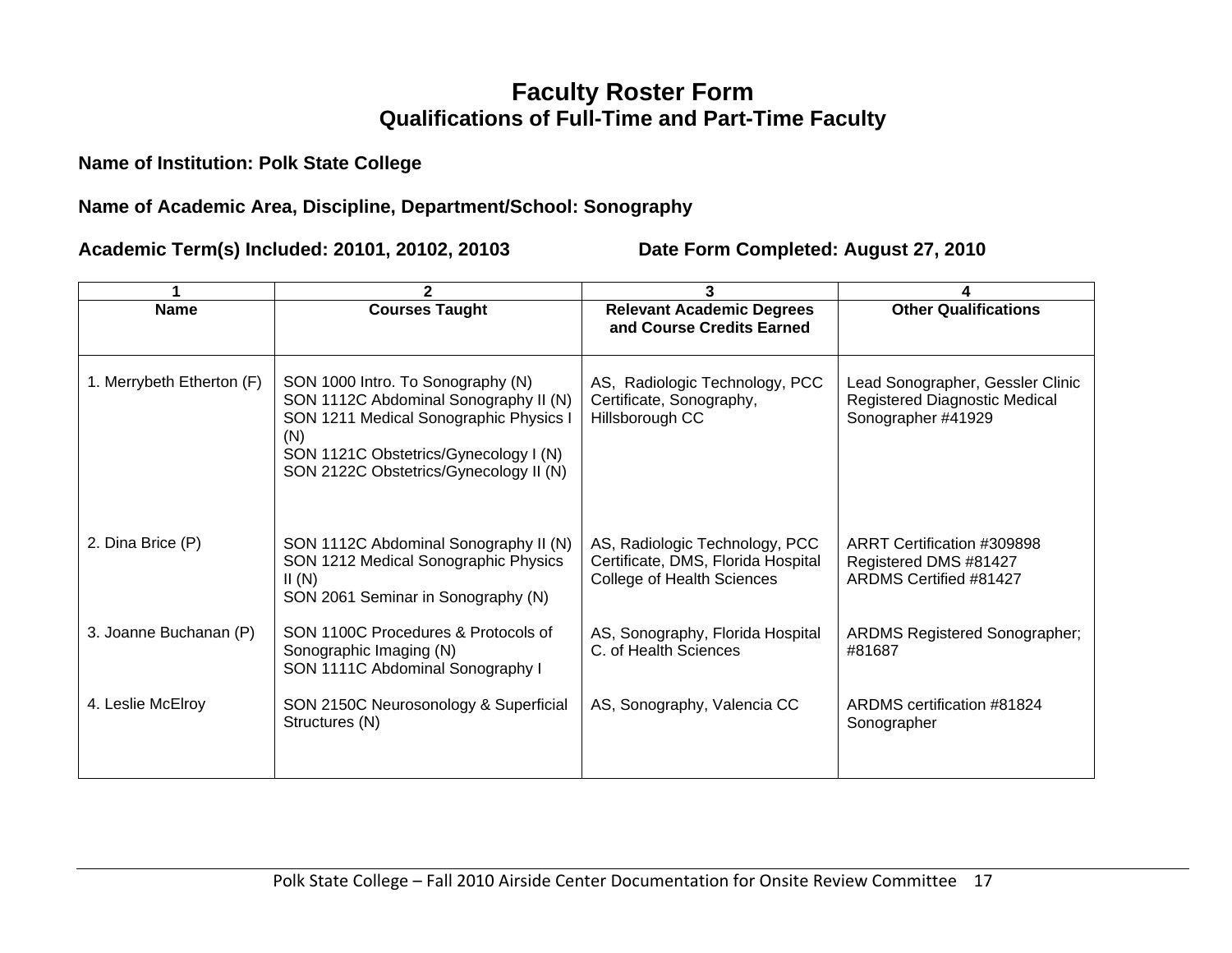## **Faculty Roster Form Qualifications of Full-Time and Part-Time Faculty**

## **Name of Institution: Polk State College**

**Name of Academic Area, Discipline, Department/School: General Education, Developmental, Business, misc.** 

|                          | $\mathbf{2}$                                                                                                 | 3                                                                              | 4                              |
|--------------------------|--------------------------------------------------------------------------------------------------------------|--------------------------------------------------------------------------------|--------------------------------|
| <b>Name</b>              | <b>Courses Taught</b>                                                                                        | <b>Relevant Academic Degrees and Course</b><br><b>Credits Earned</b>           | Other<br><b>Qualifications</b> |
| 1. Roger Aleman (P)      | MAT 1033 Intermediate Algebra (T)                                                                            | MST, Mathematics & Education, Florida<br>Atlantic                              |                                |
| 2. Lisa Harder (P)       | REA 0002 Reading II (D)                                                                                      | MS, Reading Education, USF                                                     |                                |
| 3. Donald Mikula (P)     | PHI 2600 Ethics (T)                                                                                          | Ph.D., Philosophy, Southern Illinois Univ.<br>MA, Philosophy, Washington Univ. |                                |
| 4. Arthur Burdett (P)    | PSY 2012 General Psychology (T)                                                                              | MS, Clinical Psychology, New Mexico<br>Highlands                               |                                |
| 5. Joel Decker (P)       | ETD 1320C Intro. To CAD (N)                                                                                  | MS, Technical Education, FSU                                                   |                                |
| 6. Michael Derry (P)     | ECO 2013 Prin. of Macroeconomics (T)<br>MA, Economics, Virginia Tech<br>ECO 2023 Prin. of Microeconomics (T) |                                                                                |                                |
| 7. Penny Morris (F)      | STA 2023 Intro. To Probability & Stat. (T)                                                                   | MA, Mathematics, U. of West Florida                                            |                                |
| 8. Dawn Templin (P)      | CGS 1100 Bus. Applications on<br>Microcomputers (T)                                                          | M.Ed., Instructional Technol., USF<br>BA, Secondary Ed., Arizona State         |                                |
| 9. Pam Hoffman (P)       | HSC1531 Medical Terminology (T)                                                                              | MS, Health Education, UF                                                       |                                |
| 10. Kevin Fitzgerald (F) | ACG 2001 Prin. Financial Accounting I (T)                                                                    | Ph.D., Business Administration, Univ. of<br>Tennessee                          |                                |
| 11. Patrick McMahon (P)  | FIN 2000 Principles of Finance (T)<br>ACG 2011 Prin. Financial Acct. II (T)                                  | MS, Financial Services, American College,<br>18 Grad. Credits in Account.      |                                |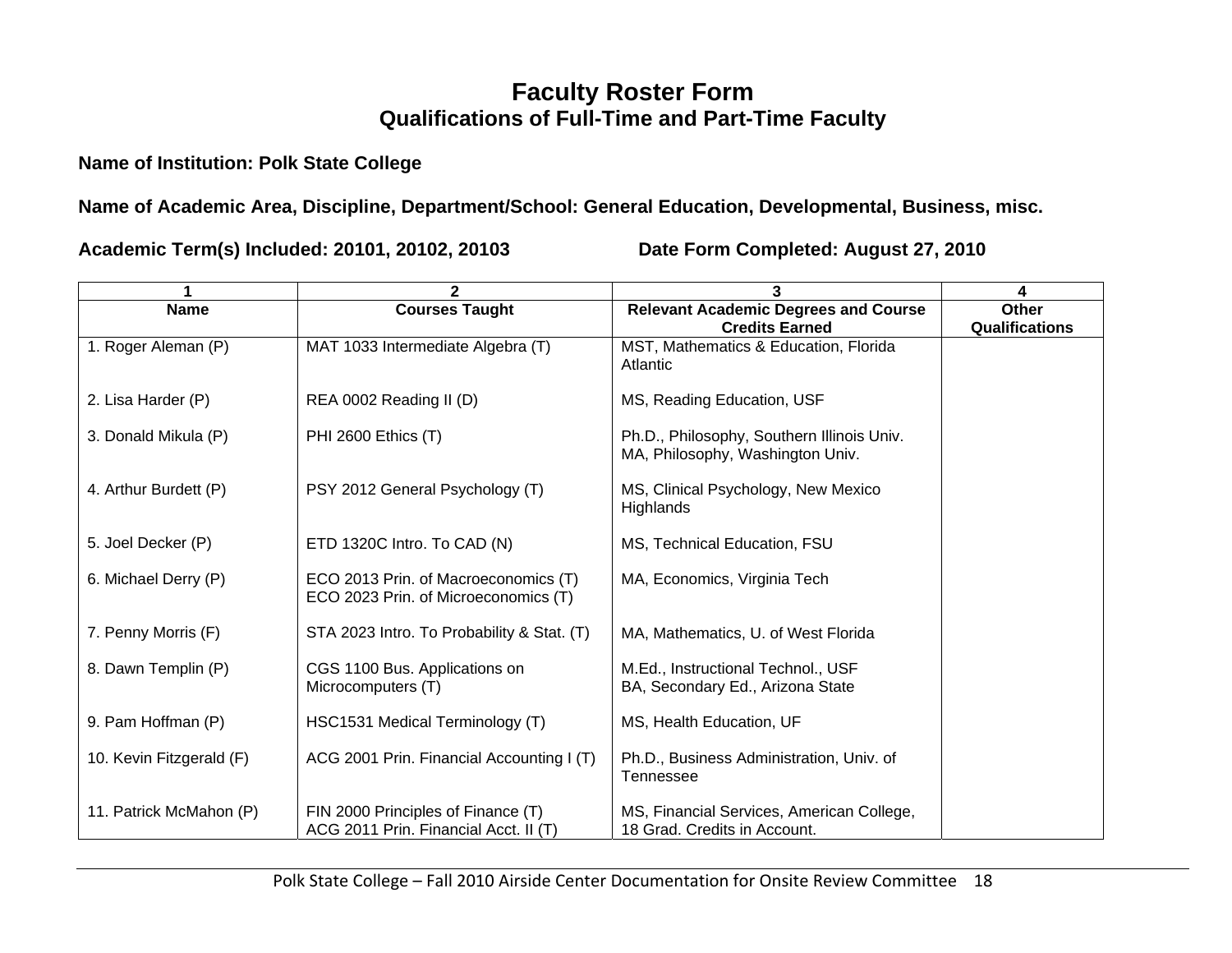| 12. Steve Hoffman (P)       | ACG 2001 Prin. Financial Accounting I (T)<br>BUL 2241 Business Law (T)                  | JD, Law, U. of LaVerne<br>MBA, Accounting, U. of Miami                            |  |
|-----------------------------|-----------------------------------------------------------------------------------------|-----------------------------------------------------------------------------------|--|
| 13. John Woodward (F)       | ACG 2001 Prin. Financial Accounting I (T)<br>ACG 2011 Prin. Financial Accounting II (T) | MA, Accounting, Nova Southeastern                                                 |  |
| 14. Francisco Rodrigues (P) | TRA 1154 Intro to Supply Chain Man. (T)                                                 | MBA, Business Administration, UCF<br>MS, Industrial Engineering, Univ. of Florida |  |
| 15. Edna Mitchell (F)       | ACG 2011 Prin. Financial Acct. II (T)                                                   | MBA, Business Administration, Austin Peay<br>18 credits in Accounting             |  |
| 16. Rodney Carson (P)       | GEB 2350 Intro. To International Business                                               | MBA, Business Administration, UNC                                                 |  |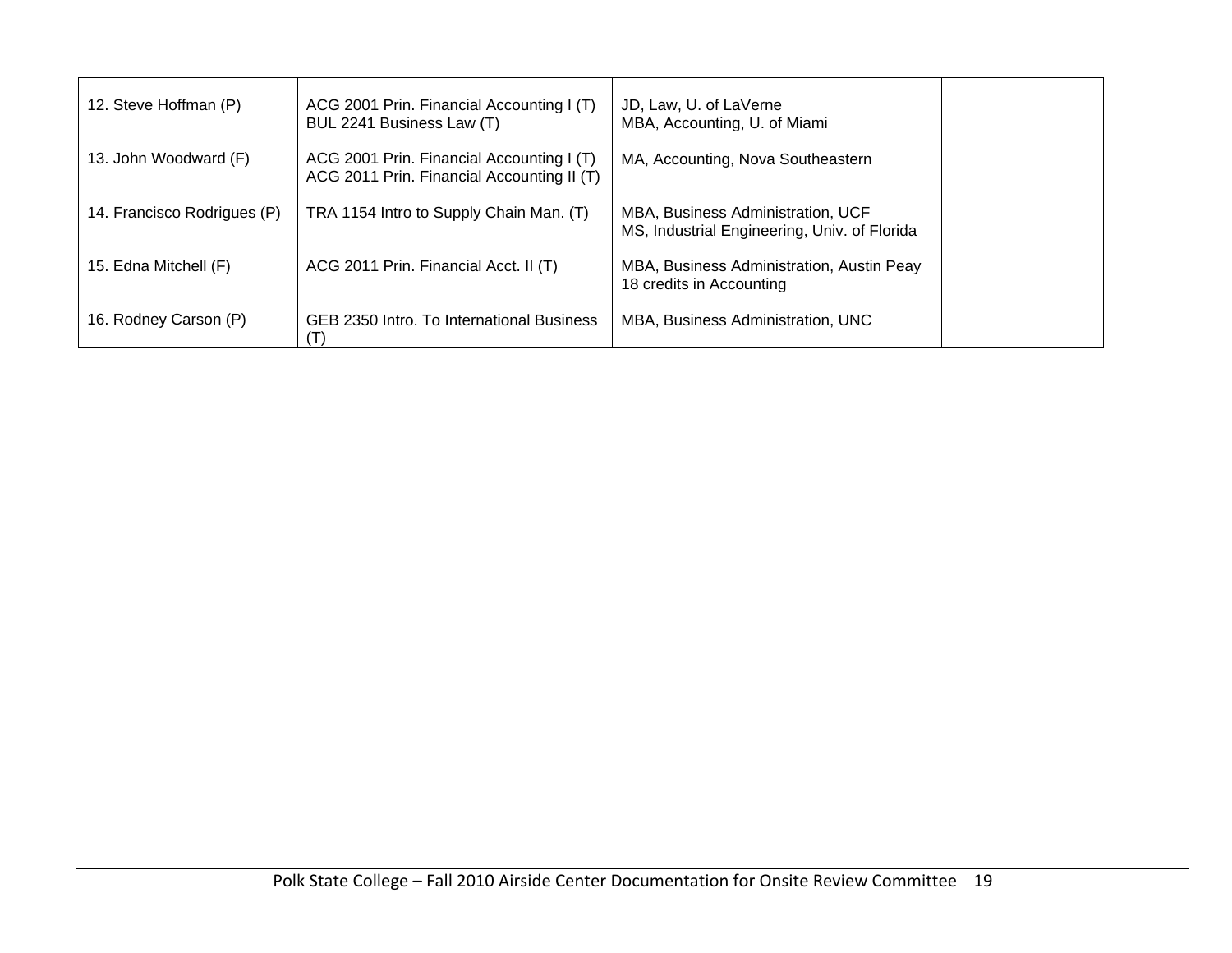**Appendix B: Term 2011-1 (Fall 2010) Airside Course Schedule**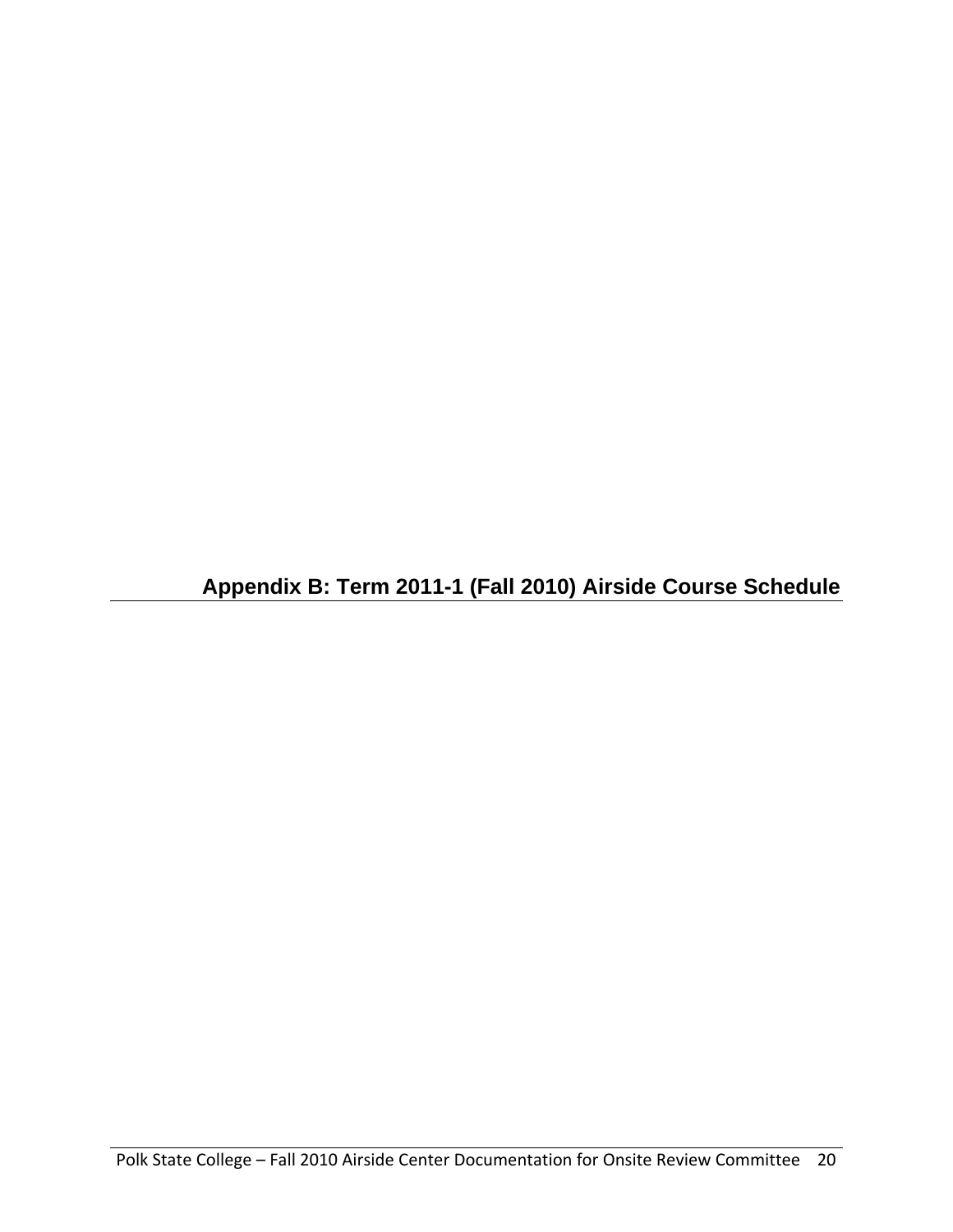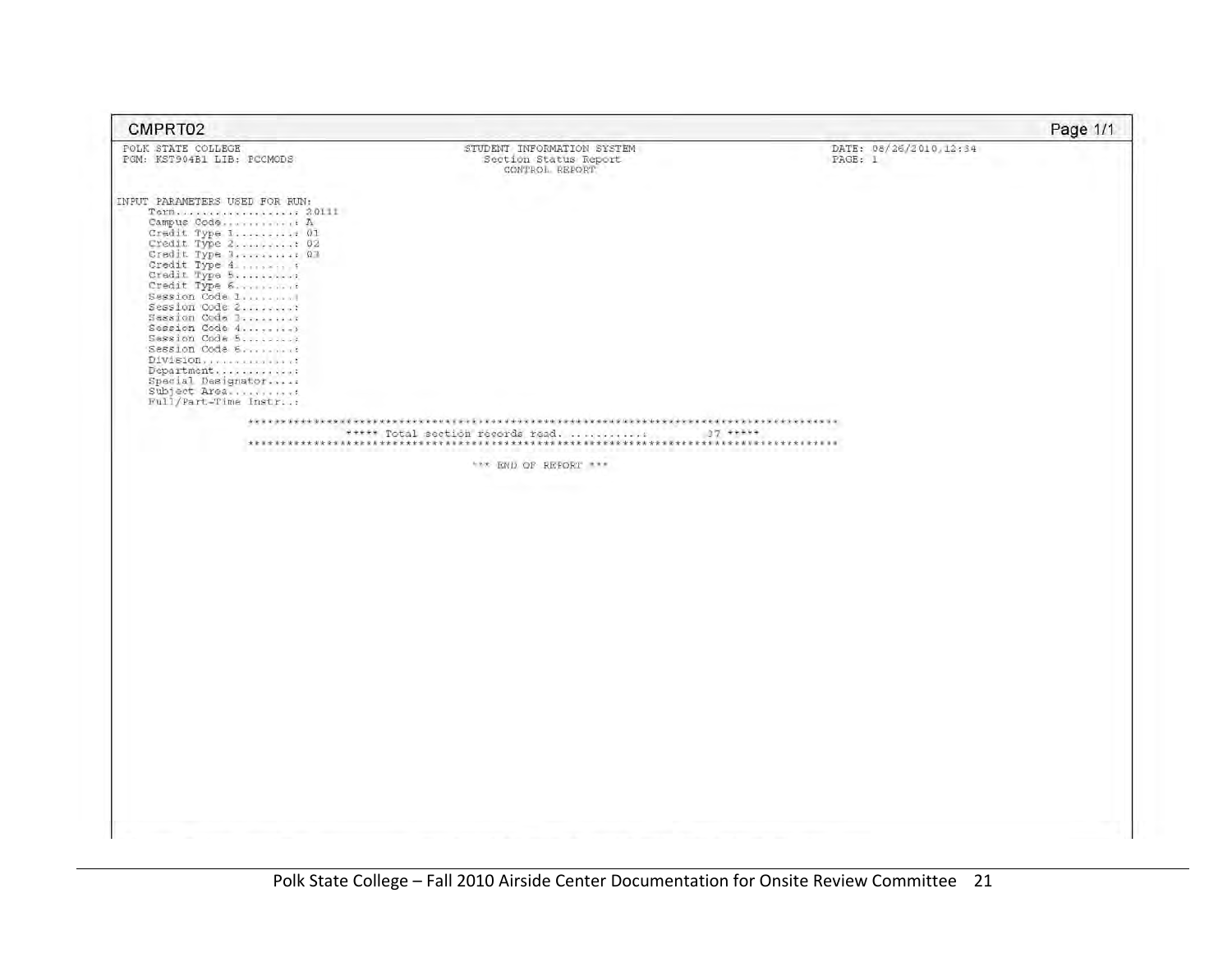| CMPRT03            |                                                                                                                                                                             |                                                                       |  |  |                                                     |  |                                                                                                                                                                                         |                                   |          | Page 1/3 |
|--------------------|-----------------------------------------------------------------------------------------------------------------------------------------------------------------------------|-----------------------------------------------------------------------|--|--|-----------------------------------------------------|--|-----------------------------------------------------------------------------------------------------------------------------------------------------------------------------------------|-----------------------------------|----------|----------|
| POLK STATE COLLEGE | PGM: KST904B2 LIB: PCCMODS                                                                                                                                                  |                                                                       |  |  | STUDENT INFORMATION SYSTEM<br>Section Status Report |  |                                                                                                                                                                                         | DATE: 08/26/2010.12:34<br>PAGE: 1 |          |          |
|                    | Course Ref# Course Title Cr.Hr. Instructor Max Cur Pd. S Beg.Dt End.Dt StTm EnTm Days Bldg Room Ty Sess Loc.                                                                |                                                                       |  |  |                                                     |  |                                                                                                                                                                                         |                                   |          |          |
|                    | ACG2001 23270 PRIN FIN ACCT 1<br>#: 1 PSSH: 75 ASSH: 33                                                                                                                     | 3.00 RICHESON G 25 11 10 0 100823 101215 1730 2030 R ASL 00119 02 1 A |  |  |                                                     |  |                                                                                                                                                                                         |                                   |          |          |
| #: 1               | the contract of the contract of the contract of the contract of the contract of the contract of<br>BUL3310 28201 LEGAL ISSUES IN BUS<br>PSSH: 90 ASSH: 30                   | 3,00 WILDER S 30 10 10 0 100823 101015 TBA UMTWRFS TBA TBA            |  |  |                                                     |  | 100828 100828 0800 1100<br>100911 100911 0800 1100 8 7.85L 00118<br>100925 100925 0800 1100 8 7.85L 00118<br>101009 101009 0800 1100 8 7.85L 00118<br>100623 101015 TBA UMTWRFS TBA TBA |                                   | 01 FT1 A |          |
| #: 1               | CGS1100 23271 BUS APPS ON MICROS 3.00 TEMPLIN D 24 24 23 F 100823 101215 1830 2130 R ASL 00118 02 1 A<br><b>PSSH: 72 ASSH: 72</b>                                           |                                                                       |  |  |                                                     |  |                                                                                                                                                                                         |                                   |          |          |
| #: 1               | CVT1000C 23272 INTRO TO CARDIO TECH 4.00 LUCKETT W 18 9 9 0 100823 101215 1000 1400 T ASL 00123 02 1 A<br>PSSH: 72 ASSH: 36                                                 |                                                                       |  |  |                                                     |  |                                                                                                                                                                                         |                                   |          |          |
|                    | CVT2420C 24591 INVASIVE CARDIO I 3.00 FERRIER R 25 7 7 0 100823 101215 0900 1200 R ASL 00123 02 1 A<br>#: 1 PSSH: 75 ASSH: 21                                               |                                                                       |  |  |                                                     |  |                                                                                                                                                                                         |                                   |          |          |
| #: 1               | CVT2500 25363 EKG INTERPRETATION 3.00 HUBBARD K 25 10 10 0 100823 101215 1630 1930 W ASL 00123 02 1 A<br>PSSH: 75 ASSH: 30                                                  |                                                                       |  |  |                                                     |  |                                                                                                                                                                                         |                                   |          |          |
|                    | ECO2013 24683 PRIN MACROECONOMIC 3.00 DERRY M 25 11 10 0 100823 101215 1800 2100 T ASL 00121 01 1 A<br>and the complete security of the control of the con-                 |                                                                       |  |  |                                                     |  |                                                                                                                                                                                         |                                   |          |          |
| #: 1               | ESC1000 26581 SURVEY EARTH SCI<br>PSSH: 75 ASSH: 21<br>the set of the country company in the set of the country of the country of the country of the country of the country | 3,00 STRENGEL-MAR 25 7 7 0 100823 101215 1830 2120 R ASL 00121 01 1 A |  |  |                                                     |  |                                                                                                                                                                                         |                                   |          |          |
|                    | ETI1403 25291 INTRO TO ADVANCED MF 1.00 STAFF 20 2 20100823 101215 1830 1930 T ASL 00146 02 1 A                                                                             |                                                                       |  |  |                                                     |  |                                                                                                                                                                                         |                                   |          |          |
| #: 1               | ETI1420 25289 MFG PROCESS & MATERI 3.00 STAFF 20 4 4 0 100823 101216 1845 2015 M W ASL 00146 02 1 A<br>PSSH: 60 ASSH: 12                                                    |                                                                       |  |  |                                                     |  |                                                                                                                                                                                         |                                   |          |          |
| #: 1               | ETI1622 25290 CONCEPTS OF LEAN MFG 3.00 STAFF 20 2 2 0 100823 101215 1700 1825 T R ASL 00146 02 1 A<br>PSSH: 60 ASSH: 6                                                     |                                                                       |  |  |                                                     |  |                                                                                                                                                                                         |                                   |          |          |
| $\#$ : $\bot$      | ETM1010C 25292 MEASUREMT & INSTRMIN 3.00 STAFF<br>PSSH: 60 ASSH: 9                                                                                                          |                                                                       |  |  |                                                     |  | 20 3 3 0 100823 101216 1700 1835 M W ASL 00146 02 1 A                                                                                                                                   |                                   |          |          |
| #: 1               | FIN2000 23275 PRINCIPLES FINANCE 3.00 MCMAHON P 25 16 16 0 100823 101215 1730 2030 T ASL 00120 02 1 A<br>PSSH: 75 ASSH: 48                                                  |                                                                       |  |  |                                                     |  |                                                                                                                                                                                         |                                   |          |          |
| #: 1               | GEB4376 28402 ENTREPREN MANAGEMENT 3.00 DRAKE H 35 2 1 0 101018 101215 1730 2030 T ASL 00126 01 FT2 A<br>PSSH: 75 ASSH: 6                                                   |                                                                       |  |  |                                                     |  | 101018 101215 TBA UMTWRFS TBA TBA                                                                                                                                                       |                                   |          |          |
| # : 1              | HSC1531 23276 MEDICAL TERMINOLGY 2.00 HOFFMAN P 25 14 14 0 100823 101216 1830 2020 T ASL 00123 02 1 A<br>PSSH: 50 ASSH: 28                                                  |                                                                       |  |  |                                                     |  |                                                                                                                                                                                         |                                   |          |          |
|                    | HUM2020 27781 INTRO HUMANITIES 3.00 SANDRIDGE K 25 25 24 F 101018 101215 *** *** *** 01 FT2 A                                                                               |                                                                       |  |  |                                                     |  |                                                                                                                                                                                         |                                   |          |          |
|                    |                                                                                                                                                                             |                                                                       |  |  |                                                     |  |                                                                                                                                                                                         |                                   |          |          |
|                    |                                                                                                                                                                             |                                                                       |  |  |                                                     |  |                                                                                                                                                                                         |                                   |          |          |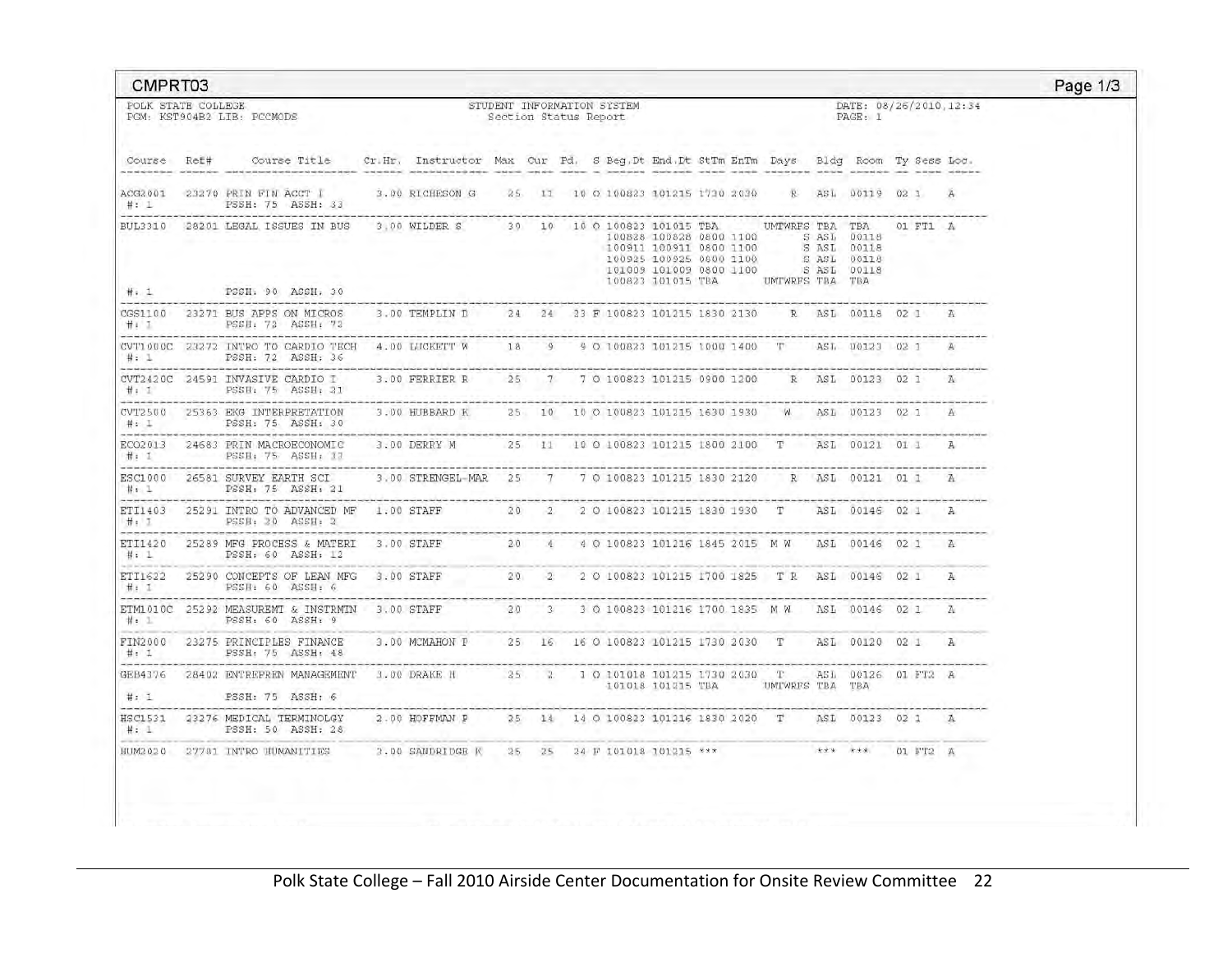| CMPRT03                      |                                                                                                                                                                                                             |                                                                                     |  |  |                                                     |  |                                                                                                                                                                                                                                                                                                                                                            |                                   |                      |                 |
|------------------------------|-------------------------------------------------------------------------------------------------------------------------------------------------------------------------------------------------------------|-------------------------------------------------------------------------------------|--|--|-----------------------------------------------------|--|------------------------------------------------------------------------------------------------------------------------------------------------------------------------------------------------------------------------------------------------------------------------------------------------------------------------------------------------------------|-----------------------------------|----------------------|-----------------|
| POLK STATE COLLEGE           | PGM: KST904B2 LIB: PCCMODS                                                                                                                                                                                  |                                                                                     |  |  | STUDENT INFORMATION SYSTEM<br>Section Status Report |  |                                                                                                                                                                                                                                                                                                                                                            | DATE: 08/26/2010.12:34<br>PAGE: 2 |                      |                 |
|                              | Course Ref# Course Title                                                                                                                                                                                    | Cr.Hr. Instructor Max Cur Pd. S Beq.Dt End.Dt StTm EnTm Days Bldg Room Ty Sess Loc. |  |  |                                                     |  |                                                                                                                                                                                                                                                                                                                                                            |                                   |                      |                 |
| #: 2                         | HUM2020 27780 INTRO HUMANITIES<br>PSSH: 150 ASSH: 75                                                                                                                                                        | 3,00 CANCELLED 25 0 0 C 100823 101215 1700 1815 M W TBA TBA 01 1 A                  |  |  |                                                     |  |                                                                                                                                                                                                                                                                                                                                                            |                                   |                      |                 |
| #: 1                         | MAN2043 24513 PRINC OF QUAL MGMT<br>PSSH: 75 ASSH: 3                                                                                                                                                        | 3.00 CANCELLED                                                                      |  |  |                                                     |  | 25 1 1 C 100823 101215 1730 2030 T ASL 00118 02 1 A                                                                                                                                                                                                                                                                                                        |                                   |                      |                 |
|                              | MAN4301 28176 HUMAN RESOURCE MGMT                                                                                                                                                                           | 3.00 STAFF 25 0 0 U 101018 101216 1800 2100 W ASL 00218 01 FT2 A                    |  |  |                                                     |  |                                                                                                                                                                                                                                                                                                                                                            |                                   |                      |                 |
|                              | MAN4301 28177 HUMAN RESOURCE MGMT                                                                                                                                                                           | 3.00 VANNESS L 30 9                                                                 |  |  |                                                     |  | 101018 101216 TBA UMTWRFS TBA TBA 9 0 101018 101215 TBA UMTWRFS TBA TBA<br>101020 101020 1800 2100 W ASL 00118<br>101103 101103 1800 2100 W ASL 00118<br>101117 101117 1890 2100 W ASL 00118<br>101208 101208 1800 2100 W ASL 00118<br>101018 101215 TBA UMTWRFS TBA TBA                                                                                   |                                   | 01 FT2 A             |                 |
| #: 2<br><b>Service State</b> | PSSH: 165 ASSH: 27                                                                                                                                                                                          |                                                                                     |  |  |                                                     |  |                                                                                                                                                                                                                                                                                                                                                            |                                   |                      |                 |
| #: 1                         | MAN4504 28401 OPERTNL DECISION MKG 3.00 CLICK E 25 14 14 0 100823 101015 1730 2030 T ASL 00126 01 FT1 A<br>PSSH: 75 ASSH: 42                                                                                |                                                                                     |  |  |                                                     |  | 100823 101015 TBA UMTWRFS TBA TBA                                                                                                                                                                                                                                                                                                                          |                                   |                      |                 |
|                              | MAN4900 27975 CPSTN EXP: BUS ADMIN 3.00 DRAKE H 25 7 7 0 101018 101215 TBA UMTWRFS TBA TBA<br>#: 1 PSSH: 75 ASSH: 21                                                                                        |                                                                                     |  |  |                                                     |  | $\begin{array}{cccccc} 1\,0\,1\,0\,2\,2 & 1\,0\,1\,0\,2\,2 & 1\,7\,3\,0 & 2\,0\,3\,0 & \quad & \mathbb{F} & \mathbb{A}\mathbb{S}\,\mathbb{L} & 0\,0\,1\,1\,8 \\ 1\,0\,1\,1\,0\,5 & 1\,0\,1\,1\,0\,5 & 1\,7\,3\,0 & 2\,0\,3\,0 & \quad & \mathbb{F} & \mathbb{A}\mathbb{S}\,\mathbb{L} & 0\,0\,1\,1\,8 \\ \end{array}$<br>101018 101215 TBA UMTWRFS TBA TBA |                                   | 01 FT2 A             |                 |
|                              | PSC1121 26582 PHYSICAL SCIENCE 3.00 VALK J 25 14 14 0 100823 101215 1830 2130 W ASL 00119 01 1 A<br>#: $1$ PSSH: 75 ASSH: 42                                                                                |                                                                                     |  |  |                                                     |  |                                                                                                                                                                                                                                                                                                                                                            |                                   |                      |                 |
| #: 2                         | REA0002 24797 ESN OF READING II 3.00 CANCELLED 25 1 1 C 100823 101215 0900 1200 S TBA TBA<br>REA0002 23280 ESN OF READING II 3.00 CANCELLED 25 0 0 C 100823 101215 1830 2130 T TBA TBA<br>PSSH: 150 ASSH: 3 |                                                                                     |  |  |                                                     |  |                                                                                                                                                                                                                                                                                                                                                            |                                   | $03 \t1 \tA$<br>031A |                 |
| -------                      | RTE1458 23281 PRIN RAD EXPOS II<br>the state of the product of the product of the state of the state of the                                                                                                 | 3.00 PHILLIPS P 20 20 19 F 100823 101215 1500 1800 T ASL 00125 02 1 A               |  |  |                                                     |  |                                                                                                                                                                                                                                                                                                                                                            |                                   |                      |                 |
| #: 1                         | RTE2061 23282 RADIOLOGIC MANAGEMEN 4.00 KOONTZ B 20 16 16 0 100823 101215 0900 1300 R ASL 00118 02 1<br>FSSH: 80 ASSH: 64                                                                                   |                                                                                     |  |  |                                                     |  |                                                                                                                                                                                                                                                                                                                                                            |                                   |                      | $\mathcal{D}_k$ |
|                              | RTE2385 28639 RAD BIOL AND PROTE<br>$\#: 1$ PSSH: 2 ASSH: 2                                                                                                                                                 | 2.00 KOONTZ B 1 1 1 F 100823 101215 1700 2000 TBA ASL 00125 02 1                    |  |  |                                                     |  |                                                                                                                                                                                                                                                                                                                                                            |                                   |                      | A.              |
| 廿: 1                         | RTE2458L 23283 RADIOLOGIC QUALITY A 2,00 PHILLIPS P 22 19 18 0 100823 101215 1500 1700 R ASL 00125 02 1 A<br><b>PSSH: 44 ASSH: 38</b>                                                                       |                                                                                     |  |  |                                                     |  |                                                                                                                                                                                                                                                                                                                                                            |                                   |                      |                 |
| #: 1                         | RTE2523 23284 RAD POSITION III<br>PSSH: 66 ASSH: 57                                                                                                                                                         | 3.00 SELPH J 22 19 18 0 100823 101215 1000 1300 R ASL 00126 02 1 A                  |  |  |                                                     |  |                                                                                                                                                                                                                                                                                                                                                            |                                   |                      |                 |
| #: 1                         | SLS1101 24802 COLLEGE SUCCESS 3,00 CANCELLED 25 0 0 C 100823 101215 0900 1200 F TBA TBA 01 1 A<br>PSSH: 75 ASSH: 0                                                                                          |                                                                                     |  |  |                                                     |  |                                                                                                                                                                                                                                                                                                                                                            |                                   |                      |                 |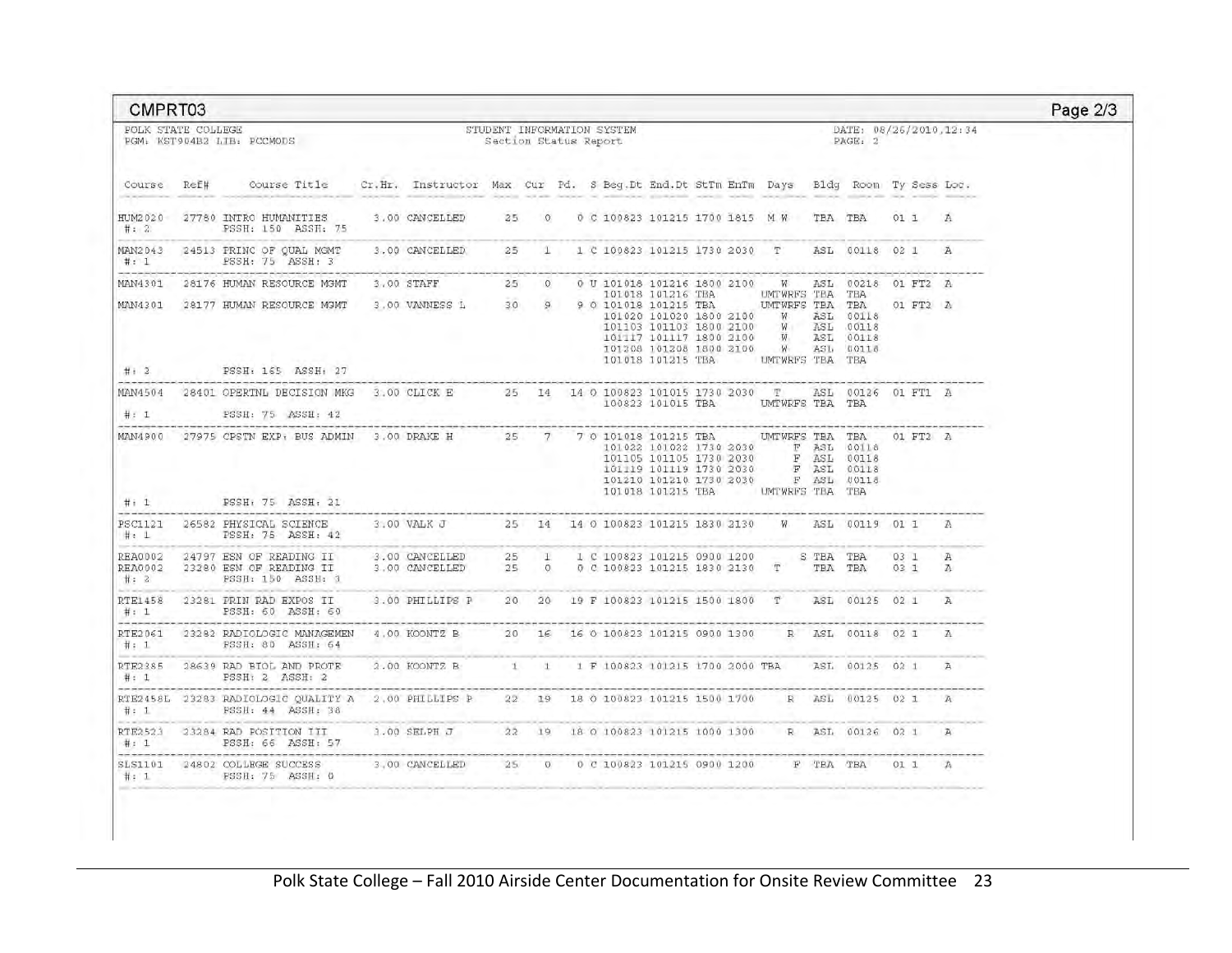Page 3/3 CMPRT03 POLK STATE COLLEGE STUDENT INFORMATION SYSTEM DATE: 08/26/2010, 12:34 PGM: KST904B2 LIB: PCCMODS Section Status Report PAGE: 3 Course Ref# Course Title Cr.Hr. Instructor Max Cur Pd. S Beg, Dt End. Dt StTm EnTm Days Bldg Room Ty Sess Loc. SON1112C 23285 ABDOMINAL SONOGRY II 3.00 BUCHANAN J 25. 13 13 0 100823 101215 1300 1500 TBA ASL 00124 02 1 A #: 1 PSSH: 75 ASSH: 39 Contractor of the company's com-3.00 ETHERTON M 25 13 13 0 100823 101215 0900 1200 T ASL 00124 02 1 A SON1121C 23286 OB/GYN 1  $#: 1$ PSSH: 75 ASSH: 39 SON1212 23287 MED SONOG PHYSICS II 3.00 BRICE D 25 13 13 0 100823 101215 1200 1500 TEA ASL 00124 02 1 A #: 1 PSSH: 75 ASSH: 79 SON2061 23288 SEMINAR IN SONOGRAPH 4.00 ETHERTON M 25 10 10 0 100823 101215 0900 1300 F ASL 00124 02 1 A  $#: 1$ PSSH: 100 ASSH: 40 SYG2000 28232 INTRO SOCIOLOGY 3.00 LEDDY S 25 5 5 0 100823 101215 1700 2000 R ASL 00120 01 1 A<br>#: 1 PSSH: 75 ASSH: 15 an established in TRA1154 23389 INTRO TO SCM 3.00 CANCELLED 25 0 0 C 100823 101215 1730 2030 W ASL 00130 02 1 A<br>
#: 1 PSSH: 75 ASSH: 0 Section Status & Enrollment Recap Sections - Total: 37, Open: 26, Full; 4, Cancelled: 6, <15: 30 Enrollments-Allocated: 867, Current: 332, Paid: 324 Potential Student Semester Hours: 2576 Actual Student Semester Hours: 993 \*\*\* END OF REPORT \*\*\*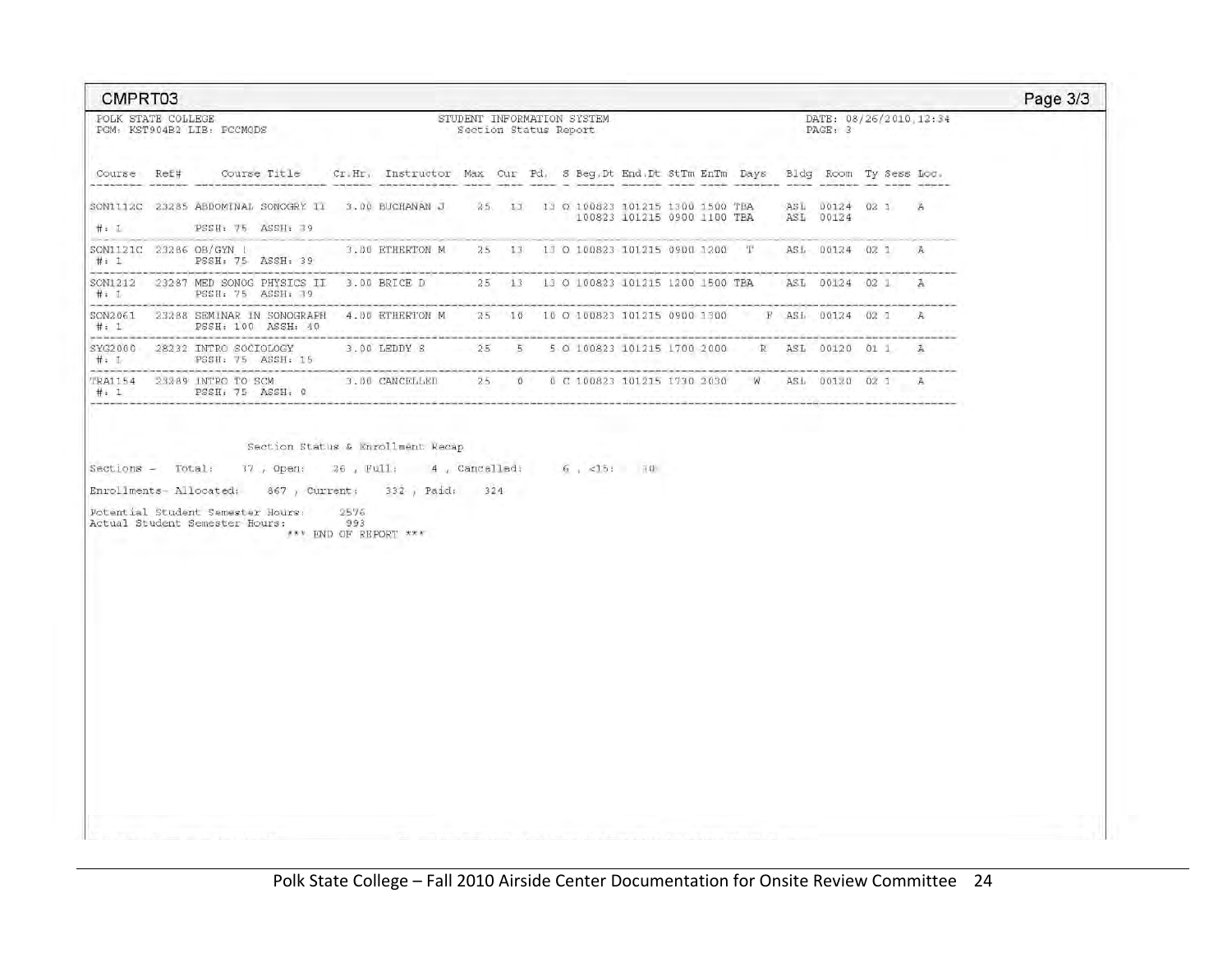**Appendix C: Resumes**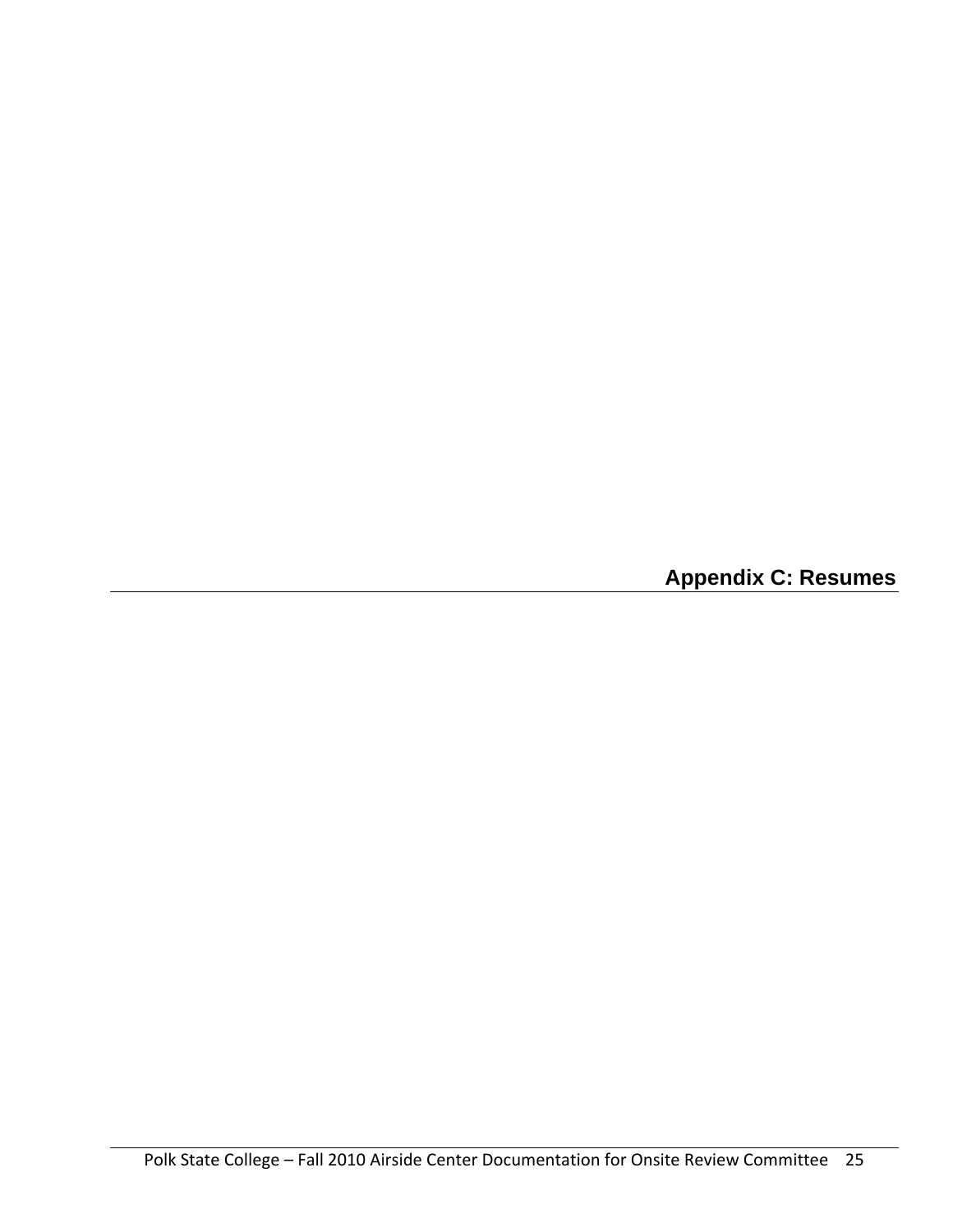## **Stephen E. Hull**

28 Brevard Dr. SE Polk State College Winter Haven, FL 33884 999 Ave. H, NE

*Home Address: Business Address:* (863) 325-8280 Winter Haven, FL 33881 (863) 297-1094 (863) 669-2331 FAX shull@polk.edu

## *PROFESSIONAL EXPERIENCE:*

**1992-Present: Polk State College Winter Haven, FL** 

### **Provost Lakeland Campus – (2007-Present)**

 Provide executive direction and leadership for all campus based activities of the college on the PSC Lakeland Campus and Airside Center including academic affairs, student services, library and learning services, charter high school, and associated campus services. Teach reading in the college Development Studies Program.

## **Dean Workforce and Economic Development – (1996-2007)**

 Managed all functional aspects of the Workforce and Economic Development Division including staffing, scheduling, budgeting, and program and staff evaluation for the following program areas: Accounting Technology, Business Administration and Management, Cardiovascular Technology, Computer Technologies, Criminal Justice Technology and Training, Diagnostic Medical Sonography, Engineering Technology, Early Childhood Education, Nursing, Occupational Therapy Assistant, Office Administration, Physical Therapy Assistant, Radiography, Respiratory Care, Health Information Management, Emergency Medical Services, the PSC Corporate College and Collegiate High School.

## **Continuing Education Manager – (1992-1996)**

 Managed the Continuing Education Department including budget, staffing, non-credit programs, selected A.S. degree programs and telecourses. Provided leadership that resulted in unprecedented enrollment growth. Led an initiative to establish corporate partnerships and contract training. Worked cooperatively with the Florida Phosphate Council to establish Contractor Safety Training, a program that still serves in excess of 4,000 students annually.

## **1988-1992: Aluminum Company of America (ALCOA)**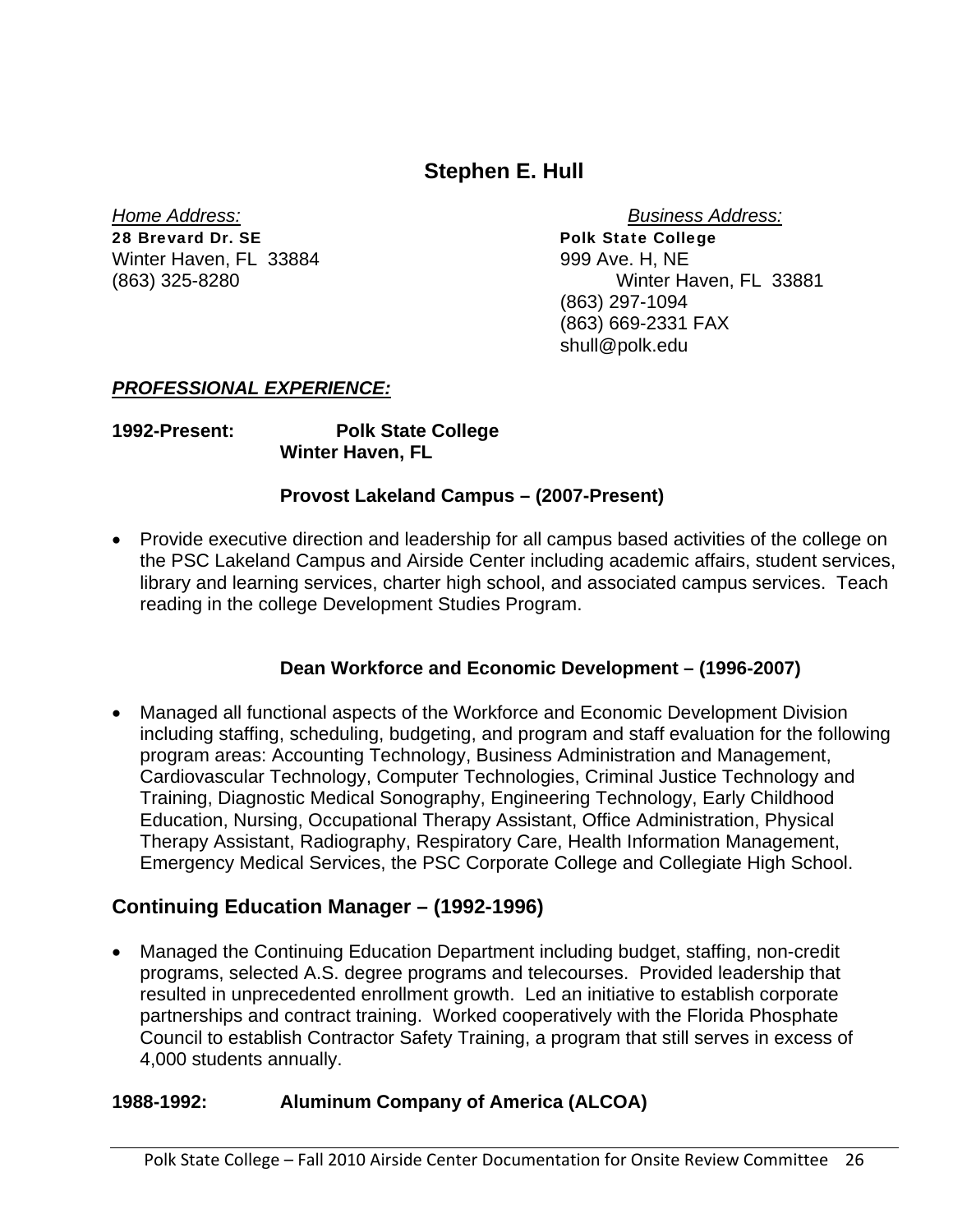### **Coordinator, Educational Delivery & Quality Facilitator Alcoa Technical Center – (1990-1992) Alcoa Center, PA**

 Managed all aspects of the Alcoa Distance Education Program. Consulted with all Alcoa domestic locations to identify need and deliver requested training. Pioneered Alcoa's entry into broadcasting education and training via satellite to all domestic locations. Led a corporate benchmarking team to establish distance education and broadcast standards. Instructed quality and professional development courses. Served as a quality facilitator.

## **Training Administrator**

**Alcoa Davenport Works – (1988-1990) Davenport, IA** 

 Managed the Davenport Works training and professional development program (total employment: 3,000, including 750 salaried personnel). Promoted to corporate.

## **1980-1988: Eastern Iowa Community College District**

#### **Associate Dean for Community Education and Alternative Programming – (1985-1988) Eastern Iowa Community College District Scott Community College, Bettendorf, IA**

 Directed, managed, and evaluated all off-campus A.S. degree programs and non-credit programs offered in the Scott Community College service area. Served as the lead faculty member for the Quality Control Technician program and taught in the Business Administration program.

#### **Assistant Director for Trades & Industrial Education, Community education – (1980-1985) Eastern Iowa Community College District Davenport, IA**

 Planned, developed, managed, and evaluated all A.S. degree programs and non-credit Trade and Industrial Education programming in the EICCD. Developed, monitored, and managed the Trade and Industrial Education budget. Increased department enrollments by 45% through innovative, needs based programming. Wrote grants totaling \$450,000 to provide industry-based training.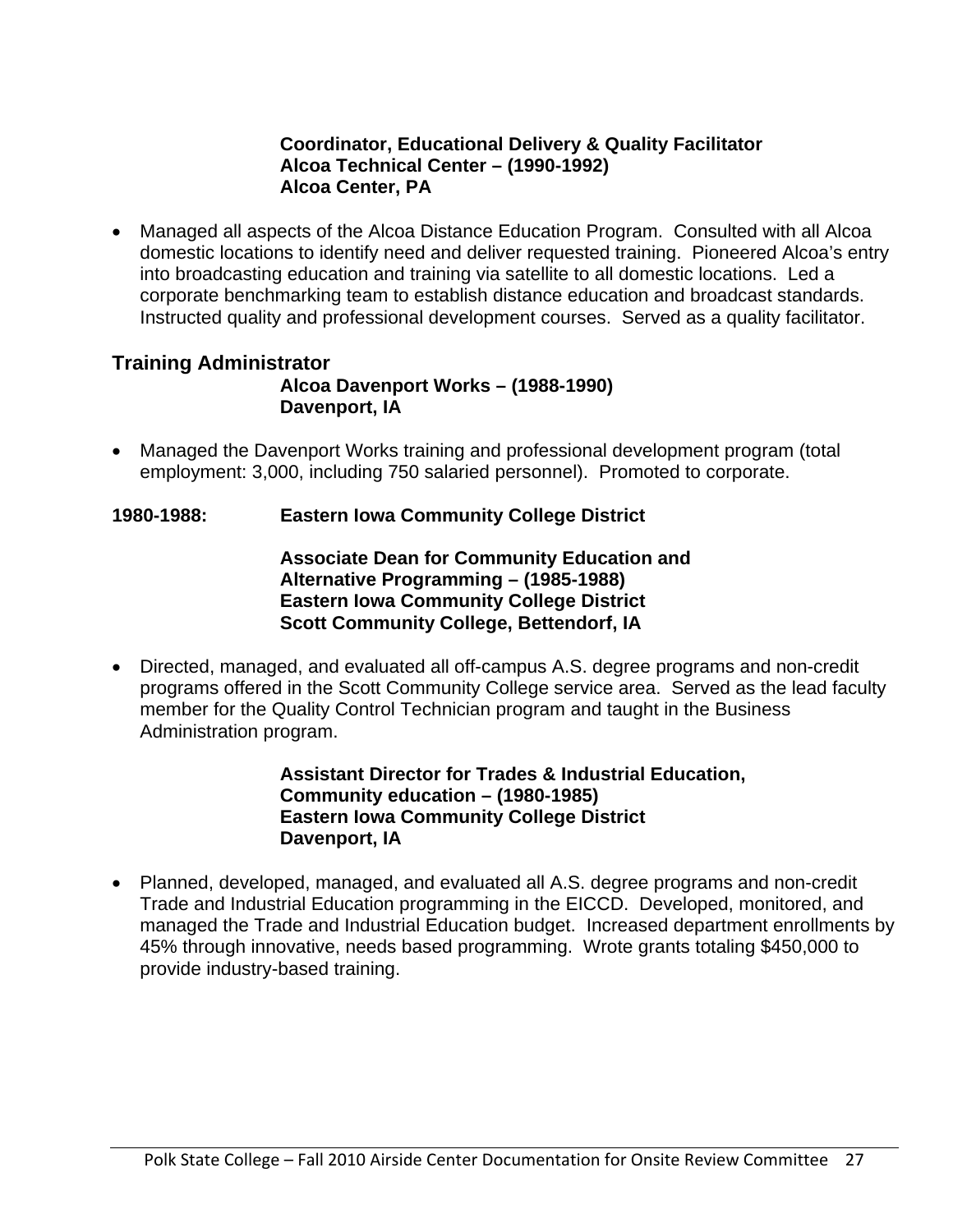## *ECONOMIC DEVELOPMENT AND GRANT WRITING/MANAGEMENT ACTIVITY:*

## **Quick Response Training Program**

QRT is a Workforce Florida, Inc. initiative to fund training costs for new and expanding business creating high-quality jobs in the State. QRT grant total is \$1.75 million.

|           | QPI                       | 1993 | \$112,565 | 246 employees trained |
|-----------|---------------------------|------|-----------|-----------------------|
| $\bullet$ | Glendale Protective Tech. | 1993 | \$30,639  | 50                    |
| $\bullet$ | <b>MacMillan Bloedel</b>  | 1993 | \$99,656  | 52                    |
| $\bullet$ | <b>Mulberry Ethanol</b>   | 1994 | \$61,572  | 36                    |
|           | Ytong                     | 1995 | \$165,270 | 115                   |
|           | <b>GEICO</b>              | 1996 | \$100,313 | 129                   |
| $\bullet$ | <b>GEICO</b>              | 1998 | \$311,640 | 508                   |
|           | Pepperidge Farm           | 1998 | \$97,125  | 40                    |
| $\bullet$ | Keymark                   | 1998 | \$97,469  | 139                   |
|           | Maxpak                    | 1999 | \$19,312  | 57                    |
| $\bullet$ | <b>Mid State Truss</b>    | 1999 | \$17,850  | 22                    |
|           | Pepperidge Farm           | 2000 | \$65,520  | 78                    |
|           | <b>Lockheed Martin</b>    | 2002 | \$129,780 | 103                   |
| $\bullet$ | <b>USCO</b>               | 2003 | \$218,000 | 590                   |
| $\bullet$ | <b>Minute Maid</b>        | 2003 | \$250,000 | 150                   |
|           | <b>Ford Motor Company</b> | 2003 | \$239,784 | 99                    |
|           | Pepperidge Farm           | 2004 | \$114,240 | 48                    |
|           | Rotanis                   | 2005 | \$82,320  | 70                    |
|           | <b>Lockheed Martin</b>    | 2005 | \$122,241 | 100                   |

## **Capitalization Incentive Grants**

| • Network Engineering Technology                                     | 1998 | \$250,000 |
|----------------------------------------------------------------------|------|-----------|
| Funds used to start the Network Engineering Technology A.S. program. |      |           |
| $\bullet$ A+/Cisco                                                   | 1999 | \$250,000 |

Funds used to expand the NET program by creating an A+ and Cisco program track.

## **State Workforce Funding**

• Information Technology Training and Certification Grant (2001) \$200,000

Participating companies: Pepperidge Farm, Badcock, City of Lakeland, Polk County School Board, Watkins, Publix, Next Gen Technologies, Lakeland Ledger, Central Florida Development Council, Polk County Sheriff's Office, City of Eagle Lake, Micro Business Solutions, BCI Engineers and Scientists, Inc. 50 participants trained and certified.

Targeted Industry Sector IT Training Grant (2002) \$294,315

Participating companies: IMC, Bunch and Associates, Colorado Boxed Beef, US Agri-Chemicals, Choice Communications, Inc., MCI, Cargill, Badcock, American Bank and Trust, Publix, U&H Caretaking, Inc., Ametek, Seal-Krete, Inc., Pepperidge Farm, CF Industries, Data Integrity Services, Inc., Computer Data Network Partners, Watkins. 50 participants trained and certified.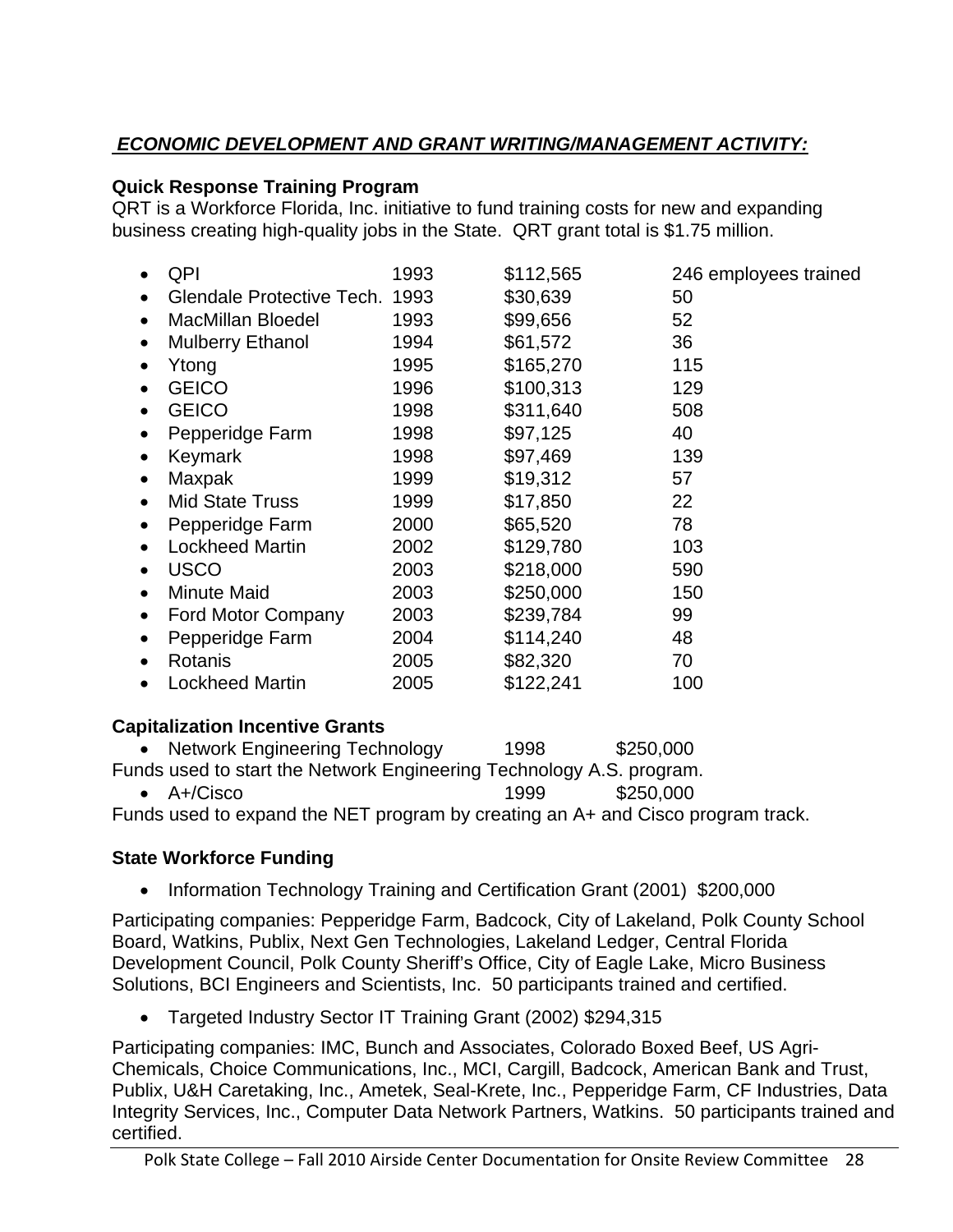Skills Upgrade Challenge Grant (2002) \$478,500

To provide insurance licensure training for 810 GEICO employees.

• Step-up Challenge Grant (2000) \$109,500

To provide call center training for WIA clients.

Customer Care/Work and Learn (2002) \$122,000

To provide customer service training for WIA clients.

Child Care Training Grant (2001) \$103,678

A DCF grant to provide state mandated training for child-care workers in Polk County.

Jobs for Florida's Future Grant (2005) \$758,882

A grant to establish the start-up of a Respiratory Care A.S. degree program on the Lakeland campus.

Succeed Florida Grant (2006) \$226,259, (2007) \$288,042

A grant to establish the start-up of a Cardiovascular Technology A.S. degree program located at the Airside Center.

Succeed Florida Grant (2006) \$226,259, (2007) \$288,042

A grant to establish the start-up of a Diagnostic Medical Sonography A.S. degree program located at the Airside Center.

## **Federal Initiatives**

 Department of Education -Tech-Prep Demonstration Grant (2001) \$500,000 A partnership with the Polk County School Board to transition high school students into postsecondary career and technical education programs of study – and to create the PSC Collegiate High School.

 Department of Labor - President's Community Based Job Training Grant (2007) \$2,000,000

A partnership with the Polk County School Board to create a career path for secondary students in allied health career academies to articulate into the Cardiovascular Technology A.S. degree program.

## **Local Initiatives**

• Polk Works Support Grant (1998) \$276,747 annually

To staff the learning assessment center at Polk Works' Winter Haven and Lakeland one-stop centers.

• PCC Collegiate Charter High School (2003)

The PCC Collegiate High School will begin operations as a charter high school in August, 2004. The estimated annual revenue for 200 students is \$1,500,000.

A Partnership for Success (2003) \$1,322,025

An agreement with LRMC, WHH, Heart of Florida, Bartow Memorial, and LWMC to support the PCC Nursing Program.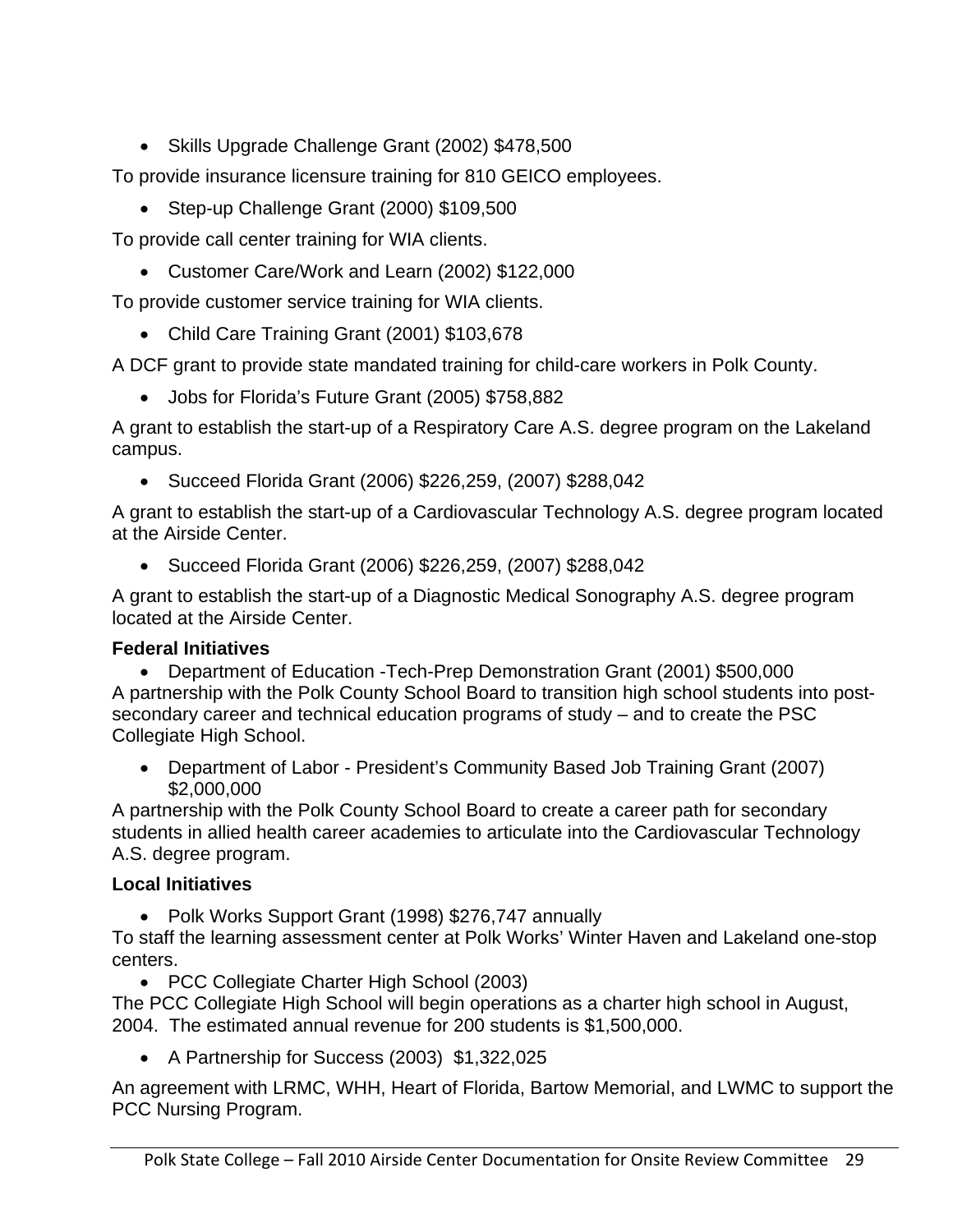Cargill Foundation Grant (2003) \$100,000

A grant to support program expansion in the Corporate College. \$50,000 funded locally, \$50,000 funded at the corporate level.

Progress Energy Foundation Grant (2003) \$50,000 annually

To provide teacher education and summer internships for non-education teachers in order to meet alternative certification.

Verizon Foundation Grant (2003) \$20,000

Funding to enable the Small Business Consortium partners to attend Corporate College training programs.

Florida High Tech Corridor Council (2003) \$100,000

A grant from the FHTCC to start a Wireless Systems Technology program at Polk Community College.

Ford Motor Company Skills Enhancement Program (2004) \$47,383

A joint project with Ford and the United Auto Workers to establish and operate a training center in their Polk County facility.

Voluntary Pre-Kindergarten –VPK (2005) \$38,000

A grant to establish PCC as the agency determining the eligibility of potential VPK providers as well as monitoring performance of established VPK providers.

Best Employment Solutions in Training – BEST (2005) \$371,000

A partnership with Polk Works to provide a summer pre-engineering academy for high school students and to provide process control and power generation training for local employers.

## *EDUCATION:*

| 1984-1986 | M.S. Ed., Northern Illinois University<br><b>Adult and Continuing Education</b> |
|-----------|---------------------------------------------------------------------------------|
| 1971-1975 | A.B., Augustana College<br><b>Business Administration</b>                       |

## *CIVIC ORGANIZATIONS:*

- Lakeland Chamber of Commerce Leadership Lakeland
- Winter Haven Chamber of Commerce Leadership Winter Haven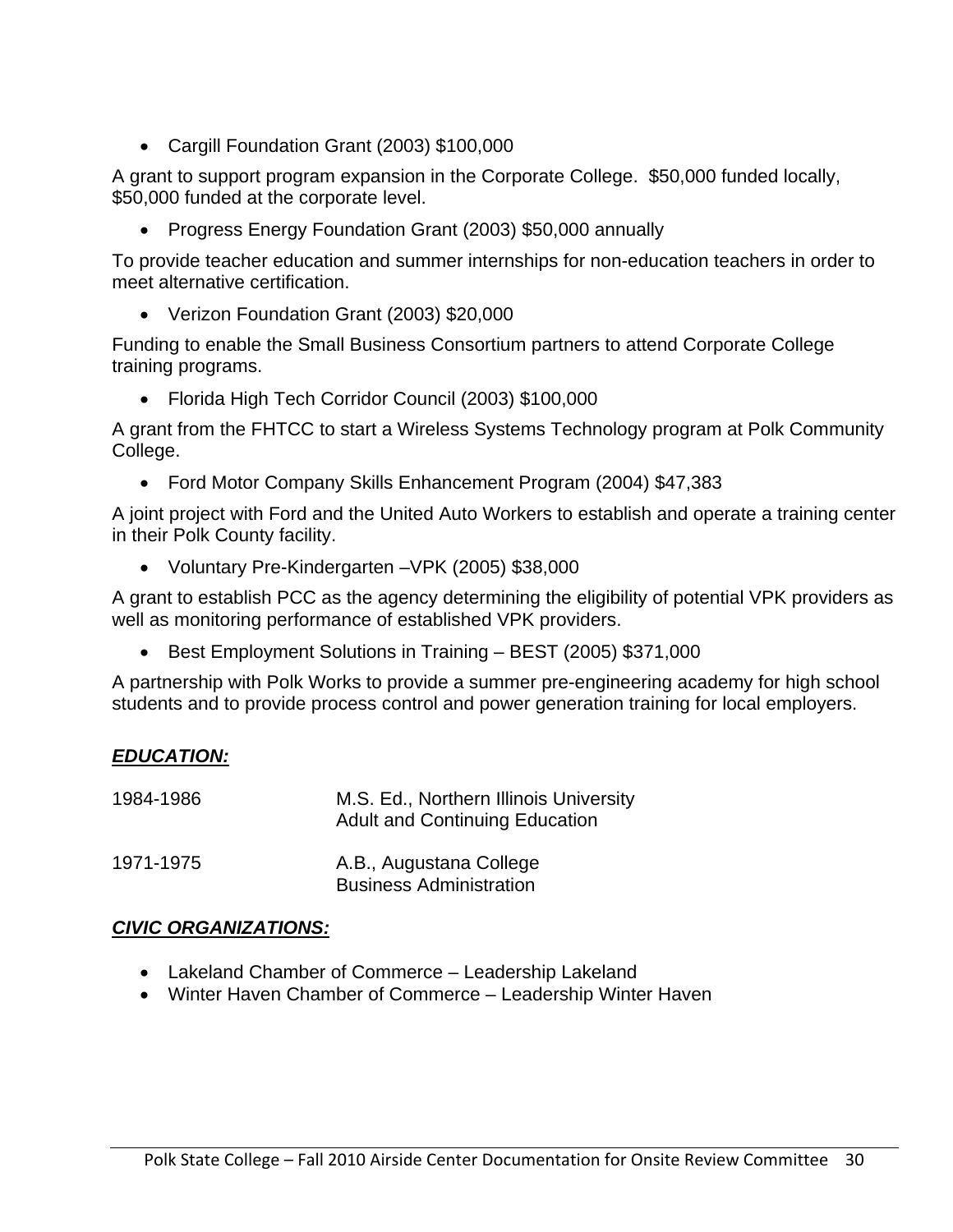#### CURRICULUM VITAE

#### **Dr. John Marvin Pippert Dean of Academic Affairs Lakeland Campus**

Polk State College 262 Las Flores 999 Avenue H, Northeast Winter Haven, FL 33884 Winter Haven, FL 33881-4299 e-mail: mpippert@polk.edu (863) 297-1010 x6245 (863) 259-0064 (C)

#### EDUCATION

 Ph.D. in Sociology, Virginia Tech, Blacksburg, Virginia, 1985. M.S. in Sociology, Virginia Tech, Blacksburg, Virginia, 1979. B.S. in Sociology, James Madison University, Harrisonburg, Virginia, 1977.

#### DISSERTATION/THESIS

Dissertation: "Return Migration: Socioeconomic Determinants for State In-migration." Thesis: "Determinants of In-migration in Metropolitan Appalachia."

#### EMPLOYMENT RECORD

Dean of Academic Affairs-Lakeland, Polk State College, 2007-present

Associate Dean of Liberal Arts, Polk Community College, 2005-2007

 Head, Department of Psychology & Sociology, North Georgia College & State University. 2002- 2005

 Acting Head, Department of Psychology & Sociology, North Georgia College & State University. 2001-2002

 Professor of Sociology, North Georgia College & State University. 2003-2005. Awarded tenure, 2003, North Georgia College & State University.

Associate Professor of Sociology, North Georgia College & State University. 1998-2003

 Associate Professor of Sociology, Roanoke College. 1992-1998. Awarded tenure, 1992, Roanoke College. Academic-Career Coordinator, Upward Bound at Roanoke College. 1996-1997. Chair, Sociology Department., Roanoke College, 1993-1994. Assistant Professor of Sociology, Roanoke College, 1987-1992. Assistant Professor of Sociology, Longwood College, 1985-1987.

#### HONORS AND AWARDS

Chapter Representative, AKD Who's Who Among America's Teachers, 2002, 2003, 2004 Who's Who in America, 2002,2003, 2004 Omicron Delta Kappa Outstanding Faculty Member of the Semester, Fall, 1999. Student Government Association, North Georgia College & State University**.** Phi Kappa Phi Who's Who in the World, 2000 Pi Gamma Mu. Graduate Tuition Scholarship, Virginia Tech, Department of Sociology, 1982-1985 Chapter Executive Committee, Alpha Kappa Delta, Virginia Polytechnic Institute and State University, 1978-1979 Member, Alpha Kappa Delta,1977 to present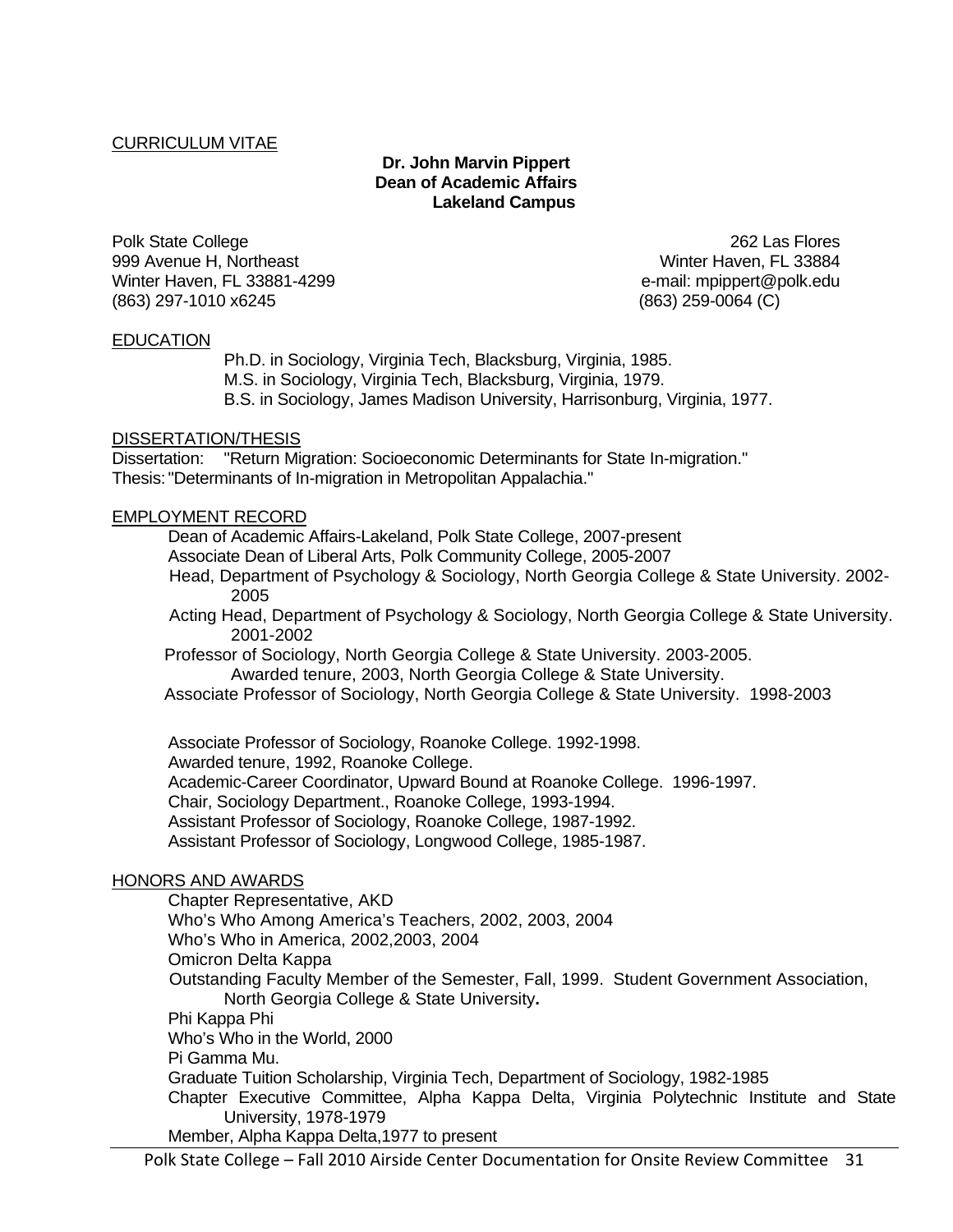#### GRANTS/FELLOWSHIPS

National Science Foundation Grant, "Sociology Computer Lab for integration of Computers into the Sociology Curriculum" with the Sociology Department, \$37,000, funded, 1995-96.

 Roanoke College Curriculum Development Grant, "Department Workshop to Develop Mechanisms for Integrating Theory and Method", \$1250, funded.

Roanoke College Sabbatical, Spring 1996.

 Faculty Research Committee, Summer residence funds for Student Barry Meek while working on "Infant Mortality in Virginia" project, 1990.

- Matsushita Foundation for Summer Symposium sponsored by International Cluster of New Dimensions Program, \$37,083, funded for 1989 (co-authors Howard Warshawsky and Doug Spadaro).
- Faculty Research Grant, Roanoke College, 1988, \$1005. Project Title: Impacts of a Changing Economy on Elderly Appalachia.
- Small Project Grant Award, Virginia Polytechnic Institute and State University, 1979, \$900. Project name: The Role of Cities in Migration in the Appalachian Region. Juliette L. Redding and John Marvin Pippert.

#### COURSES TAUGHT

Marriage and the Family **Example 20** Deviance Race and Ethnicity Military Sociology Social Stratification Sociology Seminar Social Change Sociology Theory Rural Sociology **Social Gerontology Social Gerontology** 

Introduction to Sociology **Population and Society** Social Problems **Environmental Sociology** Urban Sociology **Internship in Sociology** 

#### ADMINISTRATION/SERVICE

 Dean of Academic Affairs, 2007-present Multiple committee memberships (AQC, QEP, Admissions/Petitions, etc.) Chair—search committees for variety of faculty & program directors at PSC Associate Dean of Liberal Arts, 2005-2007 Head, Department of Psychology & Sociology, 2002-2005 Member, Admissions Committee, 2004-2005 Chair, Sociology Search Committee, 2002, 2003, 2004, 2005 Member, Business Administration Search Committee, 2002-2003 Acting Head, Department of Psychology & Sociology, 2001-2002 Member, Leadership Taskforce 2001-2005 Member, Criminal Justice Search Committee, Summer 2002 Member, NGCSU Distinguished Professor Selection Committee, 2002 Member, Graduate Council, 2001-2005 Member, Academic Activities Committee, 2001-2005 Member, Comprehensive Program Review Steering Committee, 2001-2005 Chair, Sociology Search Committee, Fall 2001 Member, University Discipline Committee, 2001-2004 Chair, Sociology Search Committee, Spring 2001 Member, Psychology Search Committee, Spring 2001 Member, Criminal Justice Search Committee, Spring 2001 Faculty Advisor, Alpha Kappa Delta, Spring 2000-2005 Corps of Cadets Academic Advising Committee, January 2000-2005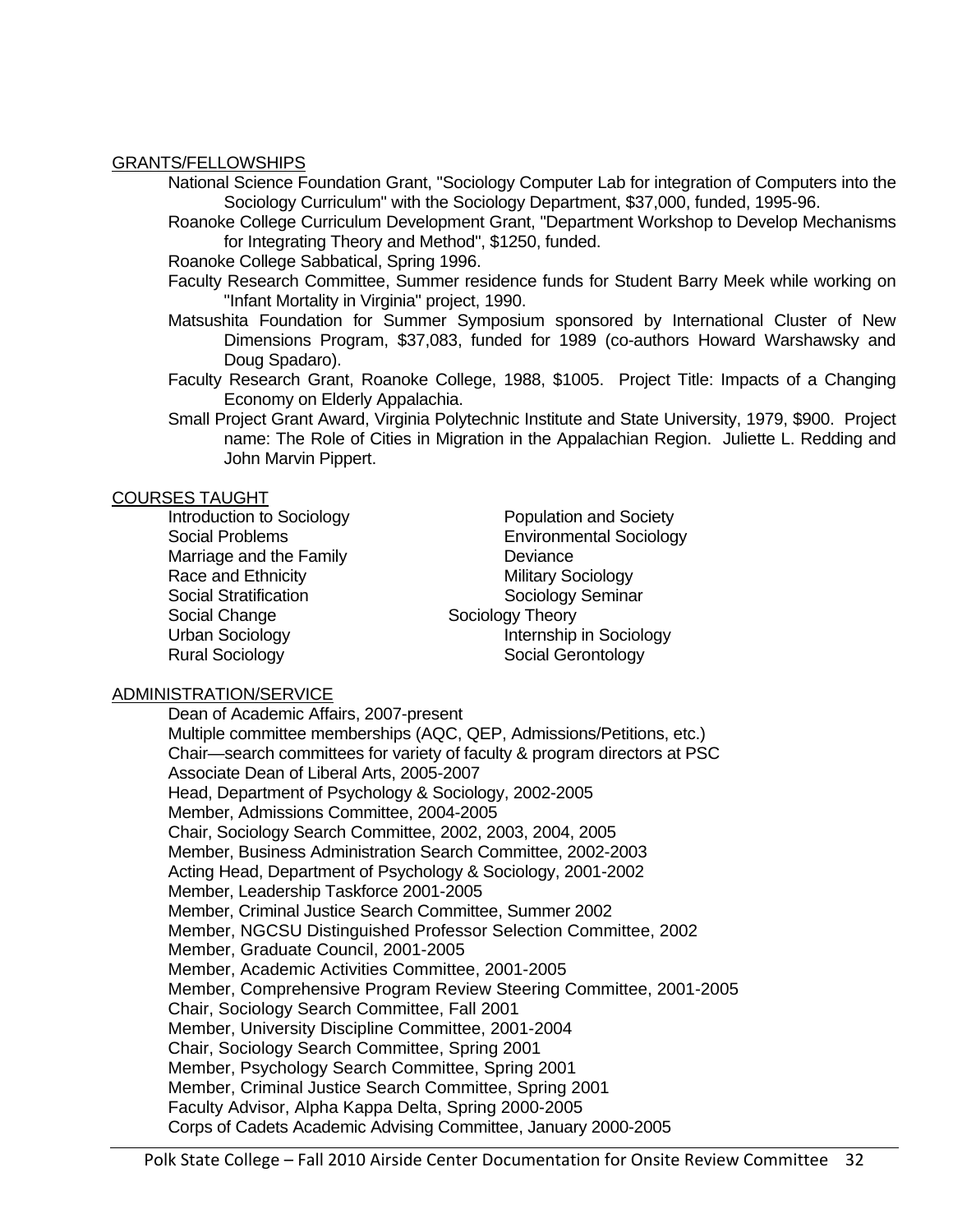Member, Department Strategic Planning Committee, Fall 1999-2001 Admissions Committee, 1999-2002 Ad Hoc Core Curriculum Committee, Fall, 1999 Member, Faculty Performance Evaluation Tool Revision Committee, 1999 Member, Rewarding Teaching Excellence Committee, 1998-1999 Faculty Advisor, Sociology Club, 1998-2005 Member, Grade Appeal Committee, 1998-1999 Member, Student Conduct Board, 1990-1998 Faculty Advisor, 1987-2005 Chair, Department of Sociology, Roanoke College, 1993-1994 Dean's Council, 1993-1994 Coordinator, Multimedia Group, Dean's Council, 1993-1994 Faculty Mentor, 1993-1998 FGC Representative on Bylaws Ad Hoc Committee, Summer 1993 Faculty Grievance Committee, 1992-1996 Faculty Advisor, CIA, 1992-1994 Faculty Advisor, Sociology Club, 1991-1996 Faculty Advisor, Earthbound, 1991-1995 Minority Recruitment Advisory Committee, Admissions, 1991 Student Conduct Board, 1990-1998 Academic Integrity Board, 1990-1994 Faculty Advisor, Habitat for Humanity, 1990-1995 Curriculum Committee, 1989-1992 Curriculum Committee Chair, 1989-91 Faculty Affairs Committee, 1989-1991 International Cluster Co-chair, 1989 Self-Study Committee for Student Affairs, 1989-1990 Director of Convocations, 1988 Coordinator, International Cluster - 1989-90

Curriculum Committee, Secretary - 1988

#### **PROFESSIONAL PUBLICATIONS**

- "Southern Whites/Appalachians." Encyclopedia of the Midwest, University of Indiana Press. 2003
- "Introduction to Sociology." E-core development project for the University System of Georgia. January, 2003
- "Hard Time or Idle Time: Factors Affecting Inmate Choices Between Participation in Prison Work and Education Programs." With Stuart Batchelder. The Prison Journal, 82(2) June 2002: pp. 269-280.
- "Recreation Migration." Encyclopedia of Appalachia, University of Tennessee Press 2002.

"Out-migration." Encyclopedia of Appalachia, University of Tennessee Press 2002.

"Retirees." Encyclopedia of Appalachia, University of Tennessee Press 2002.

- "Twentieth-Century In-migration." Encyclopedia of Appalachia, University of Tennessee Press 2002.
- "Population Data Scavenger Hunt." Proceedings of the Developing A Social Problems Learning Community Conference. Sponsored by the Georgia Sociological Association. Kennesaw State University. 2000

"Social Justice: Opposing Viewpoints." Book review in *Teaching Sociology*, July 1994.

 Pippert, J. Marvin. 1993. "Infant Mortality." The African American Encyclopedia, New York: Marshall Cavendish Corporation.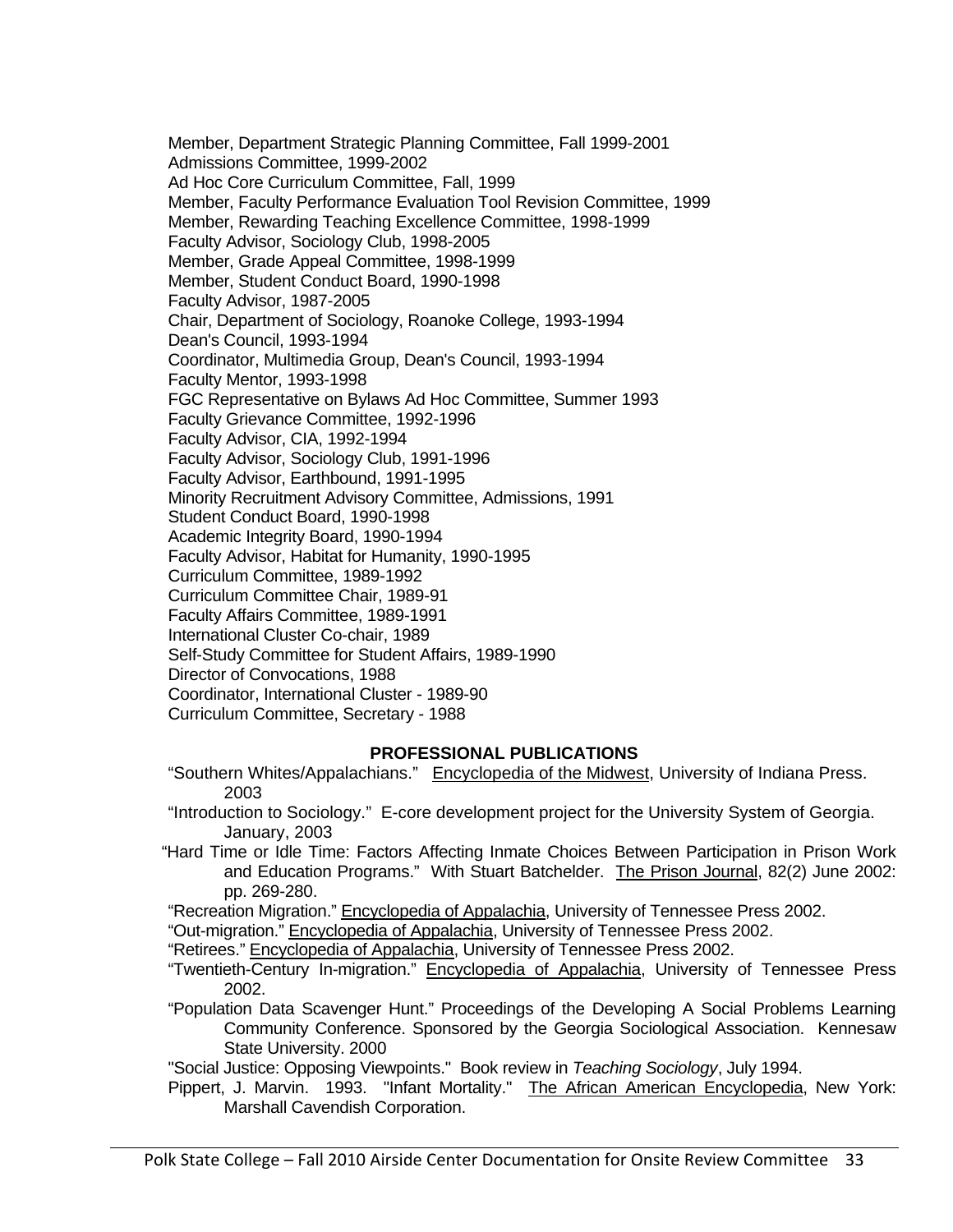- Michaels, James W. and J. Marvin Pippert, "Social science journal characteristics and journal citation measures," *The Social Science Journal*, November 23 (1): January 1986: pp. 33- 42.
- Skipper, James K., Jr. and J. Marvin Pippert, Report to the American Podiatric Medical Association: National Survey of Podiatrists and Podiatric Practice--1984. Washington DC: American Podiatric Medical Association, 1985, 373 pages.
- Skipper, James K., Jr. and J. Marvin Pippert, "1984 National Survey of Podiatrists and Podiatric Practice: Mini Preliminary Report," June 1984. Department of Sociology. VPI & SU, Blacksburg, VA.

#### **PROFESSIONAL PRESENTATIONS**

- "Migration Patterns and Demographic Change in North Georgia, 1990-2000." With Linda August. Georgia Sociological Association Meetings, October, 2001.
- "Changing Society, Changing Corps: Social Change and Its Effects on a Small Military College." With Linda August. Georgia Sociological Association Meetings, November, 2000.
- "Remembering the Vietnam War" With Marc Gilbert and Carl Cavalli. Popular Culture Association Annual Meeting. April, 2000.
- "Population Data Scavenger Hunt." Developing a Social Problems Learning Community Workshop, Kennesaw State University, Spring, 2000.

 "Part-Timers: The Locus of Adjunct Instructors at a Small Regional University." With Linda August. Georgia Sociological Association Meetings, November, 1999.

- "Web-CT Workshop for Teaching Sociology." Organizer. Georgia Sociological Association Meetings, November, 1999.
- "Teaching Appalachia at the College Level." Facilitator. Appalachian Teachers' Network Conference, Radford, VA, September 1993.
- "Regional Demographic Trends." Session Chair. Southern Demographic Association Annual Meeting, New Orleans, LA, October 1993.
- "Teaching Demography in Small Colleges." Roundtable Discussion Leader. Southern Demographic Association Annual Meeting, New Orleans, LA, October 1993.
- "Helvetia: The Swiss of Appalachia." Session Chair. Appalachian Studies Conference, Blacksburg, VA, March 1994.
- "Teaching Demography in Small Colleges." Roundtable discussion leader. Southern Demographic Association Annual Meeting, New Orleans, LA, October 1993.
- "Teaching the Appalachian Region at the College Level. Appalachian Teachers Network Conference, Radford University, Radford, VA, September 1993.
- "Teaching the Appalachian Region in a Community Context: The Elderhostel Program." Appalachian Teachers' Network Conference, Radford University, Radford, VA, February 1993.
- "Effectiveness of a University Training Model for Teachers of Family Life Education in Virginia," with Mary Llew Roberts and Ronald Bonheur, 25th Annual Conference of The American Association of Sex Educators, Counselors and Therapists, Denver, CO, May 1993.
- "Hispanic Demography," session chair, Southern Demographic Association Annual Meeting, Charleston, SC, October 1992.
- "Teaching about Rural Minorities in a Liberal Arts Environment," presented at Rural Sociological Society, August 8-11, 1990, Norfolk, VA.
- "Teaching Rural Sociology in a Liberal Arts Environment," presented at Rural Sociological Society, August 8-11, 1990, Norfolk, VA.
- "Making History: Reshaping the Image of the Miner," presented at Popular Culture Association, March 7-10, 1990, Toronto, Canada (co-author John Selby).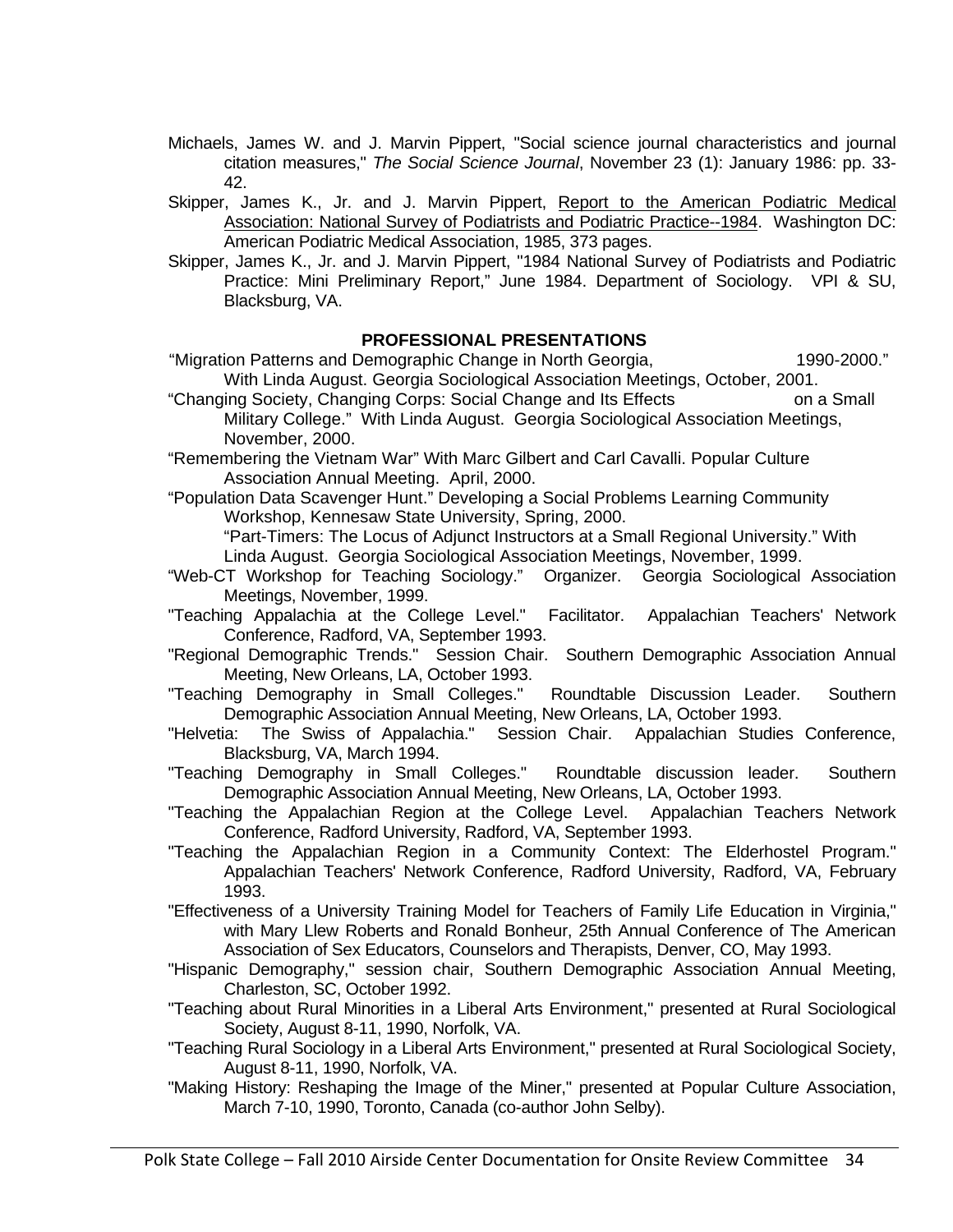- "Minority Status, Socioeconomic Disadvantage, Education and You." Presentation, July 8, 1989, Upward Bound.
- "Farm Crisis and Saving the Family Farm." Presentation, August 9, 1989, Senior Adult Ministry, College Lutheran Church.

"Population Growth and Economic Decline." Presentation, March 23, 1989, Elderscholars.

- "Population Growth and Economic Decline: Part II." Presentation, October 5, 1989, Elderscholars.
- "World Hunger and Poverty." Discussion leader/ co-instructor, Fall 1989, Contemporary Challenges class.
- "Determinants of In-migration in Metropolitan Appalachia," Mid-South Sociological Association Meetings, November 1979.
- "A Continuation of Hillery's Violence Hypothesis: The Interjection of Cohesion and Alienation as Intervening Variables," Regional Meeting of Alpha Kappa Delta, Richmond, February 1979.

#### OTHER PROFESSIONAL

#### LEADERSHIP

- NSF Chautauqua Short Course: "Marine Biology/Geology of the Florida Keys." Long Key, FL. April 4-6, 2003.
- "E-core development workshop." Macon State University. August 2, 2002.
- "Conflict Management Training Workshop." Lake Lanier Islands. July 10-14, 2002.
- "NSF Chautauqua Short Course: "The Korean and Vietnam Wars." Philadelphia, PA. June 6-8, 2002.
- "E-core development workshop." University of Georgia. May 23-24, 2002.
	- "Teaching and Learning with Advanced Technologies Conference." University of Georgia. April 1-2, 2002.
- "Academic Administrators Workshop." University of Georgia. February 25-26, 2002.
- "Needs Assessment and Storyboarding for Online Instruction." Georgia State University. January 16, 2002.
- "Merlot Workshop." University of Georgia. January 10, 2002.
- Worked on e-Core team to create online Introduction to Sociology course. 2002.
- House Bill 605 Elementary Taskforce Member. Lumpkin County.
	- NSF Chautauqua Short Course: "Force and Diplomacy: When Should American Military Intervention be Applied," May 11-13, 2000.
- NSF Chautauqua Short Course: "The 2000 Census: A Resource for Undergraduate Teaching and Research," March 17-19, 1999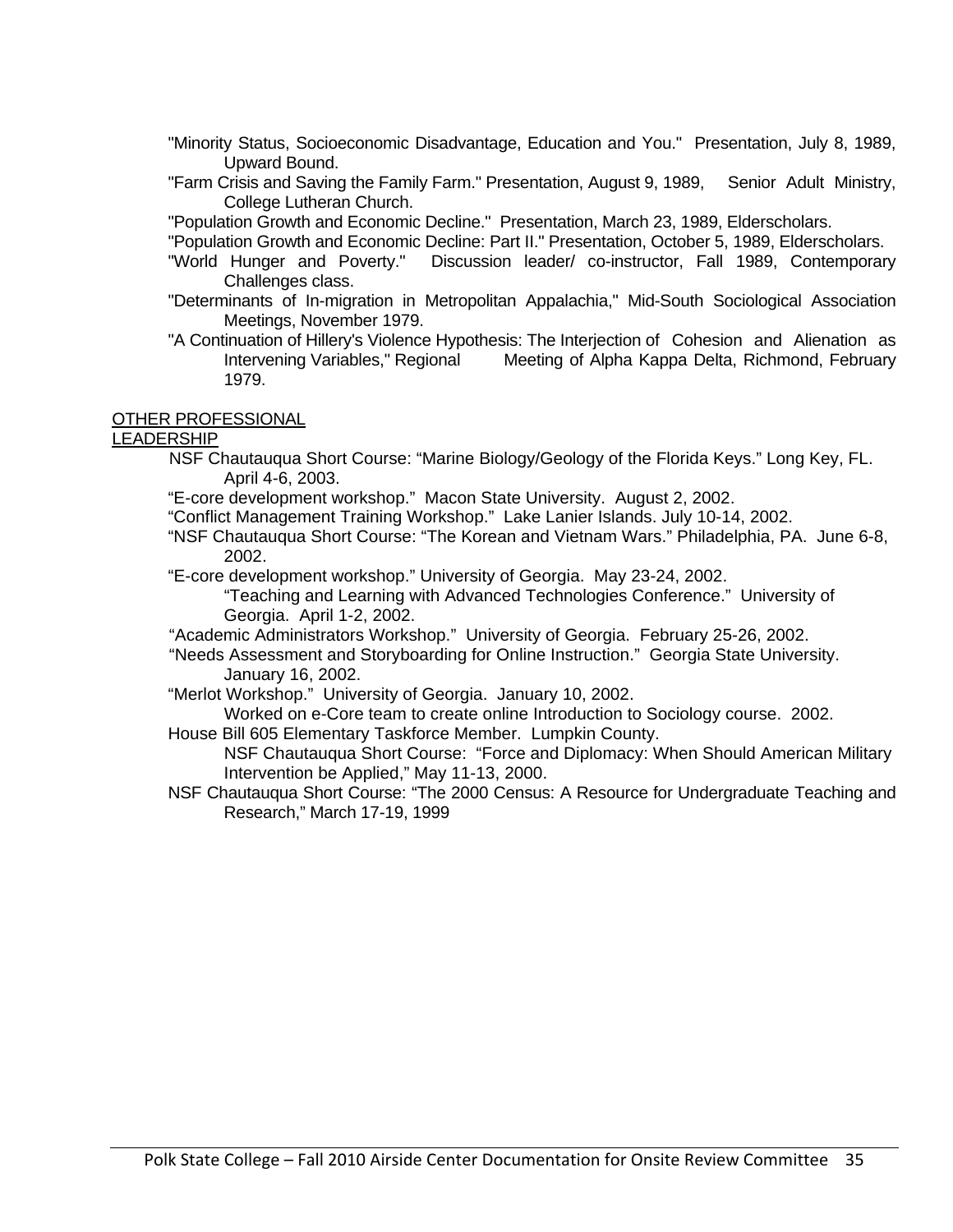#### Consultancies:

 Fannin County, Early Childhood Initiative, Appalachian Regional Commission, 2000 Yankolovich, Clancy, Schulman, New York, 1991 Bonheur and Associates, 1991 Lavitch and Associates, Atlanta, 1991 Lewis Gale Hospital, 1990-91 Poverty in Appalachia program, 1990 Free Clinic of Roanoke Valley, 1990 Roanoke Times & World News, 1990 League of Older Americans, 1990 RAM House, 1989 WROV Radio, 1989

#### Other items:

 "Dynamics of Population Increase." Guest lecture, International Relations Seminar, October 4, 1993. "Dead Rock Stars." Interview on KDKA Radio, Pittsburgh, PA, January 10, 1994. WVTF Radio, "First Tuesday," *Affirmative Action*, Fall 1991. Acting Assistant Coach, Lacrosse Team, 1991 With Eberle Smith, developed "Images of Women in Advertising" slide presentation for use in SOCI 101 and SOCI 236 classes Featured in Roanoke Times & World News article "A Health Update" on bacterial meningitis, October 1990. Supervised student internships, student research and student independent studies, 1989- 2005 Organizer for Japan Symposium, May 15-19, 1989, Roanoke College Organizer for World Hunger Conference, September 30, 1989, Roanoke College Section Captain, Roanoke River Clean-up, 1989 Member, Drug and Alcohol Task Force, 1986 Sponsor, Alpha Kappa Delta Reviewer, Sociology Inquiry Editorial Assistant, Sociology Inquiry President, Board of Directors, Domestic Assistance For You, Inc. Sponsor, Sociology and Anthropology Club, 1985-87

#### PROFESSIONAL MEMBERSHIPS:

 Georgia Sociological Association—not current Chair: Teaching Sociology Committee, 2000-2002 Rural Sociological Society Population Reference Bureau Southern Sociological Society Alpha Kappa Delta

#### **REFERENCES UPON REQUEST**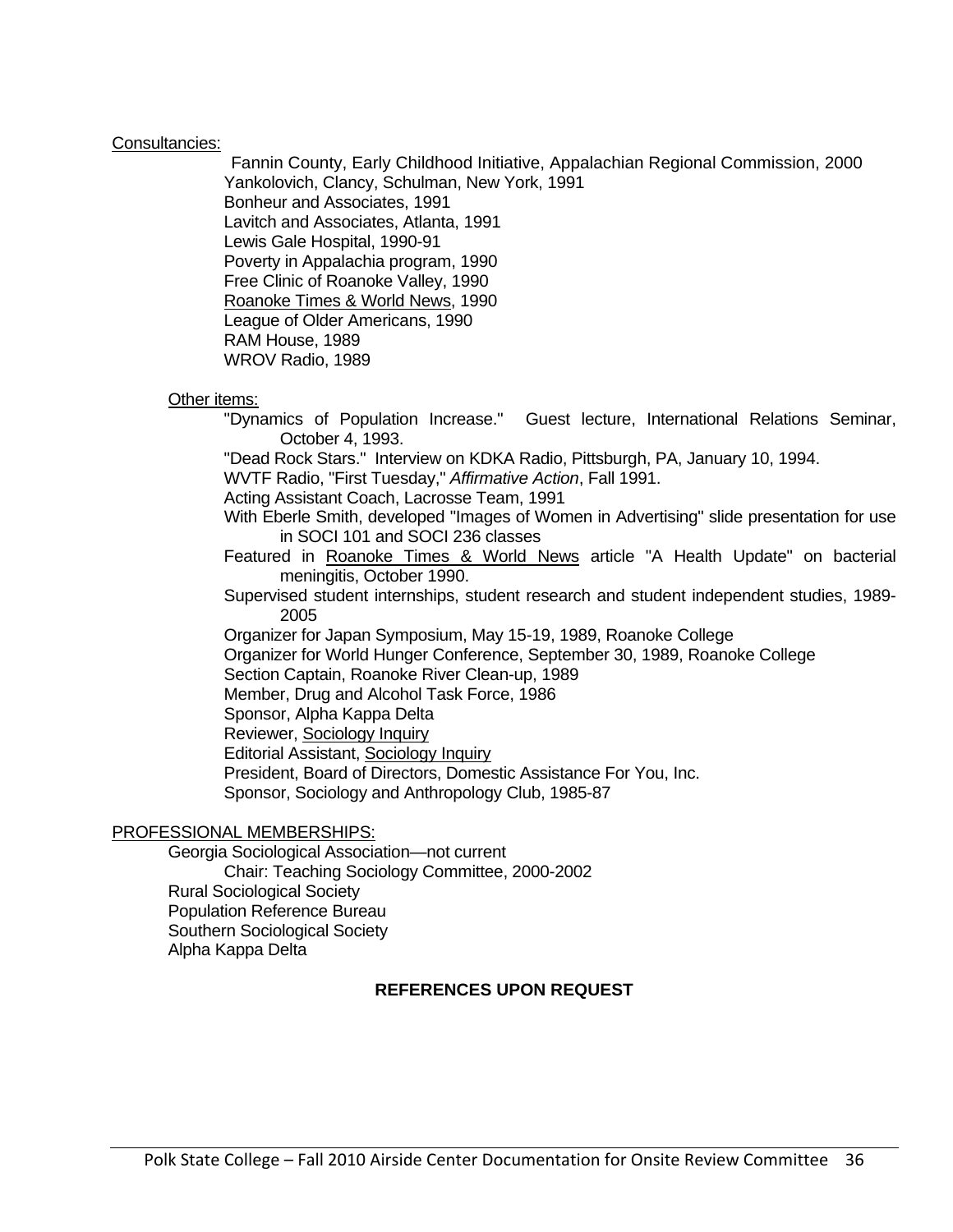## **Reginal T. Webb 1217 Lake Deeson Woods Lane Lakeland, FL 33805 (863) 669-2813 (work) (863) 698-4759 (cell)**

#### **CAREER PROFILE**

Dynamic, vision driven, professional offering a proven record of excellent leadership and organizational achievements. Well organized, take-charge individual with exceptional management, team building and interpersonal skills. Capable of ascertaining organizational objectives with the talent to streamline existing operations, envision new ideas and concepts, and follow through with direction, development and accomplishment. Excels in a fast-paced environment where flexibility and adaptability are a must. Have the ability to develop solid relationships with students, staff, faculty, and administration. Team-oriented leader who fosters motivational and mentoring relationships. Demonstrated excellence in a variety of areas:

- Recruitment and Retention
- Advising and Counseling
- Test Evaluation
- Admissions
- Registration
- Records
- Career Planning
- Minority Students
- Early Admission
- Dual Enrollment
- Residency
- International Students
- Special Needs Students
- Student Conduct and Discipline
- New Student Orientation
- Academic Instruction
- Non-Tradition Students
- Financial Aid

#### **SPECIAL ASSIGNMENTS**

- Serve as the Home Team leader for Student Services on SISCOM.
- Serve as lead in Student Services implementation of new GENESIS Computer System.
- Supervise PSC new "One Stop Concept" delivery of services on the Lakeland Campus.
- Handle student complaints in conjunction with the Vice President of Academic and Student Services.
- Oversee all student parking ticket violations.
- Serve as a chair person on the Admissions/Petitions, Substitution/Waiver, and Discipline Committees.

#### **EXPERIENCE**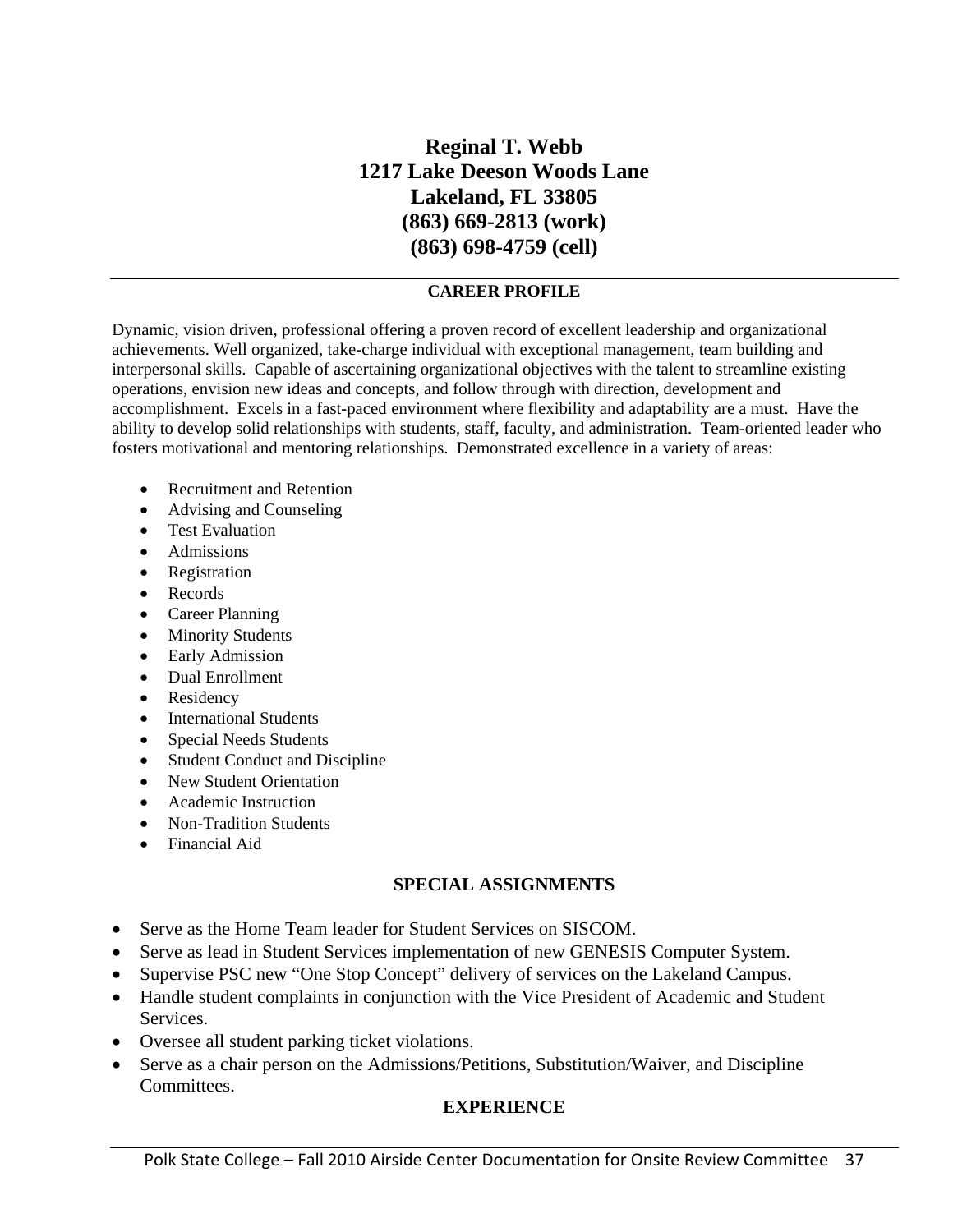#### *Polk State College, Lakeland, FL January 2006-Present*  **Dean of Student Services**

- Maintains Regular Attendance.
- Hire, train, evaluate, reward and encourage, as well as discipline assigned employees.
- Develop and administer appropriate staff development activities.
- Develop and maintain staff mentoring program.
- Know and enforce PSC Policies and Procedures.
- Ensure compliance with State and Federal Statutes (i.e. FERPA, ADA, etc).
- Support faculty and staff initiatives that promote innovation and enhanced learning.
- Supervise the discipline and grievance processes for students.
- Supervise the ombudsman services for students.
- Develop, implement and evaluate programs and services for students with disabilities.
- In collaboration with the TLCC, develop, implement and evaluate student support, leadership development, and mentoring programs for students.
- Serve as college articulation officer at local and state levels.
- Oversee the management, security and retention of all appropriate student records.
- Oversee the coordination of student recruitment, course registration activities, graduation and related activities. Provide for coordination of these activities with other organizational units.
- Oversee the certification of student enrollments and student completions and graduations.
- Oversee and provide for coordination with other academic units in the development and implementation of admission requirements and of the credit course schedule.
- Participate in resource development.
- Oversee the budget and resource allocation of all areas assigned.
- Assist the District Vice President for Academic and Student Services with the development of the academic calendar.
- Assist with the review and revision of college policies and procedures.
- Work collaborative with academic deans, provost and district staff to analyze data that affects course offerings to enhance campus and college wide enrollment.
- Maintain, organize, evaluate, and manage outcomes assessment for student services functions.
- Establish Continuous Process Improvement.
- Lead student services segment of SACS accreditation for Campus and College.
- Provide avenues of communication among Campus members and the District.
- Participate in strategic planning initiatives.
- Promote a shared decision making and governance process.
- Demonstrate active involvement in the community (internal and external).
- Create and sustain partnerships with local elementary, middle and high schools and home school organizations to ensure widespread outreach of PSC programs and services.
- Create and sustain partnerships with area Adult Education Centers.
- Assist other administrative staff on institutional projects that have impact on the Campus and District.
- Serve on and chair (as needed) campus and college committees.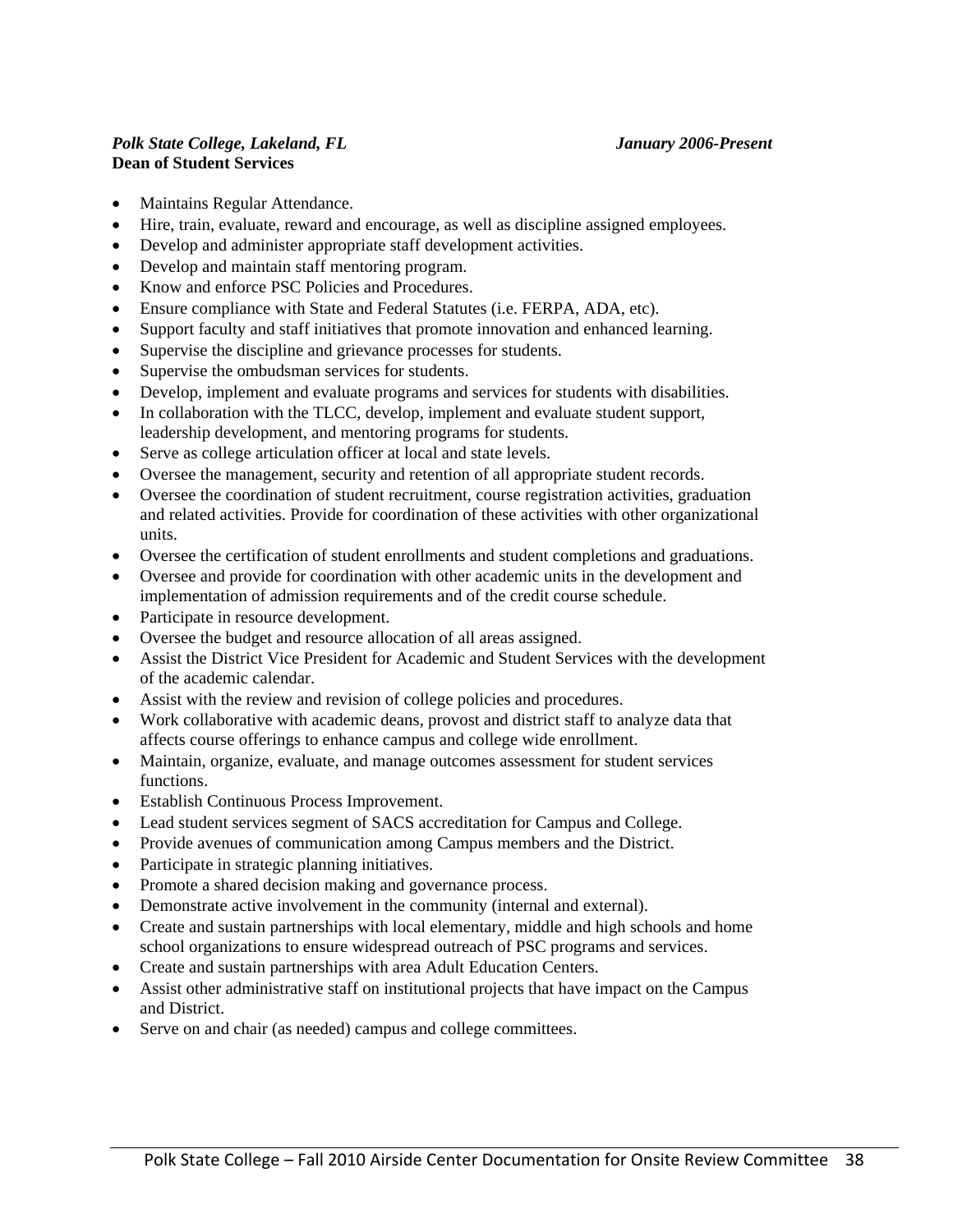#### *Polk State College, Winter Haven, FL November 2000-December 2005*

#### **Director of Enrollment Management**

- Supervise the day to day operation of Student Services on the Lakeland Campus.
- Supervise Academic Advising, Institutional Testing and Enrollment Management Departments.
- Coordinate registration in conjunction with the Registrar's Office.
- Coordinate graduation in conjunction with the Registrar's Office.
- Manage the Public Service Scholarship in conjunction with the Financial Aid office.
- Budget heard for advising, institutional testing and enrollment management.
- Screen, interview, and recommend the hiring of employees in assigned areas.
- Train and evaluate assigned employees.
- Develop and administer appropriate staff development activities.
- Develop staffing plans and schedules, and delegating work assignments.
- Review, and approve leave requests, overtime and travel requests.
- Review, approve and/or recommend personnel actions and their associated documentation.
- Determine resource needs and make recommendations in regard to them.
- Maintain an effective organization structure, and make recommendations for revisions as identified, as needed an appropriate.
- Provide leadership that exemplifies the service element of student services.
- Integrate the goals and objective of enrollment management services with those of the Division of Student Services and the institution.
- Develop and/or recommend methods of implementing and then implementing programs, services or procedures mandated by law, rule and directive.
- Plan and implement a program to recruit students from all segments to be enrolled at Polk State College; develop an annual recruitment plan.
- Coordinate with limited enrollment or other targeted programs recruitment and admission efforts, policies and procedures; conduct a program of events to support these efforts, including open house, information evenings, and public appearances.
- Serve as the college's representative for special population students. Supervise services to WIA Vocational Rehabilitation, and other identified student population such as International students and minorities.
- Serve as the college's contact for Tech Prep; assume that appropriate credit or other consideration is awarded for Tech Prep work, Develop and lead program/services for high school students.
- Facilitate the admission of students participating as Dual Enrollment students.
- Manage the College Board tutoring partnership grant program.

#### *Polk State College, Winter Haven, FL December 1992-November 2000*  **Admissions Specialist**

- Oversee all recruitment activities for college.
- Develop and implement recruitment plan.
- Supervise 23 Public Service Scholars in recruitment efforts in area high schools and community.
- Coordinate all recruitment activities in the local public-private high schools.
- Coordinate all recruitment activities at the adult schools.
- Coordinate all recruitment activities at the technical centers.
- Represent Polk State College for various recruitment activities in the community.
- Ensure that all prospective students understand admissions requirements.
- Coordinate Open House/Senior Day in conjunction with the Student Activity Board.
- Coordinate all campus tours.
- Assist in new student orientation.
- Assist in advising students.

#### Polk State College – Fall 2010 Airside Center Documentation for Onsite Review Committee 39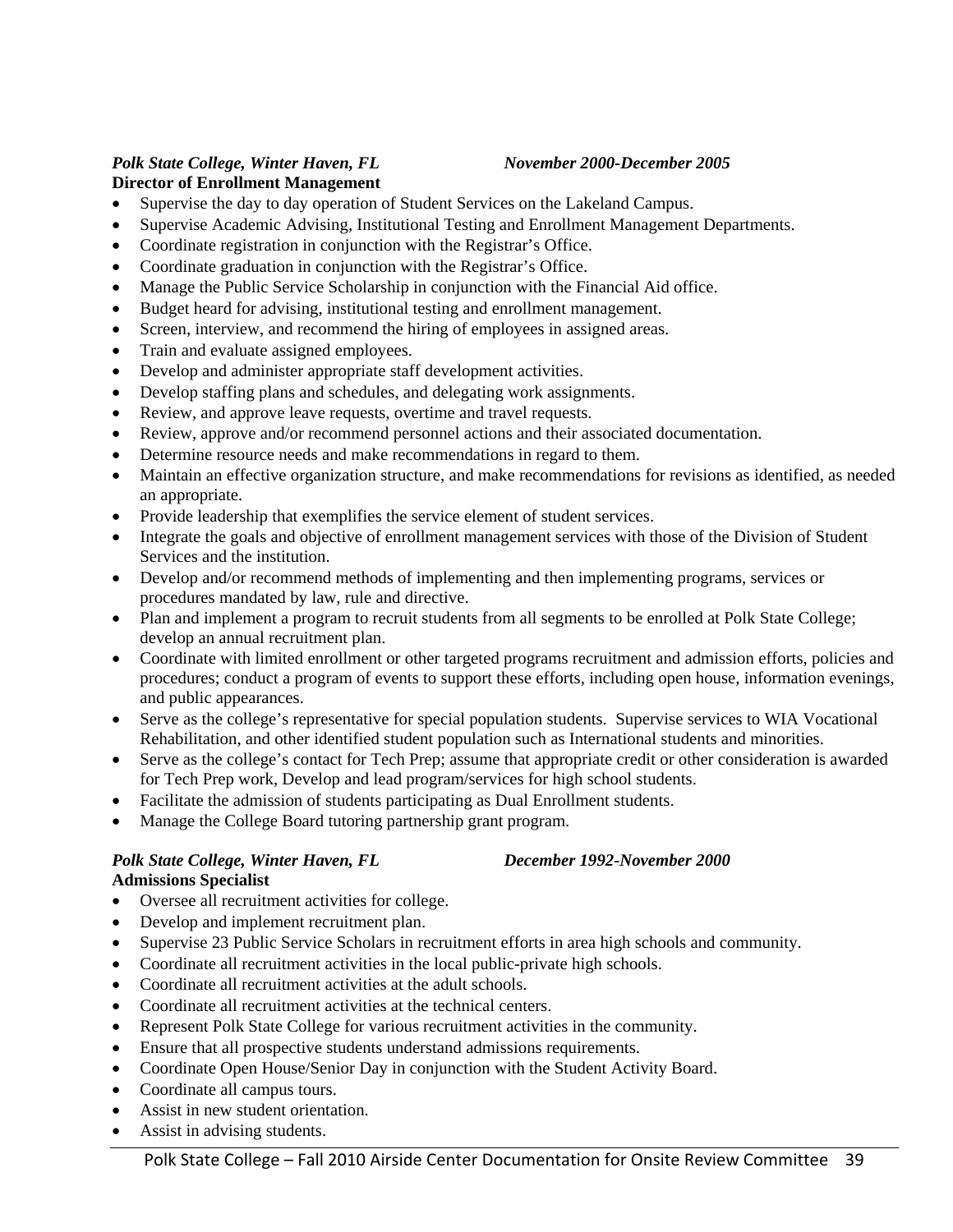- Assist with graduates' checkout.
- Provide services necessary to accommodate international students (Lakeland Campus).
- Provide services necessary to accommodate early admissions/dual enrollment (Lakeland Campus).
- Coordinate the distribution of college materials (catalogs, schedule books, brochures, etc.).
- Coordinate the training of scholarship recipients.
- Coordinate high school counselors' breakfast.
- Disseminate information on financial aid and scholarships.
- Review student transcripts for admission.

#### *Polk State College, Winter Haven, FL* May 2000-Present **Adjunct Business Instructor**

- Principles of Banking.
- Commercial Lending.
- Consumer Lending.

#### Polk State College, Winter Haven, FL September 1990-November 1992 **Academic Advisor**

- Provide students with planned program to meet academic goals.
- Advise students concerning the choice of academic courses to meet their goals.
- Interpret placement test scores and provide results.
- Assist students in registration process.
- Provide information relative to the college academic standards of progress policy.
- Assist in athletic registration.
- Explain transfer requirements for upper-division institutions.
- Counsel students on walk-in basis.
- Represent the college at student recruitment events.

#### *Peoples Bank of Lakeland, Lakeland, FL May 1989-August 1990*

#### **Supervisor of Tellers/New Account Representative**

- Supervise and train new tellers.
- Debit and credit customers' accounts.
- Balance customers' accounts.
- Open and close customers' accounts.
- Approve large deposits over \$500,000.00.
- Assist with the auditing of tellers.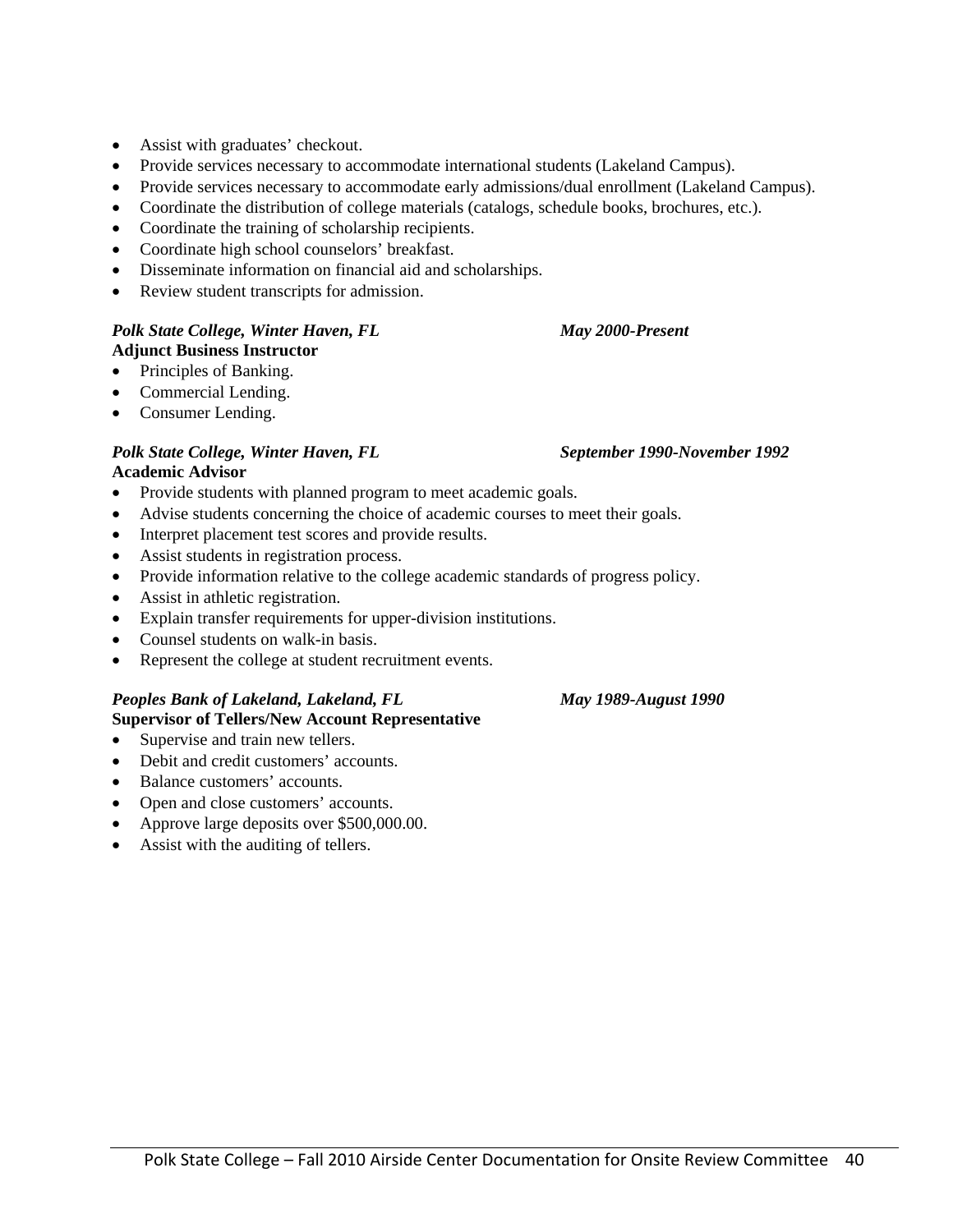#### **EDUCATION**

- Master of Business Administration, NOVA Southeastern University July 1993
- Bachelor of Science Degree in Accounting, Bethune Cookman College April 1989

#### **PROFESSIONAL ORGANIZATIONS**

- Florida Association of Collegiate Registrars and Admissions Officers (FACRAO)
- Florida Association of Community Colleges (FACC)
- Council of Student Affairs

#### **PROFESSIONAL DEVELOPMENT**

- American Management Association: Leadership Effectiveness Seminar
- American Management Association: Supervisor Effectives Seminar
- Polk State College: Facilitator, Strategic Planning
- Polk State College: Leadership, Education Grant Program

#### **CONFERENCES/WORKSHOPS**

- FCCSC Student Group Meeting (August 2005)
- SACS-COC Annual Meeting (December 2004)
- League for Innovation (November 2004)
- National Conference on Student Retention (November 2004)
- FACC for the Council of Student Affairs (October 2003)
- NAFSA Region VII Conference (September 2003)
- $28<sup>th</sup>$  Annual College Board Summer Institute (July 2002)
- Florida Center for Advising and Academic Support (October 2001)

#### **COMMUNITY INVOLVEMENT**

- NAACP Lakeland branch (present)
- President Lakeland Lumberjack Youth Football (Present)
- Graduate of Leadership Lakeland, Class XVII (May 2000)
- Troop Leader of Boys Scouts of America (1996)
- Board of Director, Boys and Girls Campfire (1994)

#### **REFERENCES**

*References available upon request.*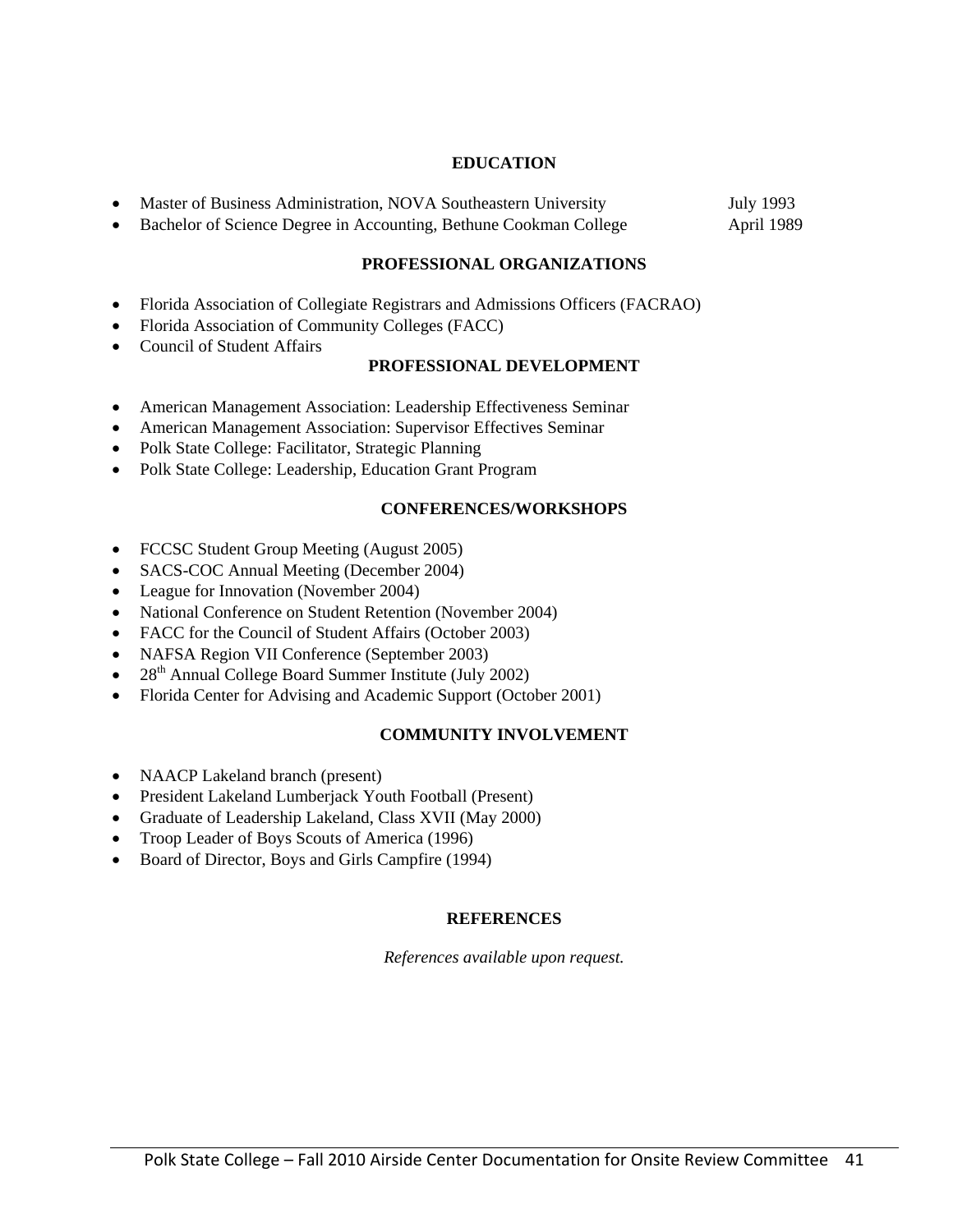**William C. Foege Jr. 1474 Longoak Drive South Lakeland, Florida 33811 wfoege@tampabay.rr.com (863) 797-6722** 

## **PROFESSIONAL GOALS**

I am seeking a position as Director of an academic or public library. I have been a professional librarian and information specialist for over 25 years with more than 17 years of departmental and divisional management and leadership experience in special and academic libraries. I have a second subject masters degree, as well as eighteen graduate hours in Public Administration.

## **SUMMARY OF PROFESSIONAL EXPERIENCE**

- Academic, public, and special libraries
- Library management of reference, instruction, and access services
- Budgeting and fiscal control
- Supervision and evaluation of professional and paraprofessional staff
- Staff development and training
- Assessment and development of services and collections
- Strategic planning
- Reference
- Information literacy instruction
- Library Web site design and maintenance
- Administration of automated circulation, reserve, and interlibrary loan systems
- OCLC and other interlibrary loan
- Subject specialties in law, public administration, environmental and energy policy studies, social sciences, and business
- Reading knowledge of Spanish

## **CHRONOLOGY OF PROFESSIONAL EMPLOYMENT**

**Director of Learning Resources**, Polk State College, Lakeland, Florida, 2001 – present. **Director, Information Technology Public Services**, Polk Community College, Winter Haven, Florida, 1997 – 2001.

**Learning Resources Faculty - Head of Access Services**, Polk Community College, 1991 - 1997 **Head, Circulation/Reserve Department**, University of South Florida, Tampa, Florida, 1987 - 1990 **Reference Librarian**, Tampa-Hillsborough County Public Library, Tampa, 1986 - 1987 **Information Specialist**, Environmental Evaluation Group, Santa Fe, New Mexico, 1985 - 1986 **Consultant**, New Mexico Health and Environment Department, Santa Fe, New Mexico, 1985 -1986 **Library Director**, New Mexico Department of Corrections, Santa Fe, New Mexico, 1983 - 1985 **Information Specialist**, Western New York Council on Occupational Safety and Health, Buffalo, New York, 1981 - 1983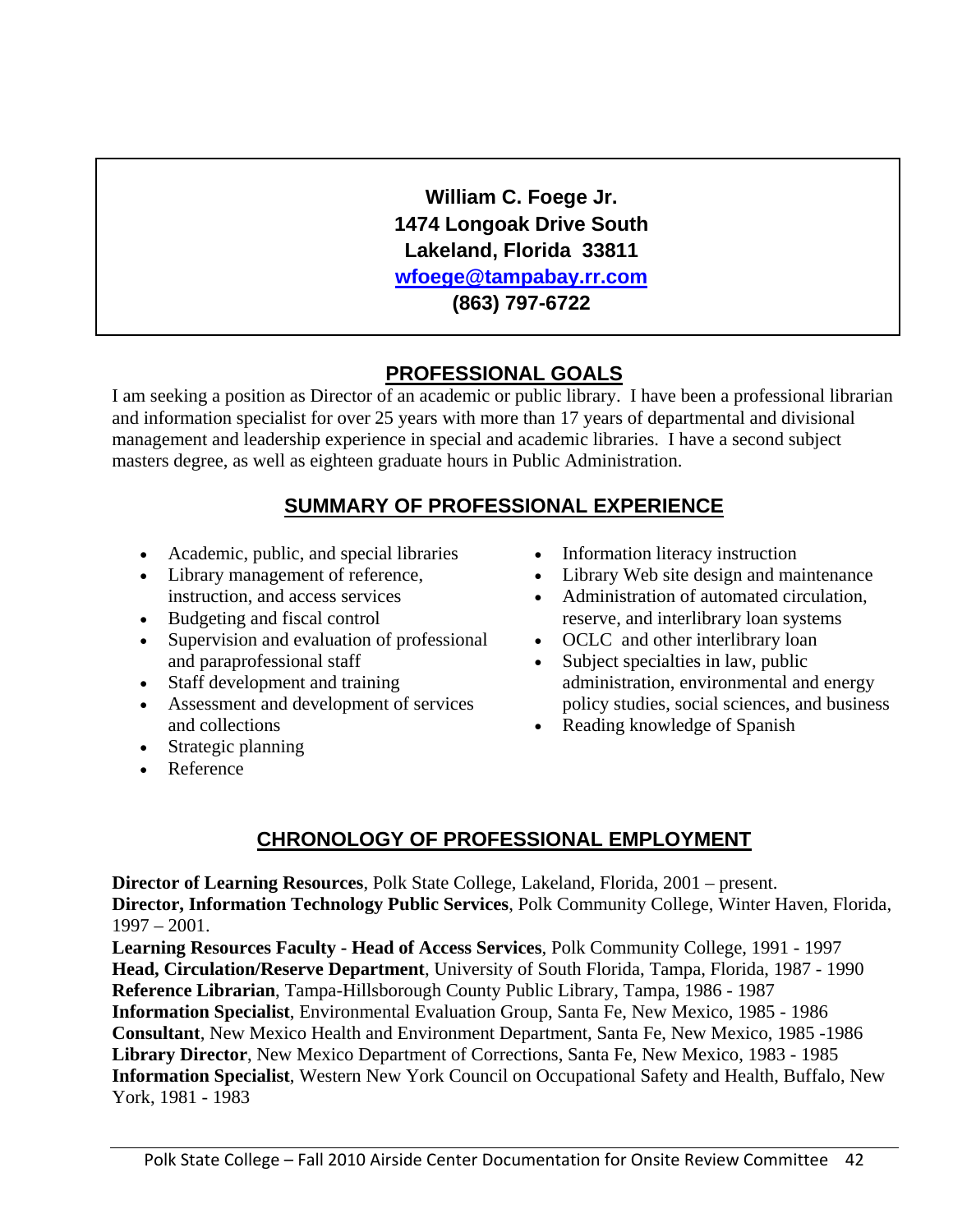## **EDUCATION**

- **Graduate Certificate in Public Management**, University of South Florida, 1992
- **Master of Science in Social Science**, Environmental and Energy Policy Studies, State University of New York at Buffalo, 1983
- **Master of Library Science**, State University of New York at Buffalo, 1980
- **Bachelor of Arts**, Sociology, State University of New York at Buffalo, 1977
- **Associate of Arts in Liberal Arts**, Nassau Community College, 1975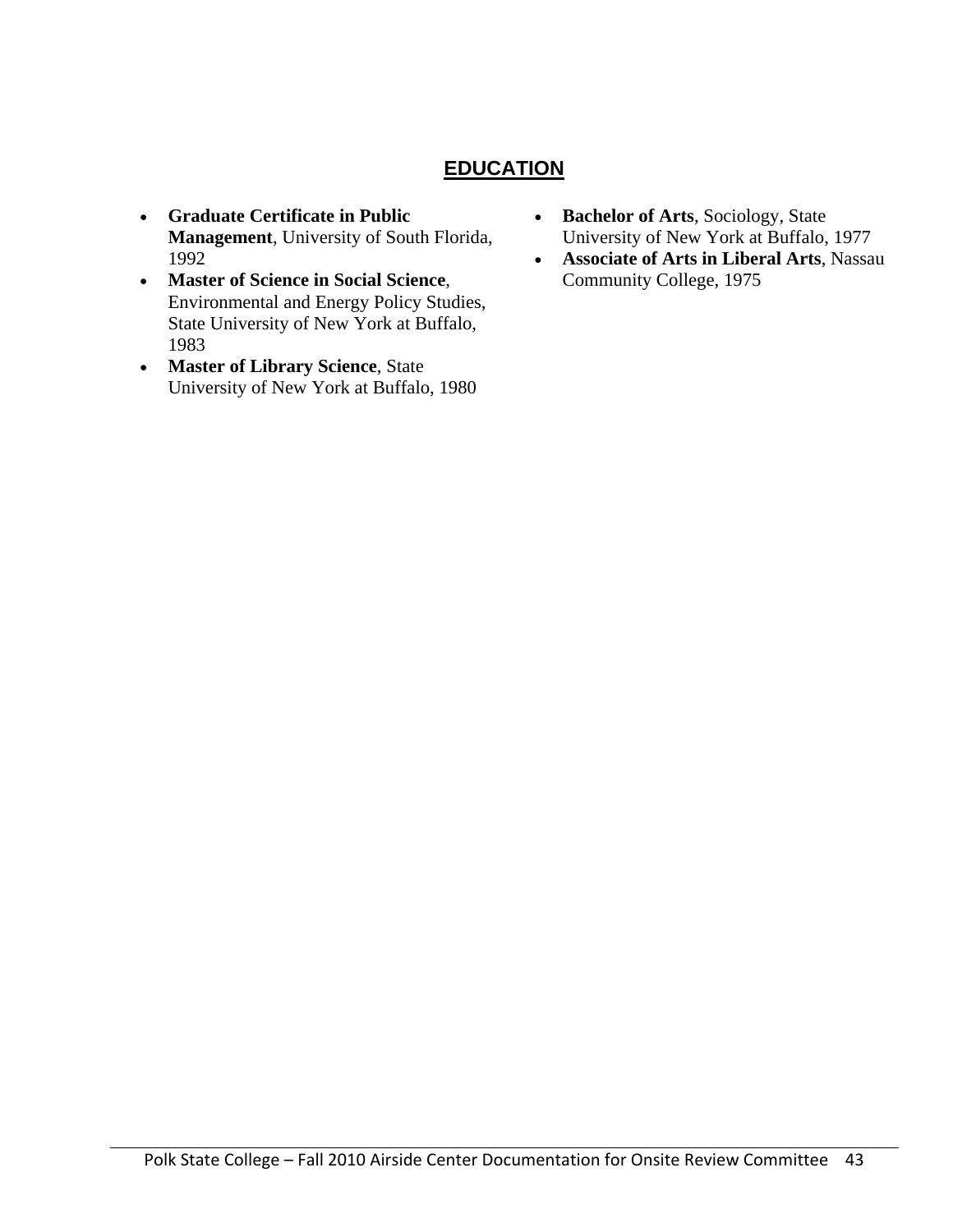## **Barbara A. Koontz, M.A.,R.T.(R)(M)(ARRT)**

1426 Foggy Ridge Parkway Lutz, Florida 33549 813-948-2721

## **Curriculum Vitae**

## **Education**

- 1969-1972 St. Petersburg Junior College, PO Box 13489, St. Petersburg, Florida, 33733. Earned an Associates of Arts degree.
- 1974-1976 Morton F. Plant Hospital School of Radiologic Technology, Morton F. Plant Hospital, Clearwater, Florida. Earned a diploma upon completion enabling me to sit for the American Registry of Radiologic Technologists examination.
- 1976-1979 University of South Florida, Tampa, Florida. Earned a Bachelor of Arts degree in Adult Education, specifically Industrial/Technical Education through the College of Education.
- 1985-1989 University of South Florida, Tampa, Florida. Earned a Master of Arts degree in Guidance and Counseling through the College of Education.
- 1995 Received credentialing in Mammography upon successfully passing the American Registry of Radiologic Technologists examination for advanced Mammography.,

## **Experience**

- 1976 Staff radiographer at New Port Richey Community Hospital, New Port Richey, Florida.
- 1977-1979 Staff radiographer at Centro Espanol Memorial Hospital, Tampa, Florida.
- 1979-1981 Staff radiographer at St. Joseph's Hospital, Tampa, Florida.
- 1980-1981 Hillsborough Community College, Tampa, Florida. Adjunct Clinical Instructor. Responsible for supervision of students at the clinical sites.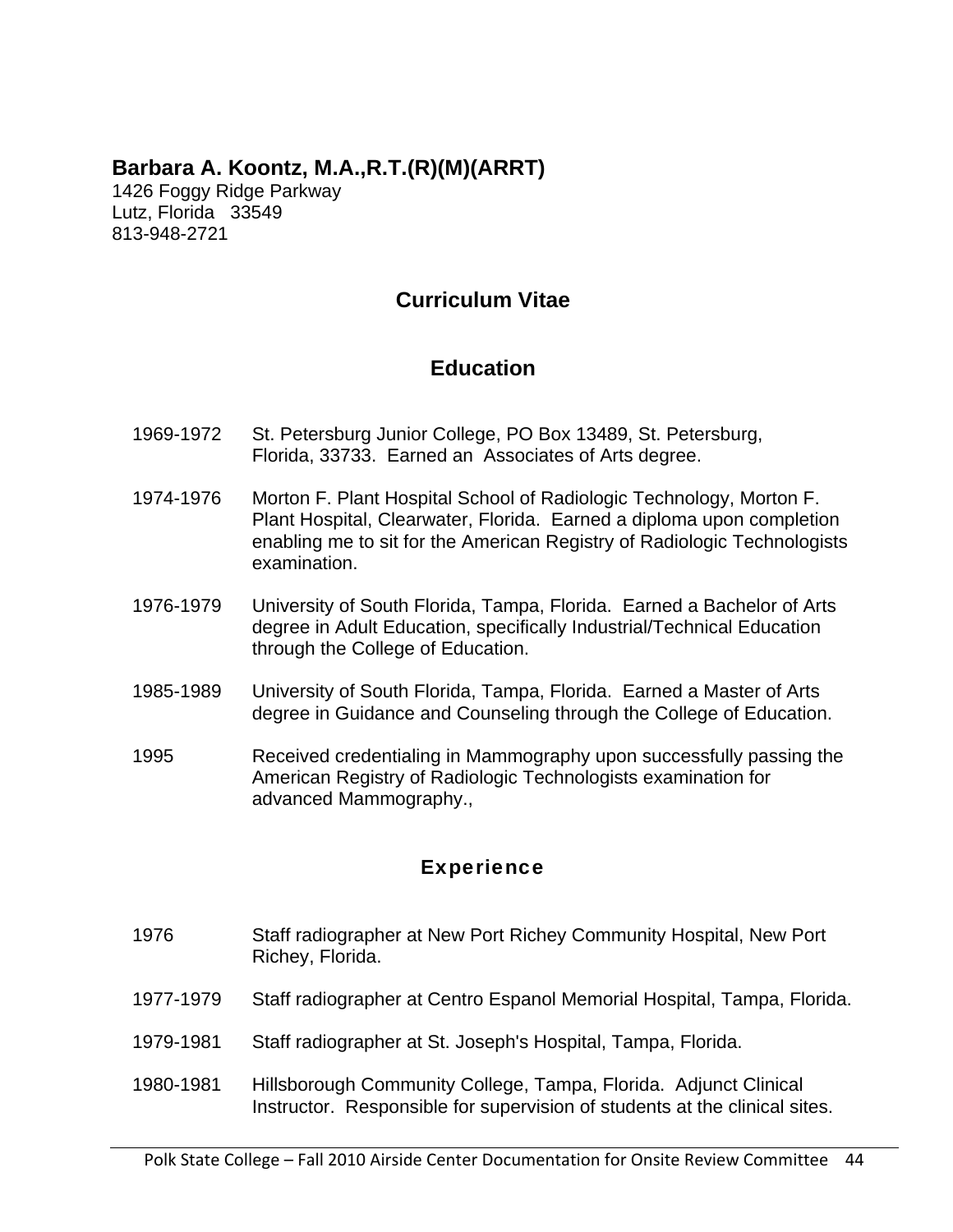- 1981-1996 St. Petersburg Junior College, St. Petersburg, Florida. Instructor in the Radiography Program. Responsible for didactic and clinical education in a program that has had up to 55 new students in the freshman class and as many as 12 primary clinical affiliate sites. Experience in teaching all courses related to radiography field offered in this program.
- 1985-1993 Staff radiographer for RADS temporary assignment services, based in Clearwater, Florida. Periodically worked for service to maintain clinical skills.
- 1997-Present Polk State College, Winter Haven, Florida. Radiography Program Director. Responsible for the administration and didactic education of a program with an internal capacity limit of 40 students. Responsibilities also include supervision of Clinical Coordinator, Clinical Instructors and adjunct faculty.

## Professional Engagements

- 1981-Present Active member of West Coast Educators Council in Radiography Education.
- 1981-Present Active committee member for the Annual Student/Educator Conference held for students and educators in Radiography.
- 1986 Presenter at the Florida Society of Radiologic Technologist Annual Meeting.
- 1987 Co-presenter at Annual Student/Educator Conference in Tampa, Florida.
- 1988 Presenter at Florida Society of Radiologic Technologist Annual Meeting.
- 1986-1991 Presenter at Florida Chiropractic Associations Annual Meetings held three times a year throughout the state of Florida.
- 1995-1996 Annual program speaker for Indiana State Chiropractic Assistants, Indianapolis, Indiana.
- 1997 Speaker at Heart of Florida Society of Radiography Professionals meeting.
- 1999-Present Chairman of student program and Student Bee at the West Coast Educators Council Annual Student/Educator Meeting in Orlando, Florida.
- 2004-Present Site Visitor for Joint Review Committee on Education in Radiologic Technology.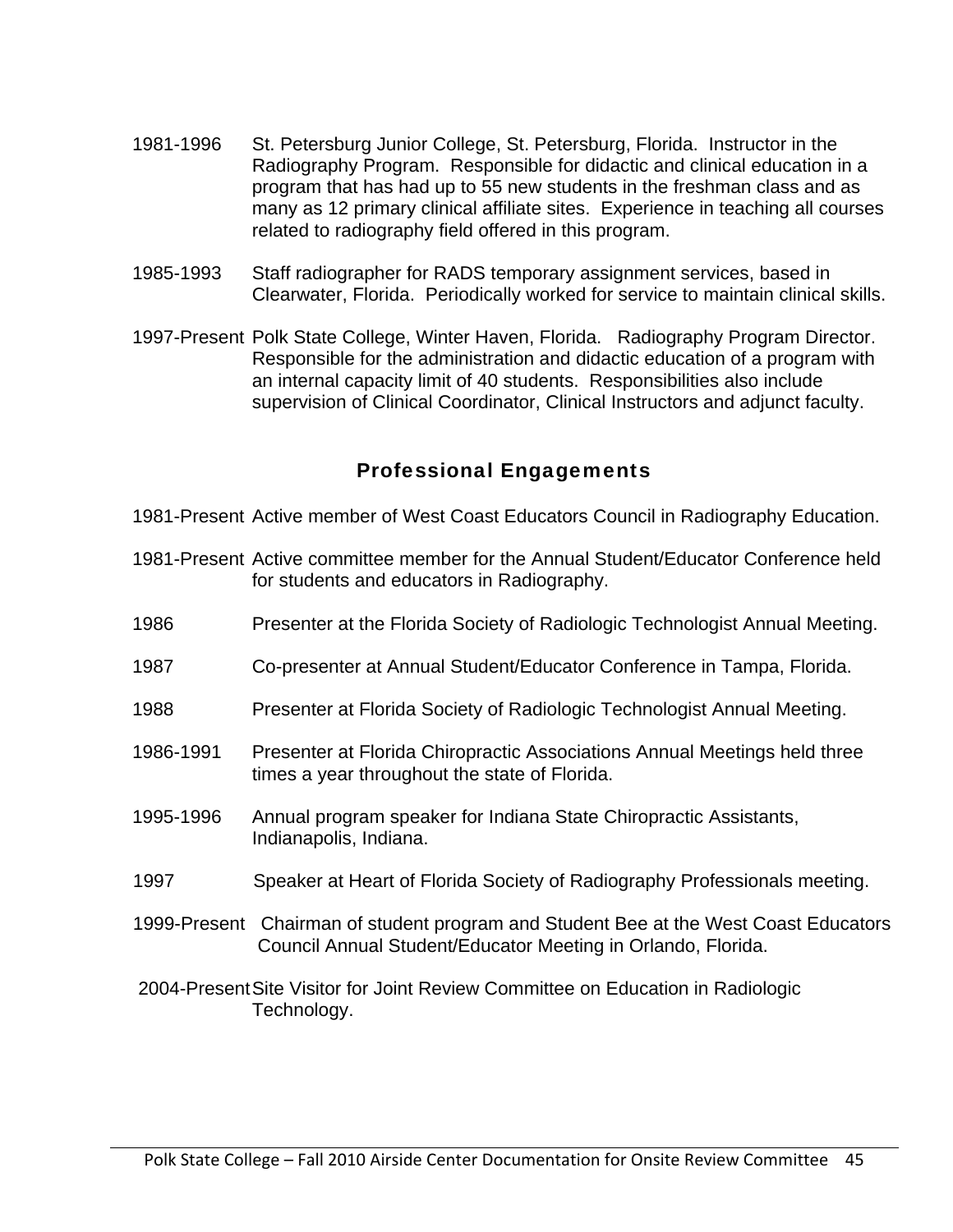## Professional Organizations

American Registry of Radiologic Technologists Radiology #125939 Mammography #125939

State of Florida Department of Health, Bureau of Radiation Control, Radiologic Technology Program #4456

## Professional Honors

- 1999 Selected for inclusion in the sixth edition of "Who's Who Among America's Teachers, 2000".
- 2000 Selected as a "Teaching Chair Recipient" Endowed Chair Award from Polk Community College.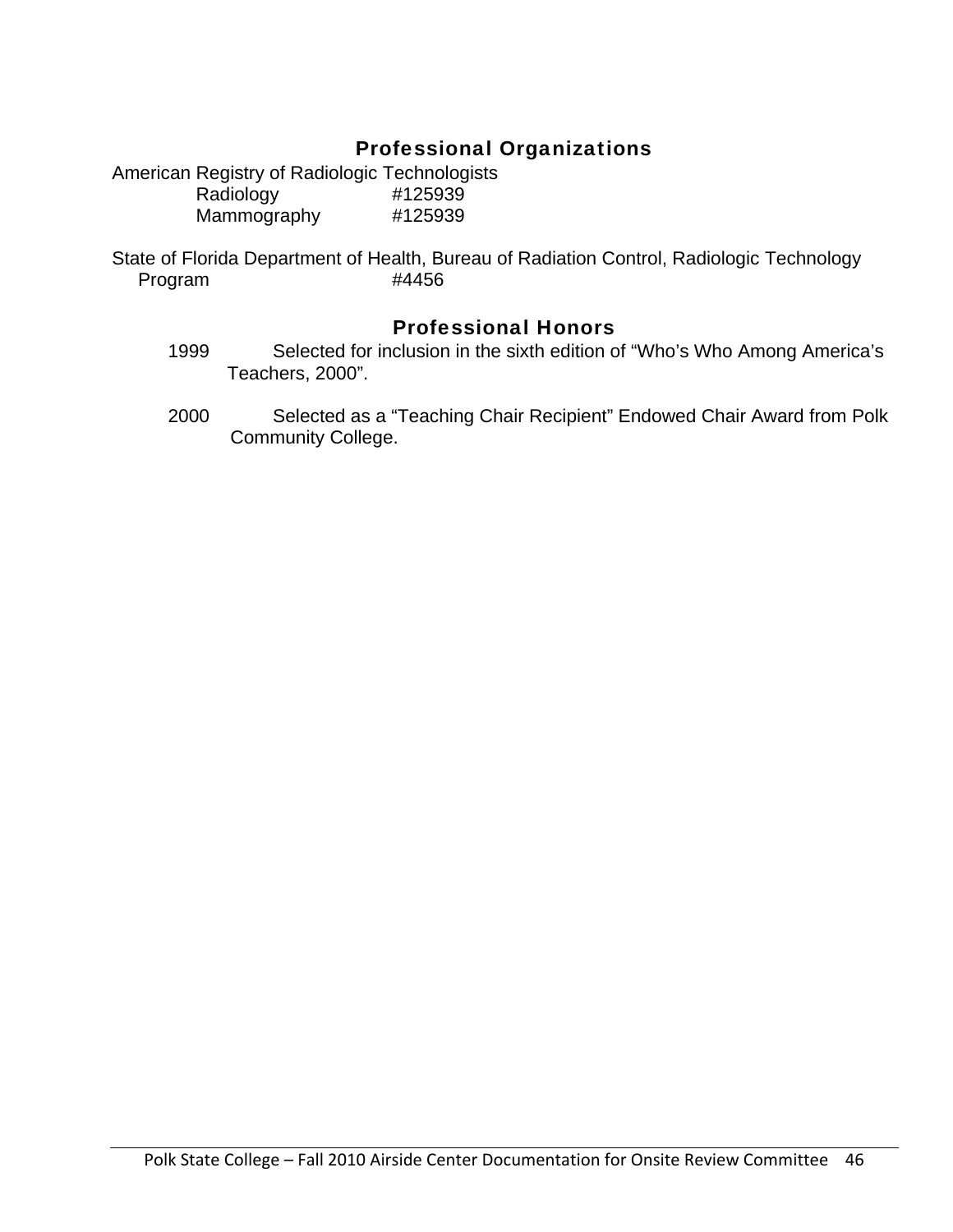## **ROBERT KEVIN FERRIER**

264 Santa Rosa Drive Winter Haven, FL 33884 (863)‐608‐0142

#### **EMPLOYMENT**

| <b>Polk State College</b>               |                                                                                                                                                                                                              | Lakeland, FL                                |                                                                                                                                                     |  |  |  |  |
|-----------------------------------------|--------------------------------------------------------------------------------------------------------------------------------------------------------------------------------------------------------------|---------------------------------------------|-----------------------------------------------------------------------------------------------------------------------------------------------------|--|--|--|--|
|                                         |                                                                                                                                                                                                              |                                             | March 2007 - Present Program Director Cardiovascular Technology                                                                                     |  |  |  |  |
| ✧                                       |                                                                                                                                                                                                              |                                             | Develop curriculum including academic and clinical policies and procedures                                                                          |  |  |  |  |
| ✧                                       |                                                                                                                                                                                                              |                                             | Teach courses in the didactic and clinical setting                                                                                                  |  |  |  |  |
| ✧                                       |                                                                                                                                                                                                              |                                             | Prepare and administer program budgets and grants                                                                                                   |  |  |  |  |
| ♦                                       |                                                                                                                                                                                                              |                                             | Hire, evaluate, and supervise faculty and staff                                                                                                     |  |  |  |  |
| ✧                                       |                                                                                                                                                                                                              |                                             | Advertise, market, and recruit students for program                                                                                                 |  |  |  |  |
| ✧                                       |                                                                                                                                                                                                              |                                             | Maintain, organize, and evaluate program outcome and assessment plans                                                                               |  |  |  |  |
| <b>Heart of Florida Hospital</b>        |                                                                                                                                                                                                              |                                             | Davenport, FL                                                                                                                                       |  |  |  |  |
| January 02- Present                     |                                                                                                                                                                                                              |                                             | Cardiac Catheterization Lab                                                                                                                         |  |  |  |  |
| ✧                                       |                                                                                                                                                                                                              |                                             | Precept newly hired technologists and those directly from college                                                                                   |  |  |  |  |
| ✧                                       | Perform scrub duties during diagnostic and interventional cardiac and peripheral procedures<br>including PTCA, stenting, thrombectomy, atherectomy, IVUS procedures, and pacemaker and<br>AICD implantations |                                             |                                                                                                                                                     |  |  |  |  |
| ✧                                       |                                                                                                                                                                                                              |                                             | Responsible for obtaining hemostasis through the deployment of vascular closure devices<br>(AngioSeal, Perclose, & VasoSeal) and manual compression |  |  |  |  |
| ✧                                       | interventional procedures                                                                                                                                                                                    |                                             | Responsible for ordering and maintaining par levels for supplies needed for all diagnostic and                                                      |  |  |  |  |
| <b>Lakeland Regional Medical Center</b> |                                                                                                                                                                                                              |                                             | Lakeland, FL                                                                                                                                        |  |  |  |  |
| February 00- January 02                 |                                                                                                                                                                                                              |                                             | Special Procedures Vascular Lab                                                                                                                     |  |  |  |  |
| ✧                                       |                                                                                                                                                                                                              |                                             | Precept newly hired technologists directly out of school                                                                                            |  |  |  |  |
| ✧                                       |                                                                                                                                                                                                              | carotid stenting, Possis, and Angioplasties | Perform duties in the scrub role during various special procedures including stent grafting,                                                        |  |  |  |  |
| ✧                                       |                                                                                                                                                                                                              |                                             | Provide hemodynamic monitoring and circulating duties                                                                                               |  |  |  |  |
| ✧                                       |                                                                                                                                                                                                              |                                             | Responsible for ordering supplies vital for specific interventional procedures                                                                      |  |  |  |  |
| <b>Johns Hopkins Hospital</b>           |                                                                                                                                                                                                              |                                             | <b>Baltimore, MD</b>                                                                                                                                |  |  |  |  |
| October 98- February 00                 |                                                                                                                                                                                                              |                                             | Cardio-Vascular Cath Lab                                                                                                                            |  |  |  |  |
| CARDIOLOGY & RADIOLOGY:                 |                                                                                                                                                                                                              |                                             |                                                                                                                                                     |  |  |  |  |
| ✧                                       |                                                                                                                                                                                                              | interventional cardiac caths                | Assist Cardiologists/Fellows with right and left heart procedures as well as emergent                                                               |  |  |  |  |
| ✧                                       |                                                                                                                                                                                                              | Member of post procedural sheath pull team  |                                                                                                                                                     |  |  |  |  |
|                                         |                                                                                                                                                                                                              |                                             |                                                                                                                                                     |  |  |  |  |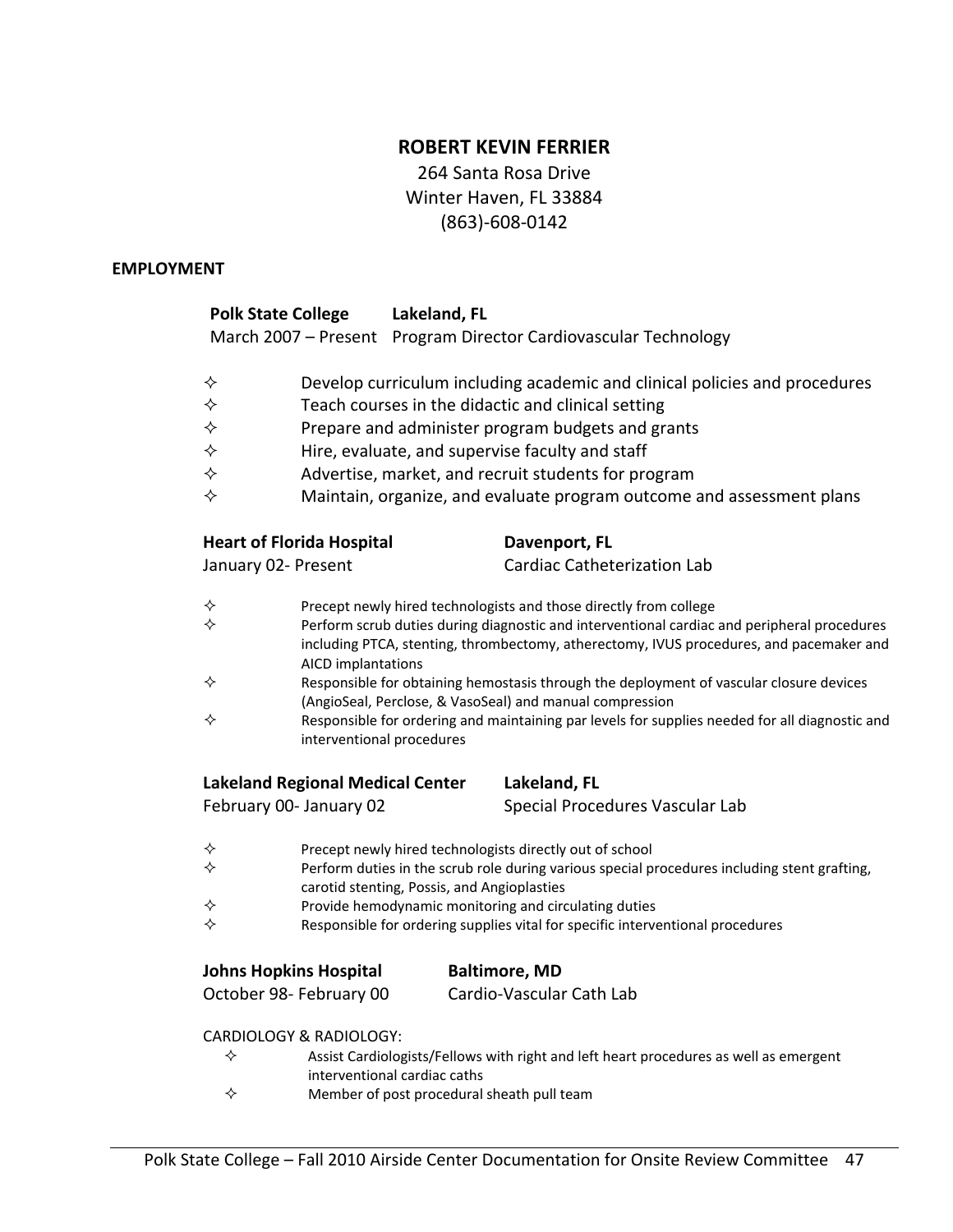|                       | ✧ | interventional procedures                                                                                |             |                                                                                                                   | Responsible for panning injections and providing input on catheters and wires used for                                                                                            |  |
|-----------------------|---|----------------------------------------------------------------------------------------------------------|-------------|-------------------------------------------------------------------------------------------------------------------|-----------------------------------------------------------------------------------------------------------------------------------------------------------------------------------|--|
|                       | ✧ |                                                                                                          |             |                                                                                                                   | Responsible for setting up and maintaining equipment for interventions including PTCA,<br>Rotablation, Laser, IVUS, Angio Jet, IABP, and Cardiac Flow-mapping, and heart biopsies |  |
|                       | ✧ |                                                                                                          |             | Assist Radiologists/Fellows with special procedures                                                               |                                                                                                                                                                                   |  |
|                       | ✧ |                                                                                                          |             |                                                                                                                   | Responsible for panning injections and providing input during selective arteriography, TIPS,<br>Sclerotherapy, Chemo Embolizations, and Biliary and Nephrostomy tubes             |  |
|                       |   | <b>Forsyth Memorial Hospital</b>                                                                         |             | <b>Winston-Salem, NC</b>                                                                                          |                                                                                                                                                                                   |  |
|                       |   | May 96 - October 98                                                                                      |             | <b>Special Procedures Department</b>                                                                              |                                                                                                                                                                                   |  |
|                       |   | ✧<br>✧<br>✧<br>Trauma Center                                                                             |             | diagnostic and interventional special procedures<br>Responsible for ordering supplies vital to special procedures | Perform duties in scrub role, circulation role, and hemodynamic monitoring during<br>Team member in diagnostic radiology, emergency room, and operating room in Level II          |  |
|                       |   | <b>Winter Haven Hospital</b>                                                                             |             | <b>Winter Haven, FL</b>                                                                                           |                                                                                                                                                                                   |  |
|                       |   | October 94- March 96                                                                                     |             |                                                                                                                   | <b>Staff Radiological Technologist</b>                                                                                                                                            |  |
|                       |   | ✧                                                                                                        |             | procedures, myelography, IVP's, and portable radiography                                                          | Team member in diagnostic radiology providing patient services in fluoroscopy, special                                                                                            |  |
| <b>EDUCATION</b>      |   | <b>Forsyth Technical Community College</b><br><b>High Honors</b>                                         | July 98     | Specialty Diploma in Cardiovascular/Vascular Intervention                                                         |                                                                                                                                                                                   |  |
|                       |   | <b>Polk Community College</b><br>Associate in Science, Radiological Technology<br><b>Academic Honors</b> | December 94 |                                                                                                                   |                                                                                                                                                                                   |  |
| <b>CERTIFICATIONS</b> |   | <b>Basic Life Support</b><br><b>Advanced Cardiac Life Support</b>                                        |             |                                                                                                                   |                                                                                                                                                                                   |  |
|                       |   | ARRT # 285942:                                                                                           |             |                                                                                                                   | RT(R)(CV) - Registered Technologist, Radiography, Cardiovascular Intervention                                                                                                     |  |
|                       |   | State of Florida #40479:<br>General Radiographer                                                         |             |                                                                                                                   |                                                                                                                                                                                   |  |
| STRENGTHS             |   | Motivated, Reliable, and Compassionate                                                                   |             |                                                                                                                   |                                                                                                                                                                                   |  |
|                       |   |                                                                                                          |             |                                                                                                                   |                                                                                                                                                                                   |  |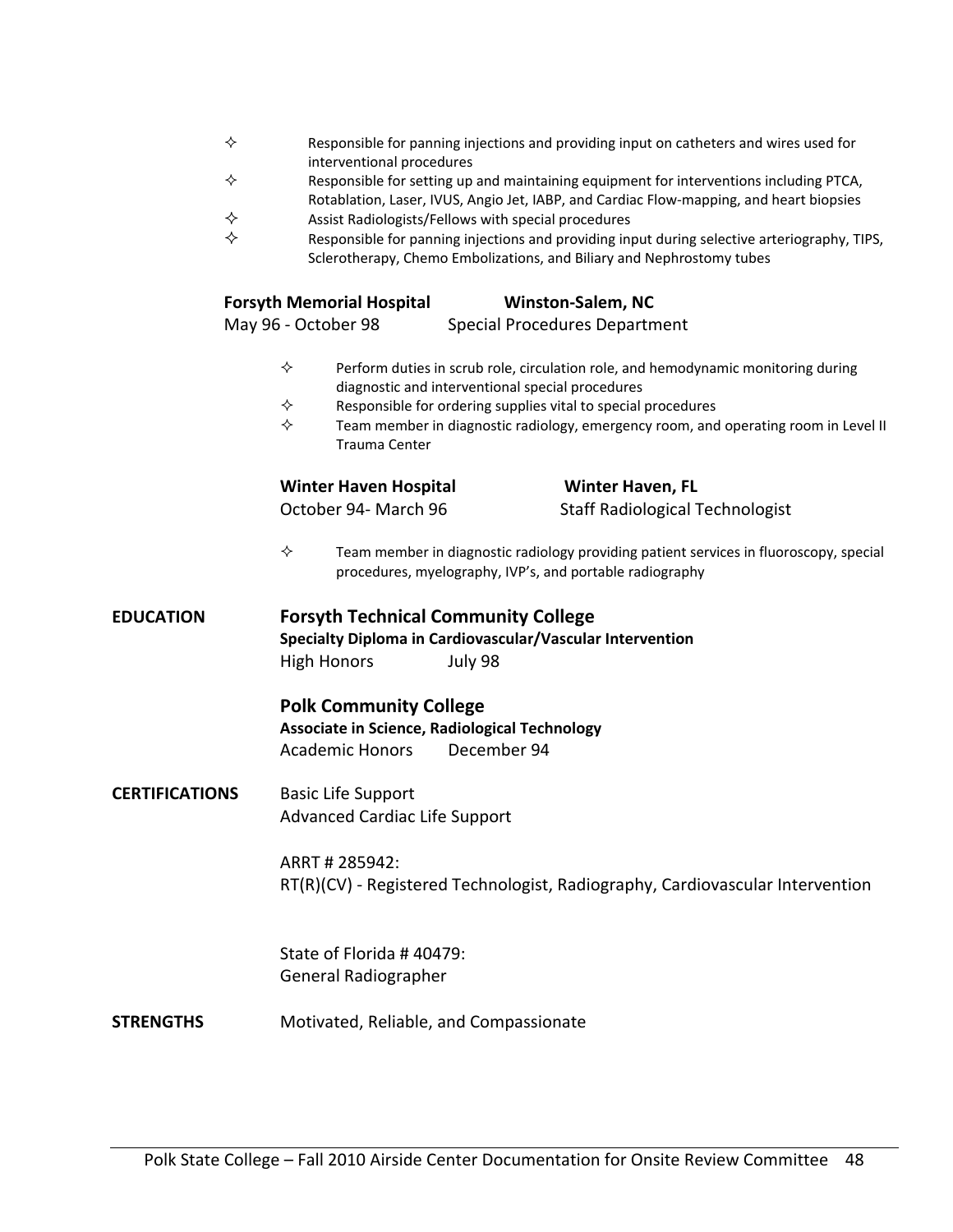## **Mary E. Luckett**

92 Lake Daisy Blvd, Winter haven, FL 33884 863-207-4738 bbluckett@aol.com

#### **OBJECTIVE:**

 To effectively utilize my education and skills for the purpose of meeting or exceeding the requirements of this position.

To continue the pursuit of education and training for both personal and professional performance improvement.

#### **PROFILE:**

- **Professional Radiologic Technologist with twenty five years experience**
- **Seven years Clinical Instructor experience**
- Seven years Clinical Coordinator experience
- **Three years Program Director experience**

#### **EDUCATION:**

| ٠ | 2010 | University of South Florida<br>4202 Fowler Avenue<br>Tampa, FL 33620        | Master of Arts<br>Career and Technical Education<br><b>August, 2010</b> |
|---|------|-----------------------------------------------------------------------------|-------------------------------------------------------------------------|
| ٠ | 2008 | University of South Florida<br>4202 Fowler Avenue<br>Tampa, FL 33620        | Bachelor Science, Applied Science<br><b>Business Concentration</b>      |
| ٠ | 1985 | <b>Polk Community College</b><br>999 Avenue H, NE<br>Winter Haven, FL 33881 | Associates of Science Degree<br>Radiologic Technology                   |
| п | 1983 | Bartow High School<br>1279 South Broadway Ave.<br>Bartow, FL 33830          | High School Diploma                                                     |

#### **EMPLOYMENT:**

| $\blacksquare$ | $2000 -$ Present | Polk State College<br>999 Avenue H, NE<br>Winter Haven, FL 33881    | 2000-2007<br>2007-present | Clinical Coordinator,<br>Radiography Program<br>Program Director,<br>Sonography Program |
|----------------|------------------|---------------------------------------------------------------------|---------------------------|-----------------------------------------------------------------------------------------|
|                | 1985-2000        | Winter Haven Hospital<br>200 Avenue F, NE<br>Winter Haven, FL 33881 | 1985-1993<br>1993-2000    | <b>Staff Technologist</b><br>Clinical Instructor                                        |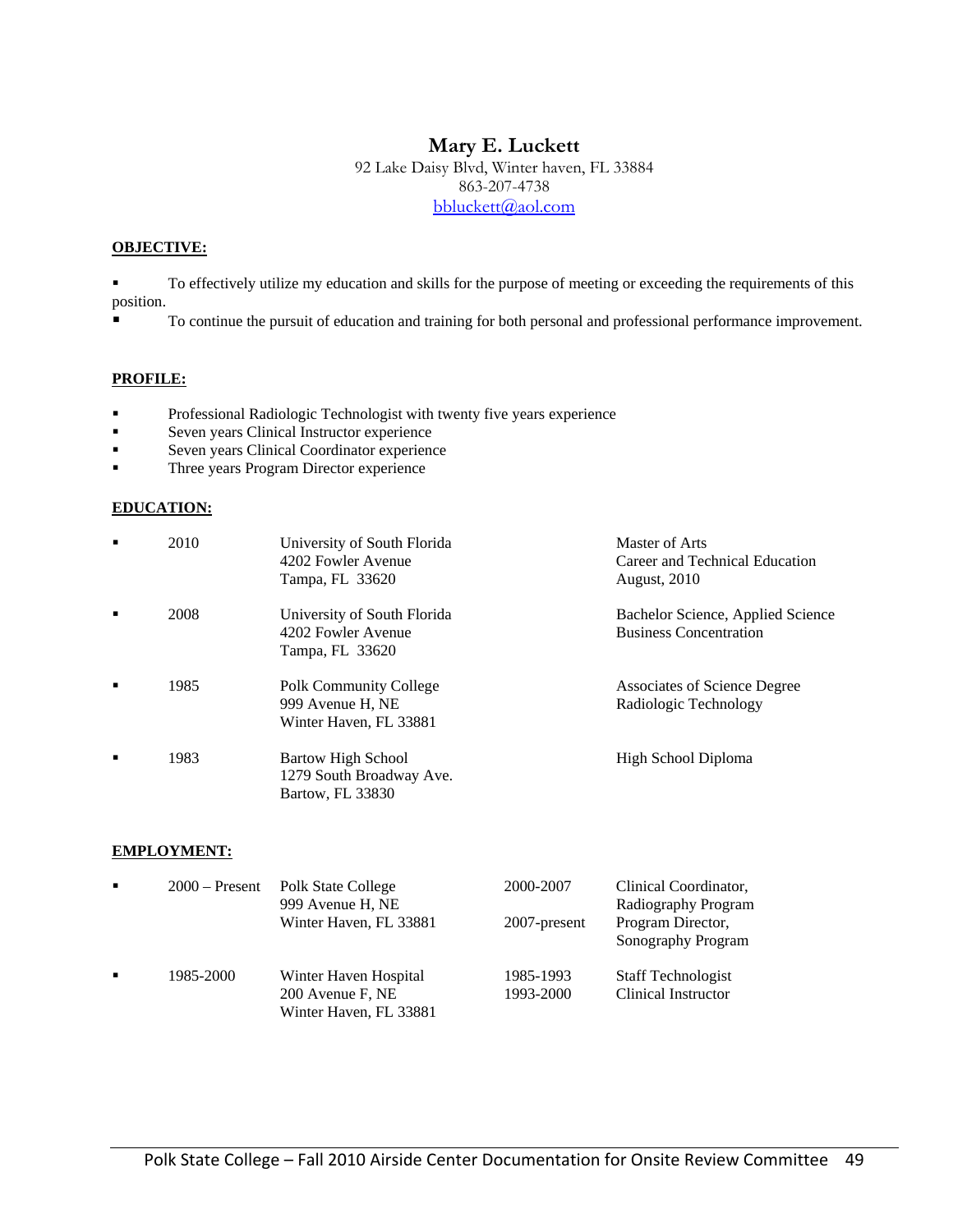#### **LICENSES:**

| п<br>$\blacksquare$ | $1986 -$ Present A.R.R.T. | 1986 – Present Florida HRS License                      | Registered Radiologic Technologist<br>Radiologic Technologist |
|---------------------|---------------------------|---------------------------------------------------------|---------------------------------------------------------------|
|                     | <b>ORGANIZATIONS:</b>     |                                                         |                                                               |
| ٠                   | 1999 – Present            | <b>West Coast Educators Society</b><br>Committee Member | Student-Educator Conference,                                  |
|                     | <b>RECOGNITIONS:</b>      |                                                         |                                                               |
| $\blacksquare$      | 2000                      | Heart FL Society, Radiologic Technology                 | Polk County Technologist of the Year                          |

#### **REFERENCES:**

**Available upon request**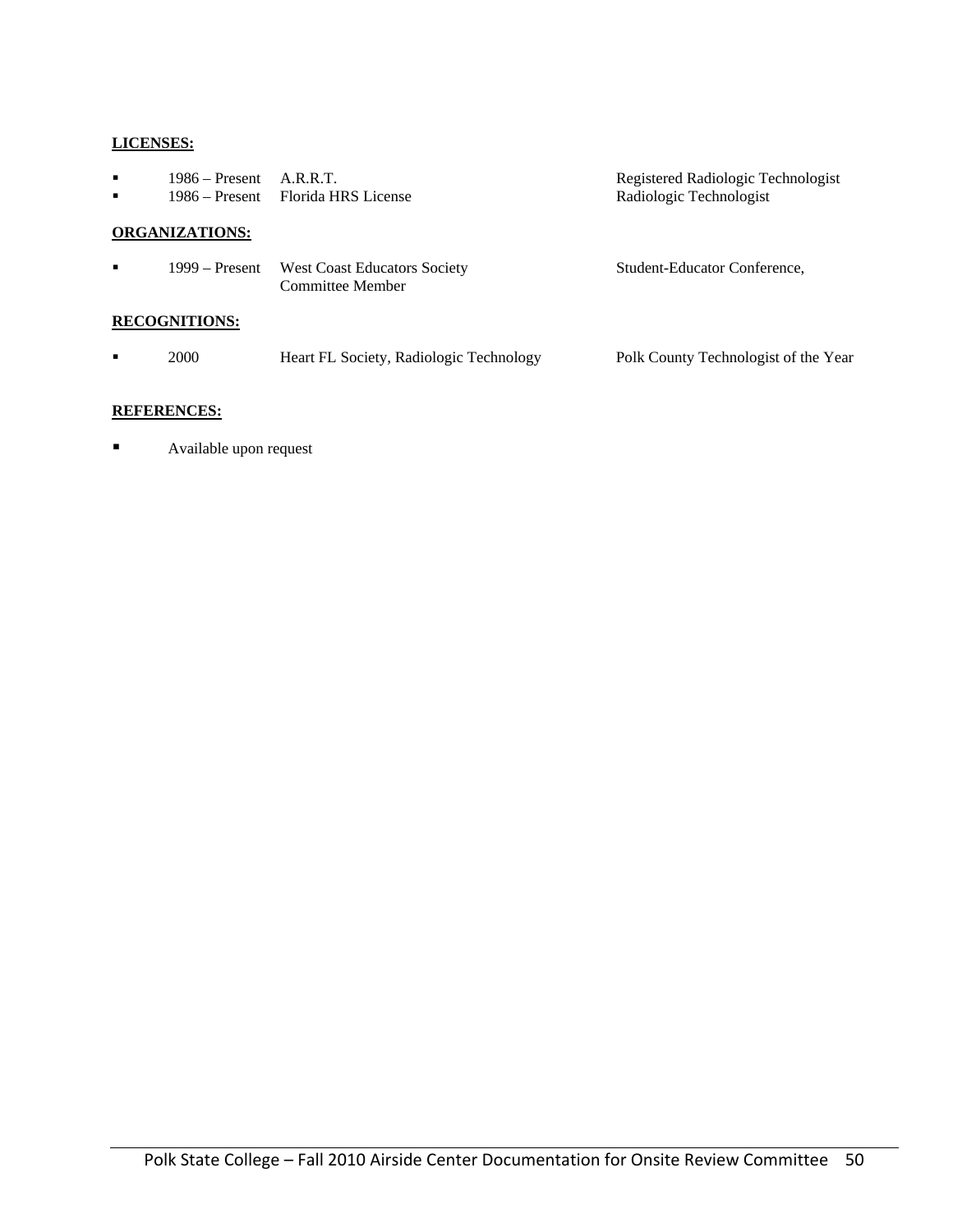## **ROBERT E. CLANCEY**

401 Osprey Landing Way Lakeland Florida 33813 863-899-3406

#### *rclancey@polk.edu*

#### PROFILE

Proven corporate executive who has successfully transferred his talents to the academic world. Dedicated to Workforce Education, Polk Community College and the community. Demonstrated ability to create successful programs with sustainable economic impact. Exceptional oral, written, communication and motivational skills. Comprehensive marketing and promotions experience utilizing state-of-the-art technology and print medium. Extensive knowledge in developing and managing budgets.

#### **Academic Teaching and Experience**

Polk State College

Director Corporate College October 2003 to Present

Responsible for budgeting, marketing and operations of this \$1.6 million department. The Corporate Colleges functions as the outreach arm of the college, working with private industry and non profit organizations to enhance the standard of living in the community.

The Corporate College is comprised of seven main programs. Direct reports include coordinators in the areas of, Safety, Supply Chain Management, Advanced Manufacturing, Curriculum Development and Research, IT, Insurance and Real Estate License program, Professional Development and Child Care including, Pre VK certification. Developed and Deliver, through the Corporate College, Professional Development to all employees of the college.

A successful marketing campaign including web based and print medium are generated from this office, utilizing the latest technology to generate sales, create marketing campaigns, tracking and community outreach efforts. Secured over \$2,000,000 in grant funding from Federal and State agencies to offset the training costs of companies in Polk County; with over 10,000 participants completing our programs.

Work directly with all Economic Development organization within the County and Serve as head facilitator of the Polk Community College Marketing Committee and am a member of Presidents Staff.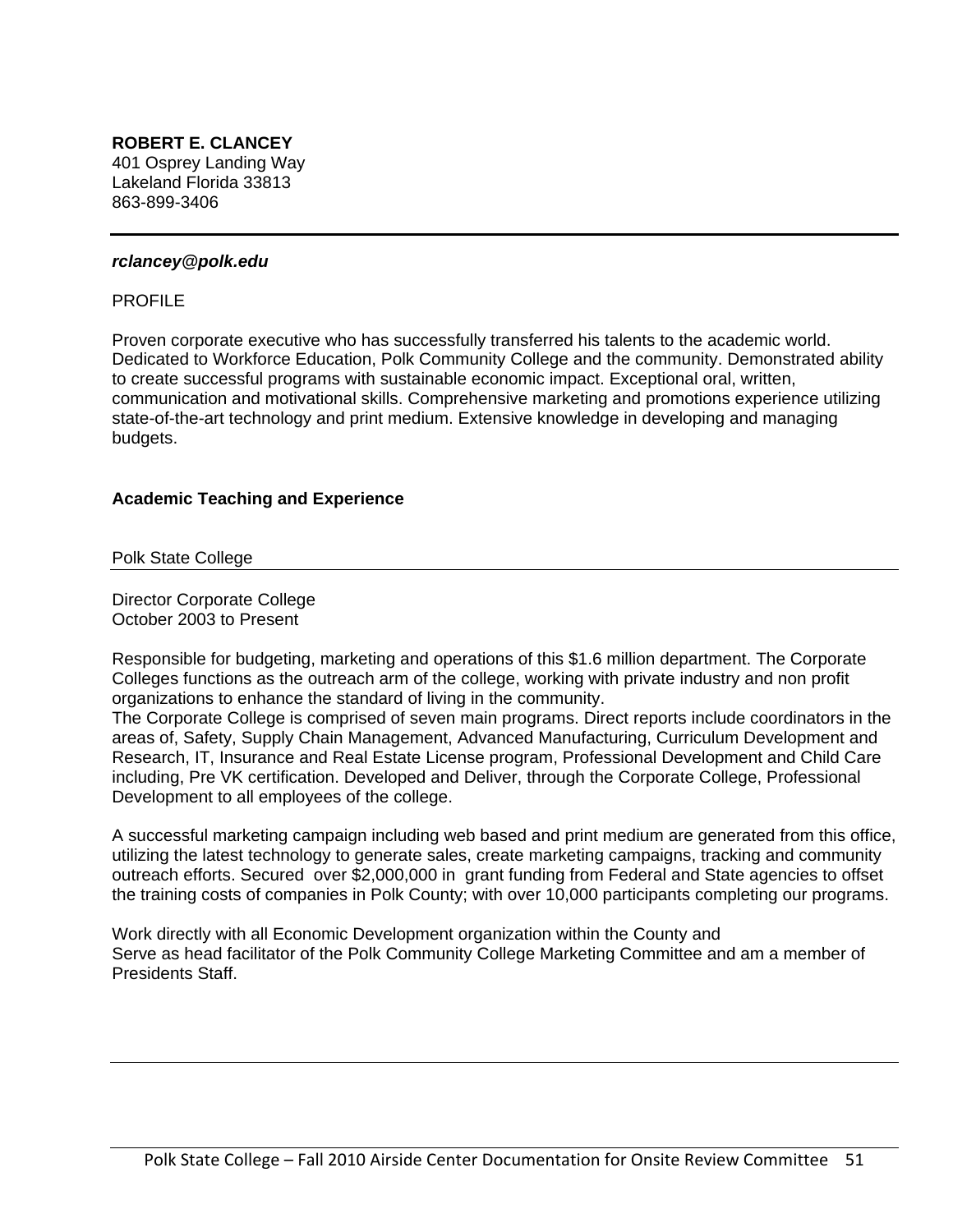#### Bellevue Community College

*Executive Director, Institute for Business and Professional Training*  October 2001- December 2003

Responsible for development of curriculum, marketing, and sales of training programs to the Seattle area business community. Utilized internationally recognized instructional resources, paper- and webbased assessment tools, plus distance education methodology. Responsible for liaising with non-profit organizations, local municipalities, and economic development committees to help create jobs and awareness of resources and educational opportunities in the community. Supervised Small Business Development Council (extension of the SBA), which counsels and offers technical assistance to entrepreneurs and small businesses. At the end of 2002, was asked to direct all marketing activities for BCC Continuing Education, consisting of four major publications and a complete and interactive web site. The program includes 30+ IT certifications, Health Care, Project Management, HR and Personnel Development programs generating over \$8.4 million per year.

City University and Bellevue Community College

**Instructor** January 2002 – 2006

Instructor, City University Seattle, teaching Marketing and Management courses to undergraduate and graduate MBA students in the School of Business and Management. Served as a member of the planning committee for the School of Business, the governing body directing curriculum development and overall administration. Instructor in the MBA program University of Beijing for 2 years. Instructor at Bellevue Community College. Classes taught included General Business, Marketing, Advertising

The Learning Studio, Inc

*President*  July 1996 to March 2001

Established from concept this proprietary school dedicated to the personal development of adult learners. Expanded and managed the growth of company owned facilities from one to five in the New Jersey/Pennsylvania market. Responsible for administration, including human resources (full-time staff of 23), registration, retention and creation of database system that enrolled over 40,000 students per year. Established and monitored all budgets and directed all marketing and advertising. Directed creation of a robust, content-rich website, which expanded business through e-commerce and distance learning. Managed two major fundraising campaigns resulting in a total contribution of \$4.5 million.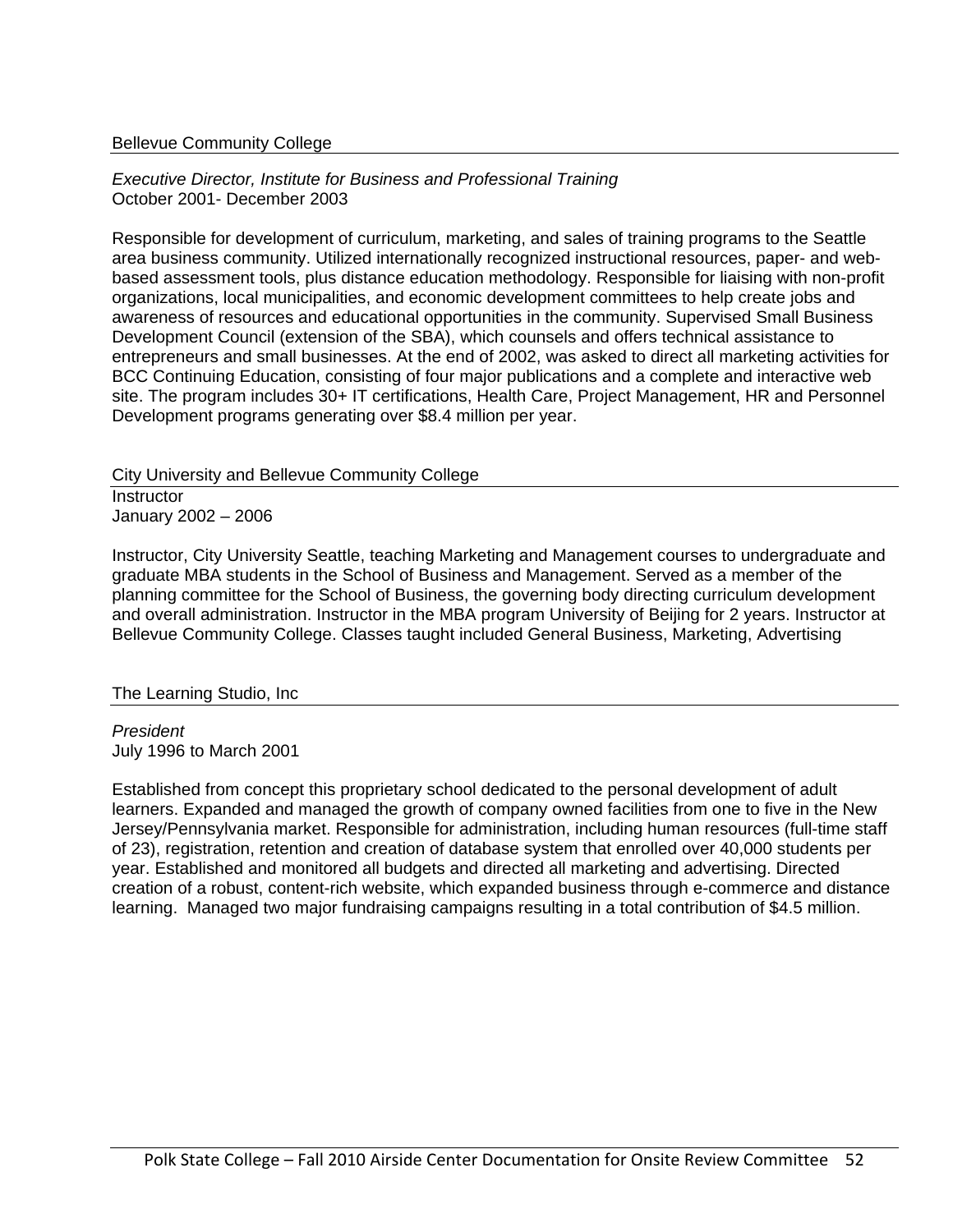#### **Corporate and Business Experience**

Benetton SportSystem Active NA

President and CEO 1991-1996

Challenged to plan and implement a strategy for four leading global brands suffering losses and losing market share. Established a global business group and an integrated marketing initiative to serve the individual Benetton brands, including Prince (tennis), Nordica (ski), and Rollerblade. Resulted in reaching profitability with over \$40 million gross sales. Achieved improved profitability from distribution and operations while directing all budgeting, expenditures, and multiple facility management. Responsible for creating all marketing, advertising and public relations efforts in the US while participating in developing the global marketing strategy that resulted in \$800 M sales worldwide for the group. Committed to the personal and professional development of 150 field representatives, 45 operation personnel, and 4 division heads.

Ellesse, Division of Reebok

Executive Vice President of Apparel 1989-1991

Contracted to improve both profit margins and brand presence resulting from years of neglect of upscale ski/tennis/golf/sport shoe brand. Achieved immediate results by revamping sourcing structure, team building, and implementing a strategic plan with long- and short-term goals. Generated sales increase of 31% in 1989, while posting the first profitable year in the company's seven year history. Hired and trained new sales force and launched a targeted marketing campaign. Through personal contact with industry leaders, achieved 130% of 1990 goals. Reorganized sourcing and design, establishing the brand as an industry leader.

#### Fred Perry Sportswear, Division of Figgie International

*President*  1985-1989

Hired to turn around this international brand and bring it back to profitability and market dominance. First year results improved gross sales by over \$4 million. Implemented a strategic integrated marketing and communication plan that produced sales increases of approximately 25% with a 12% net return. Responsible for all financial and budgeting decisions, hiring and training of a professional sales force, as well as creation and operations of a highly regarded customer service department. Redesigned and secured cost-effective sourcing for a product range suitable for the US market.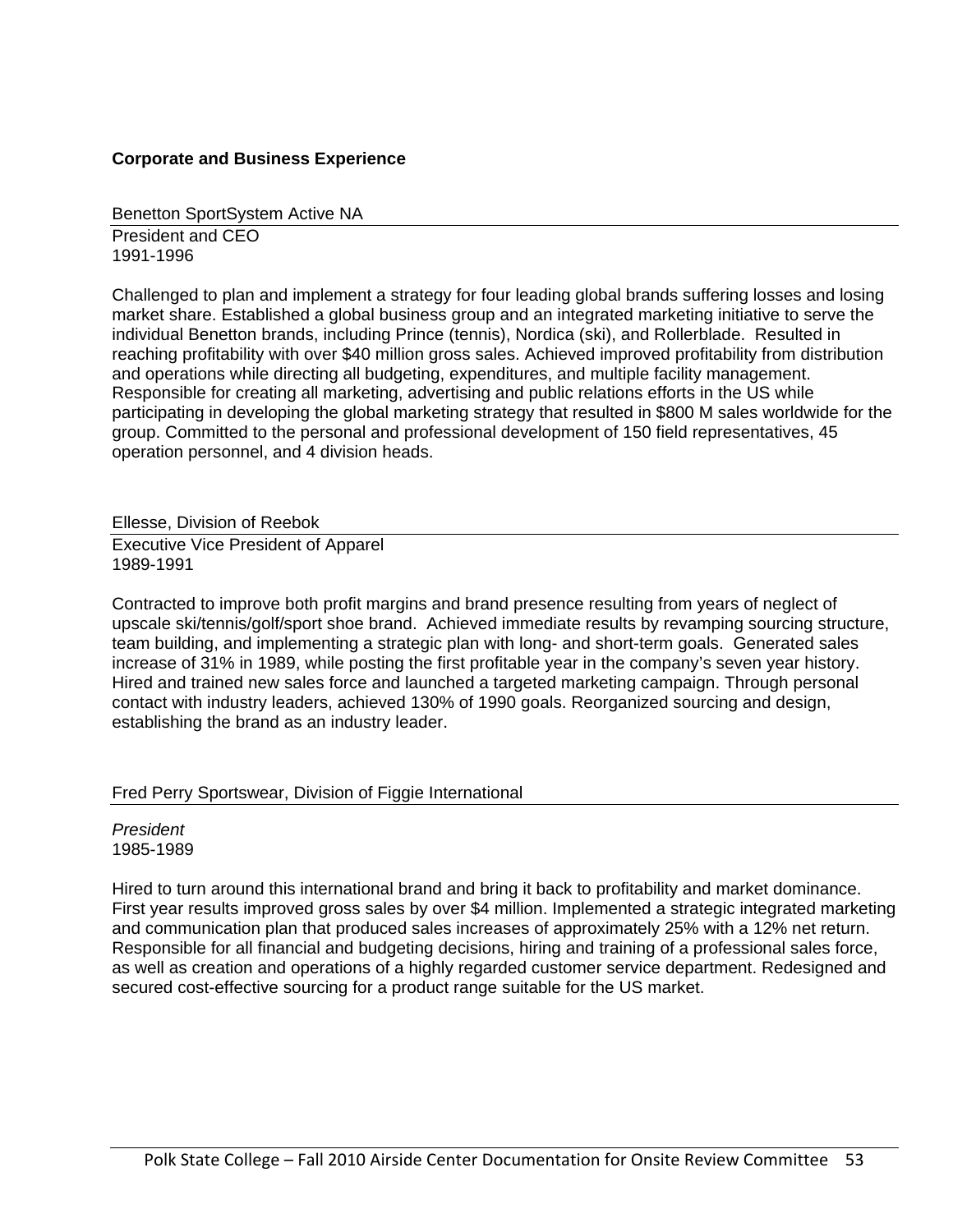#### Le Coq Sportif, Division of Adidas Worldwide

*Vice President of Sales and Marketing 1982-1985* 

*Hired as a consultant to establish a product line for the US market. In 1984,* 

*Invited to head sales and marketing effort in the US, resulting in a 300% increase in gross sales. Hired, trained, and directed a top sales force which established the brand in the #1 position in specialty stores and in a prominent position in better department stores. Directed all marketing and merchandising efforts while lowering production cost by as much 50% across product lines.* 

#### EDUCATION

*Masters Ed, Springfield College, Springfield, MA*  ]Executive MBA Program, American Management Association *B.A., New Mexico State University, NM* 

#### **PROFESSIONAL ASSOCIATIONS & TEACHING EXPERIENCE**

Past Vice President, Board of Directors, Bellevue Entrepreneur Center Worked with staff and instructors from the University of Washington and Bellevue Community College to serve minority and underserved owned business.

Board of Directors, Learnpoints .com

Past Member, Planning Committee, School of Business and Management, City University, Seattle WA

Past Member, Bellevue Chamber of Commerce Diversity Committee

2007- Leadership Lakeland 2006-7 - Polk Vision Economic Development Steering Committee VOLUNTEER: Take Stock in Children program at Lakeland HS working with two very unique individuals for approximately 4 hours per month.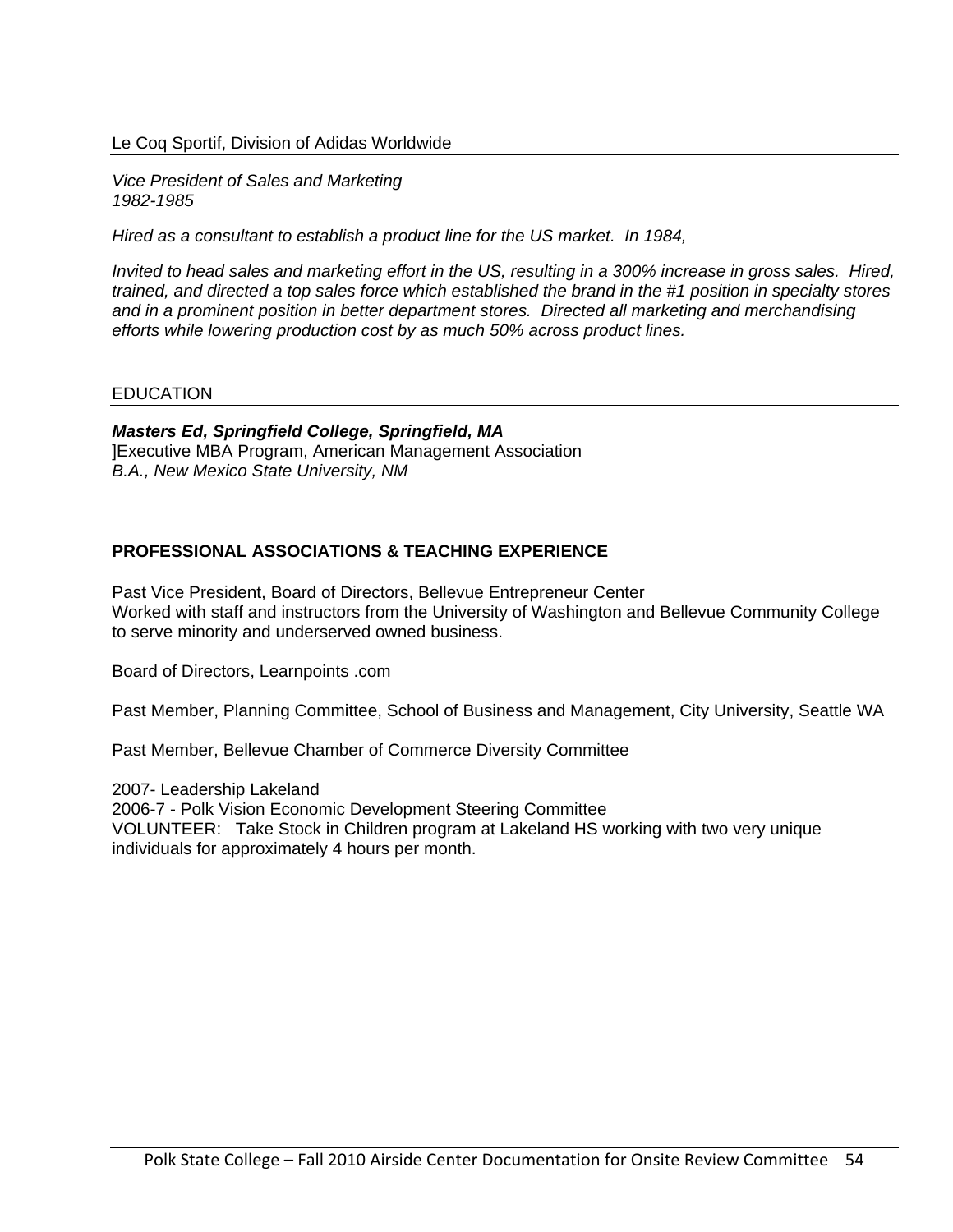**Appendix D: Organizational Chart for Airside Center**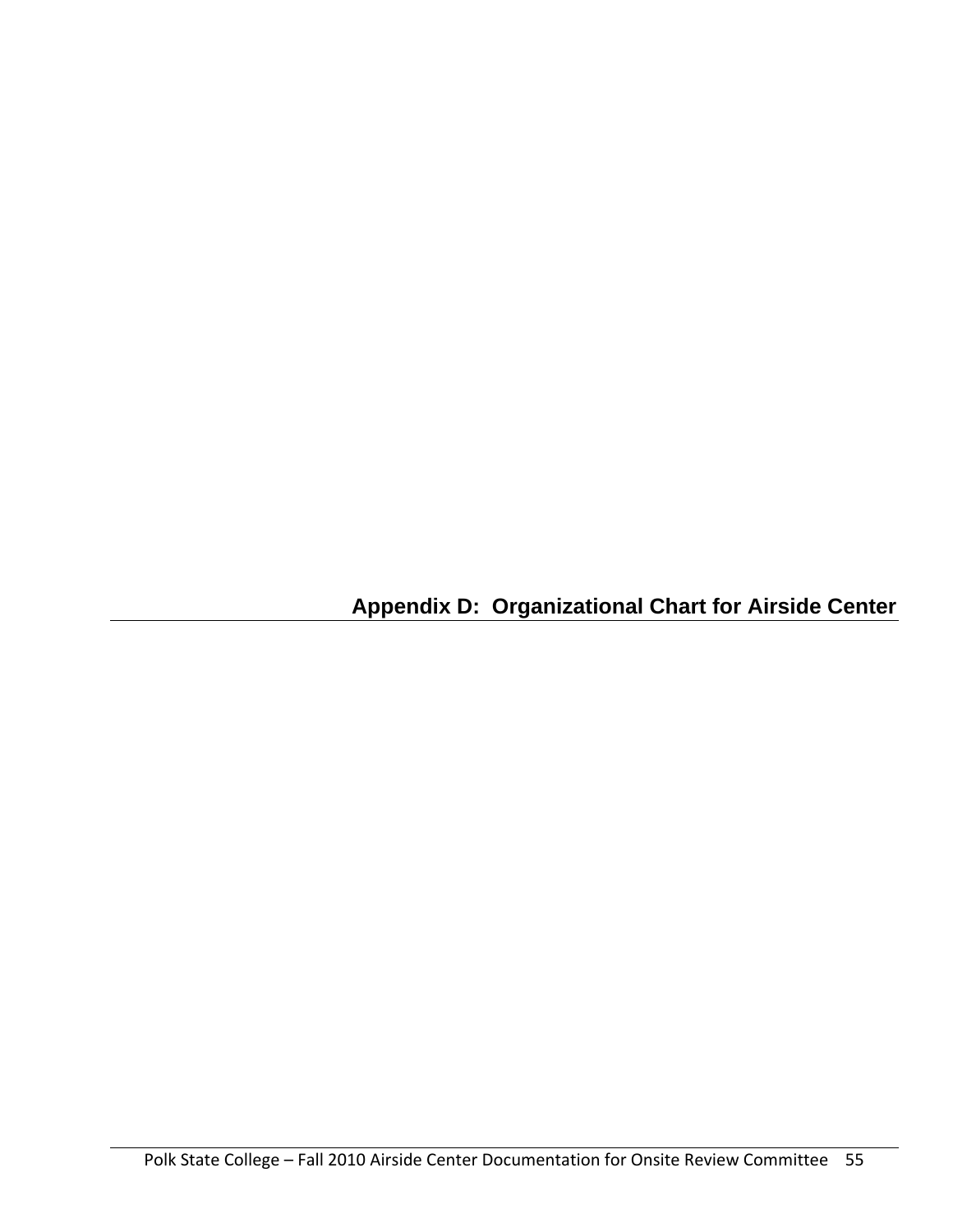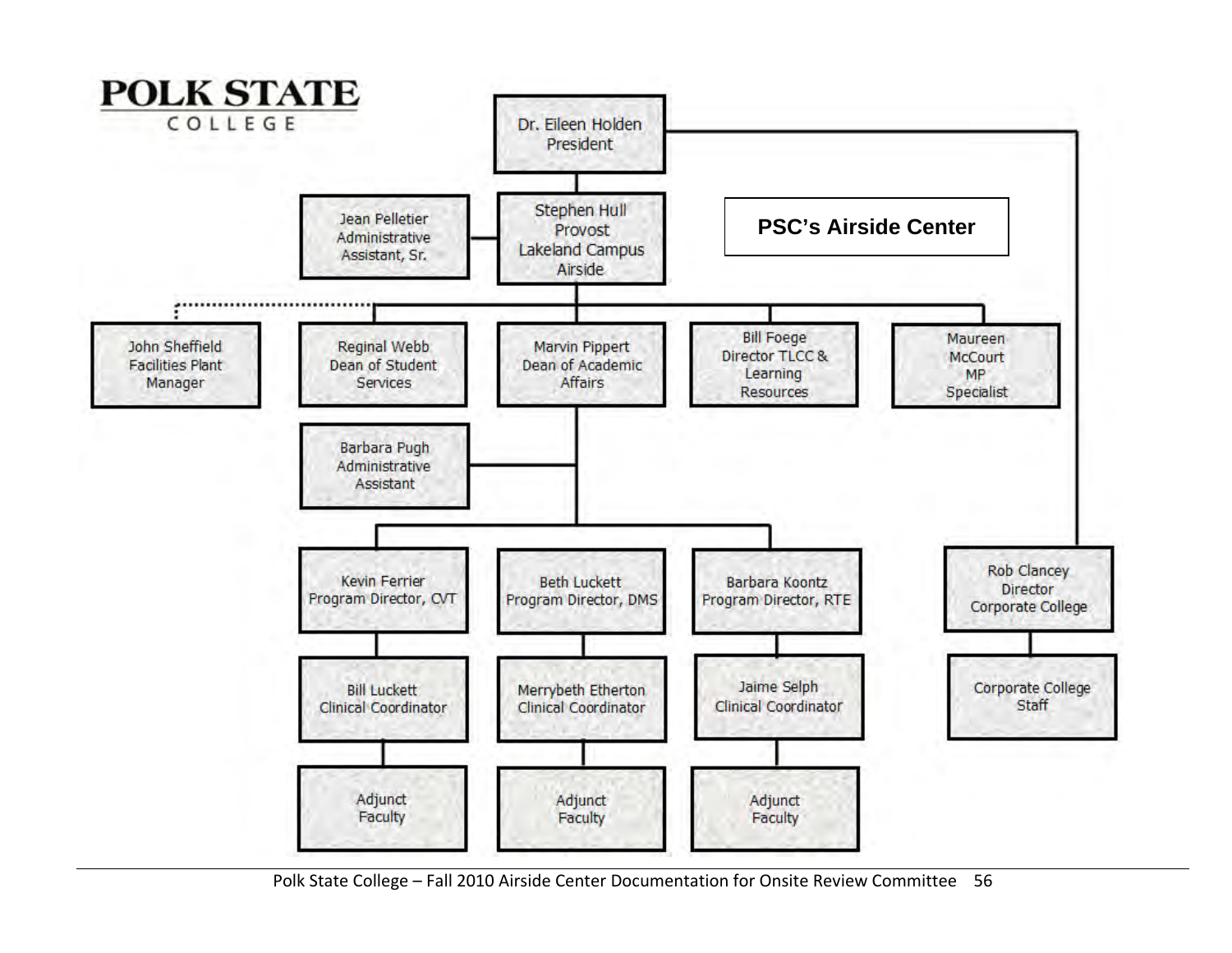**Appendix E: Assessment Plans**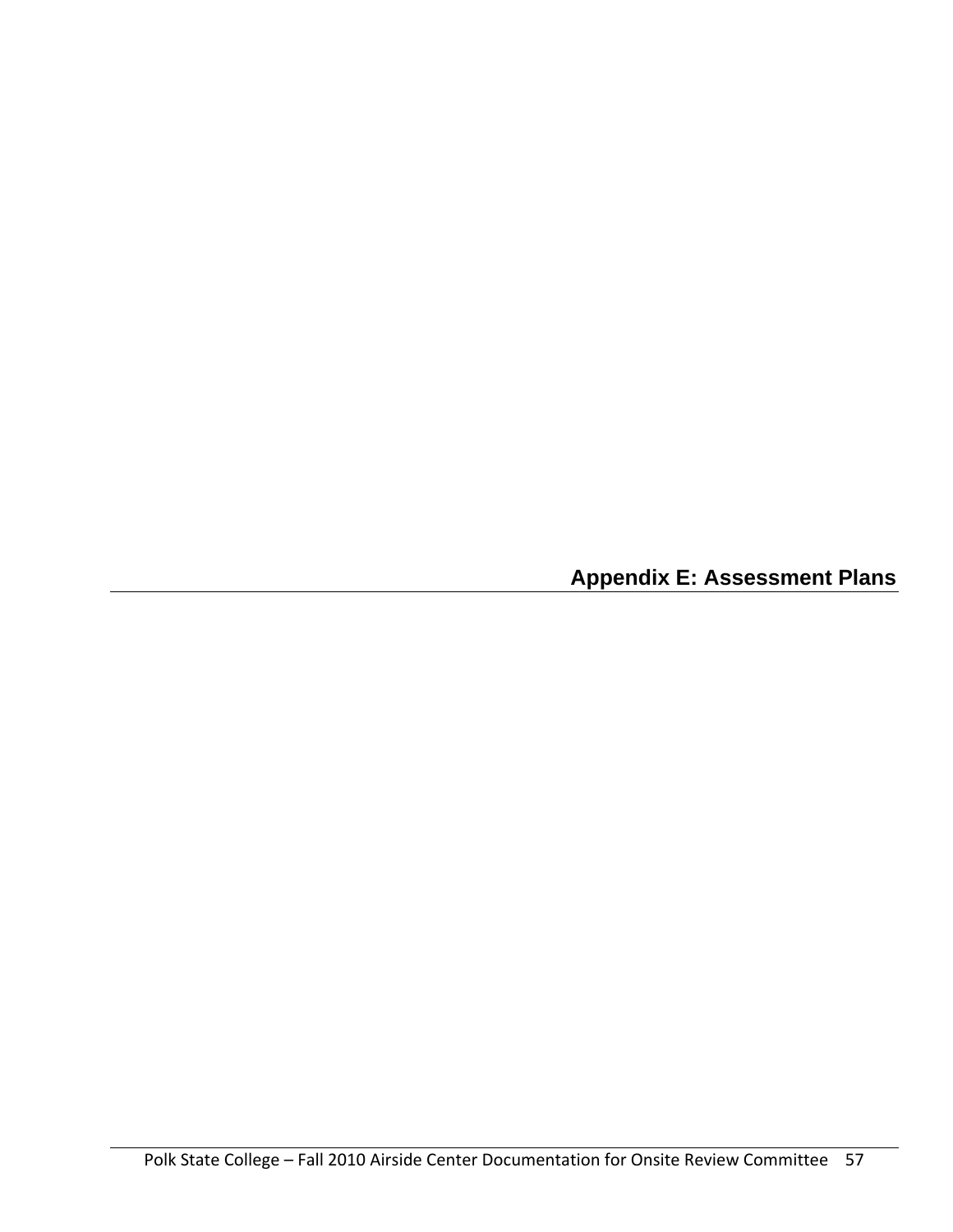## **Diagnostic Medical Sonography Program**

#### **Program Assessment Plan**

The Diagnostic Medical Sonography Program is a new medical imaging program at PCC. As part of the process of self study and initial program accreditation, the following assessment plan will be utilized to help establish a rigorous and broad based self-evaluation and program assessment. This assessment plan presents program goals, intended outcomes, measurement tools, and timeframes for each goal. Actual Outcomes and resultant action plan will be updated after graduation of first class.

**Goal #1**: The program will prepare student sonographers to successfully complete the ARDMS examination.

|    | <b>Outcomes</b>                                                                  | <b>Measurement</b><br><b>Tool</b>             | <b>Time Frame</b> | <b>Person Responsible</b> | <b>Actual Outcome</b>                                                                    | <b>Action Plan</b>                                                                   |
|----|----------------------------------------------------------------------------------|-----------------------------------------------|-------------------|---------------------------|------------------------------------------------------------------------------------------|--------------------------------------------------------------------------------------|
|    | Graduates will<br>pass ARDMS<br>examination on<br>their first attempt.           | <b>ARDMS</b><br>examination<br>summary report | Annually          | Program Director          | December 2009 graduates<br>have taken the SPI (physics)<br>portion of the ARDMS<br>exam. | Continue to monitor as<br>students begin to take<br><b>ARDMS</b> specialty<br>exams. |
| 2. | Graduate scores<br>on ARDMS<br>examination will<br>reflect national<br>averages. | <b>ARDMS</b><br>examination<br>summary report | Annually          | Program Director          | No scores received yet.                                                                  | <b>TBD</b>                                                                           |
| 3. | Graduate scores<br>on ARDMS<br>examination will<br>reflect state<br>averages.    | <b>ARDMS</b><br>examination<br>summary report | Annually          | Program Director          | No scores received yet.                                                                  | <b>TBD</b>                                                                           |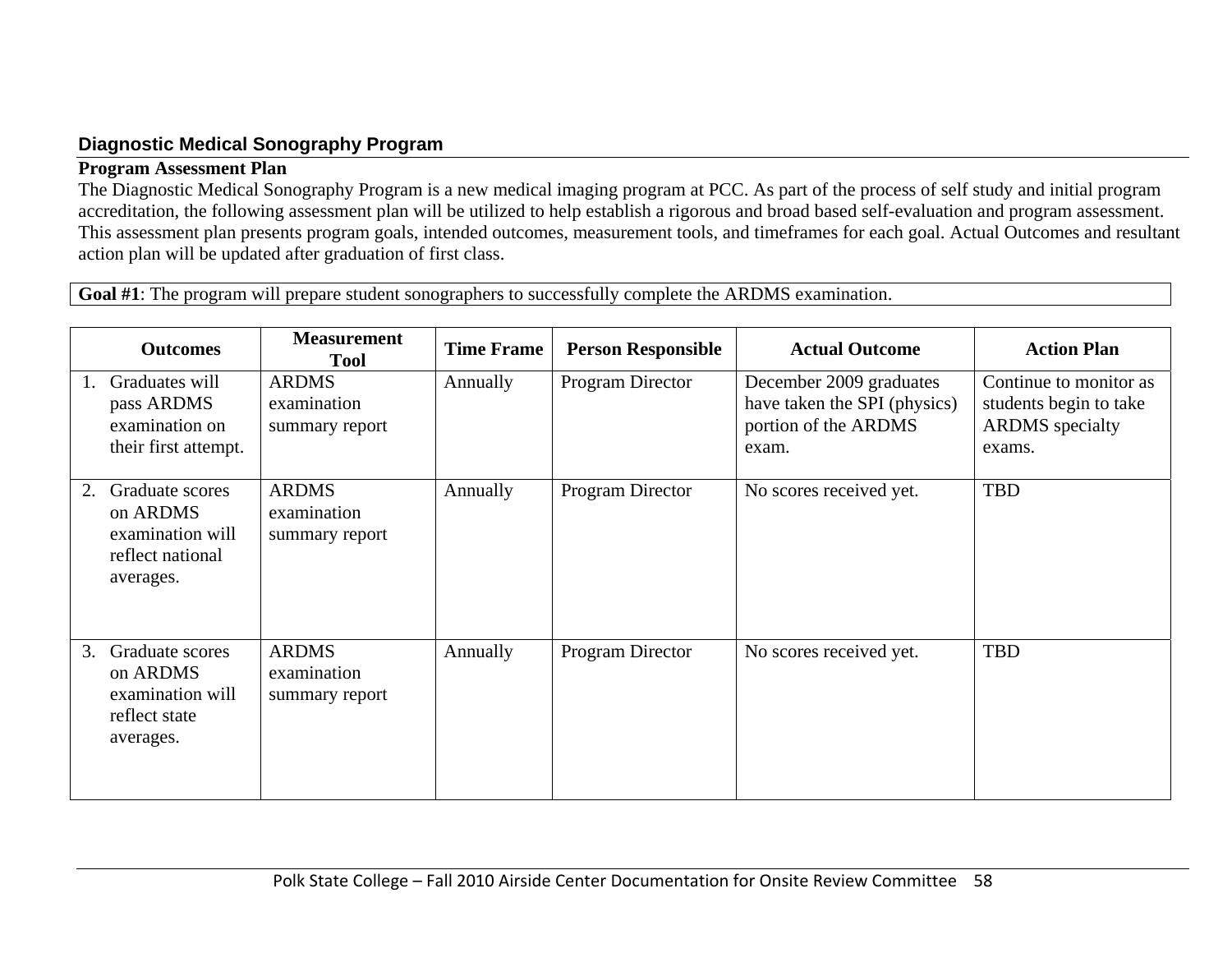Goal #2: The program will prepare students for immediate employment in diagnostic sonography by providing opportunities to master competencies in technical skills, patient care practices, critical thinking situations, problem-solving skills, and effective communication.

| <b>Outcomes</b>                                                                                              | <b>Measurement</b><br><b>Tool</b>                                                | <b>Time Frame</b>                     | <b>Person Responsible</b>                       | <b>Actual Outcome</b>                                                                                           | <b>Action Plan</b>                                       |
|--------------------------------------------------------------------------------------------------------------|----------------------------------------------------------------------------------|---------------------------------------|-------------------------------------------------|-----------------------------------------------------------------------------------------------------------------|----------------------------------------------------------|
| The majority of<br>1.<br>each entering class<br>will ultimately<br>graduate from<br>program.                 | Class rosters for<br>SON1000 and<br><b>SON2122C</b>                              | Annually in<br>December               | Program Director                                | 13 students began program<br>January 2008. 12 students<br>graduated December 2009.                              | Continue to<br>monitor.                                  |
| 2. Students will<br>graduate with<br>clinical<br>competence.                                                 | Clinical competency<br>evaluation forms.                                         | Annually in<br>December               | Program Director<br><b>Clinical Coordinator</b> | Students completed all clinical<br>competency requirements for<br>graduation.                                   | Continue to<br>monitor.                                  |
| Students will<br>3.<br>demonstrate critical<br>thinking, problem<br>solving, and<br>communication<br>skills. | Clinical competency<br>form, lab<br>simulations,<br>classroom<br>demonstrations. | During and<br>at end of<br>each term. | <b>Clinical Coordinator</b>                     | All students of 2009 class<br>marked at satisfactory level or<br>higher on competency forms and<br>evaluations. | Continue to<br>monitor.                                  |
| 4. Graduates indicate<br>they were adequately<br>prepared to perform<br>as entry level<br>sonographers.      | Graduate surveys                                                                 | Six months<br>post<br>graduation.     | Program Director                                | Graduate surveys sent out July<br>2009.                                                                         | Monitor first<br>surveys to<br>determine action<br>plan. |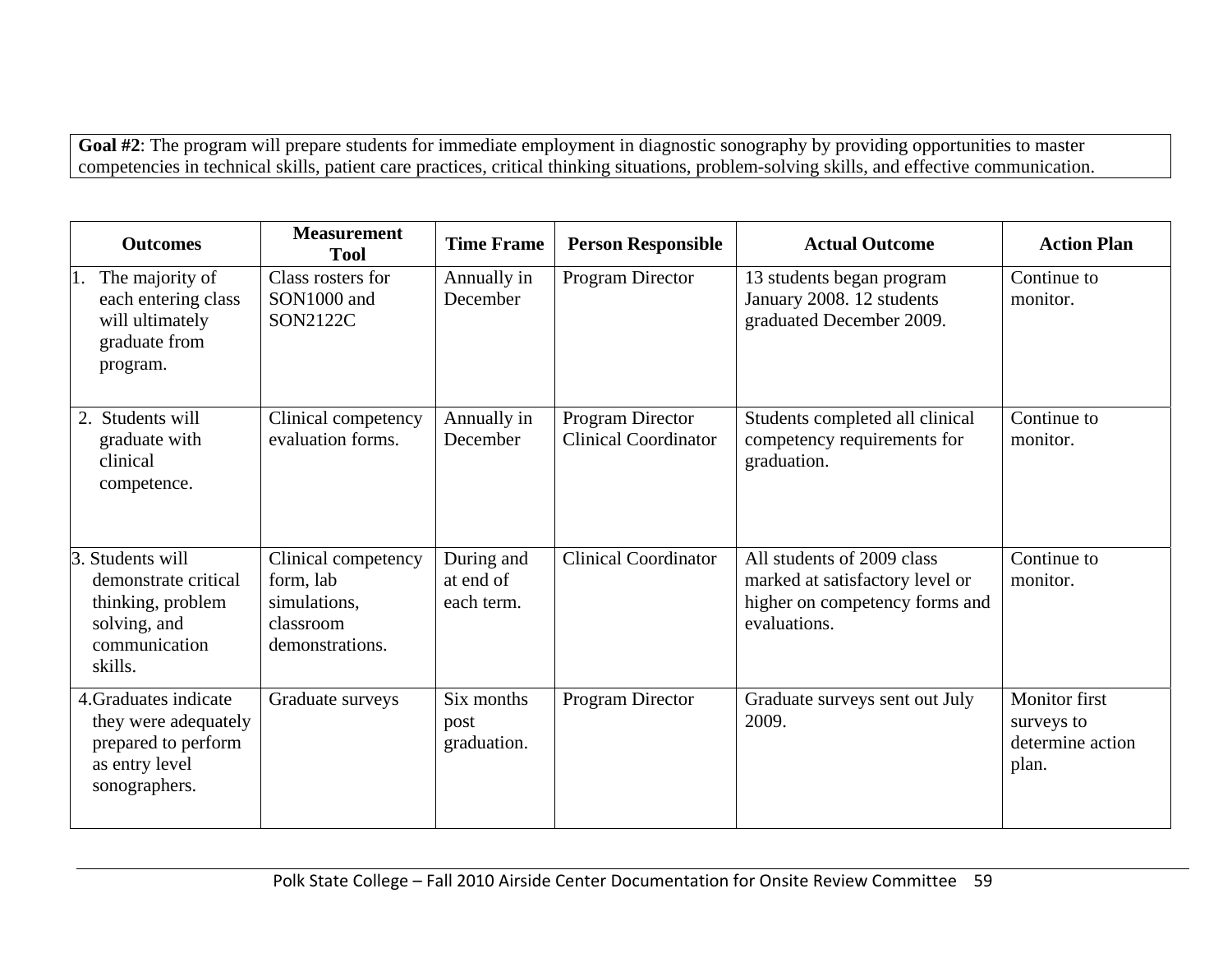**Goal #3**: Program will encourage student sonographers to attend and/or participate in professional society functions and continual educational experiences.

| <b>Outcomes</b>                                                                                                                                                                           | <b>Measurement</b><br><b>Tool</b>                                 | <b>Time Frame</b>                 | <b>Person</b><br><b>Responsible</b> | <b>Actual Outcome</b>                                                            | <b>Action Plan</b>                                                                                         |
|-------------------------------------------------------------------------------------------------------------------------------------------------------------------------------------------|-------------------------------------------------------------------|-----------------------------------|-------------------------------------|----------------------------------------------------------------------------------|------------------------------------------------------------------------------------------------------------|
| 1. Students will demonstrate<br>professional development and<br>growth.                                                                                                                   | Attendance at<br>state or<br>national<br>sonography<br>conference | Evaluated<br>August each<br>year. | Program Director                    | 50% of 2009 class<br>attended review<br>seminar/conference<br>before graduation. | Continue to emphasize<br>importance of attending<br>seminar/conference.<br>Have new students join<br>SDMS. |
| 2. Graduates will demonstrate<br>desire to continue education<br>by gaining additional<br>certification in other<br>sonography concentrations or<br>pursuing a higher academic<br>degree. | Graduate<br>survey                                                | Six months<br>post graduation     | Program Director                    | Awaiting return of<br>graduate surveys.                                          | Continue to emphasize<br>importance of gaining<br>additional<br>certifications/degrees.                    |

**Goal #4**: Program will encourage student sonographers to maintain high professional ethics and practices as they serve the needs of the community as sonographers.

|    | <b>Outcomes</b>                                                                                          | <b>Measurement</b><br><b>Tool</b> | <b>Time Frame</b>                 | <b>Person</b><br>Responsible | <b>Actual Outcome</b>                             | <b>Action Plan</b> |
|----|----------------------------------------------------------------------------------------------------------|-----------------------------------|-----------------------------------|------------------------------|---------------------------------------------------|--------------------|
|    | Graduates will indicate they<br>practice within the legal and<br>ethical framework of the<br>profession. | Graduate<br>survey                | Six months<br>post<br>graduation. | Program Director             | Awaiting return of<br>surveys from 2009<br>class. | <b>TBD</b>         |
| 2. | Employers will indicate<br>satisfaction of graduates'<br>professional ethics and<br>practices.           | Employer<br>survey                | Six months<br>post<br>graduation. | Program Director             | Awaiting return of<br>surveys from<br>employers.  | <b>TBD</b>         |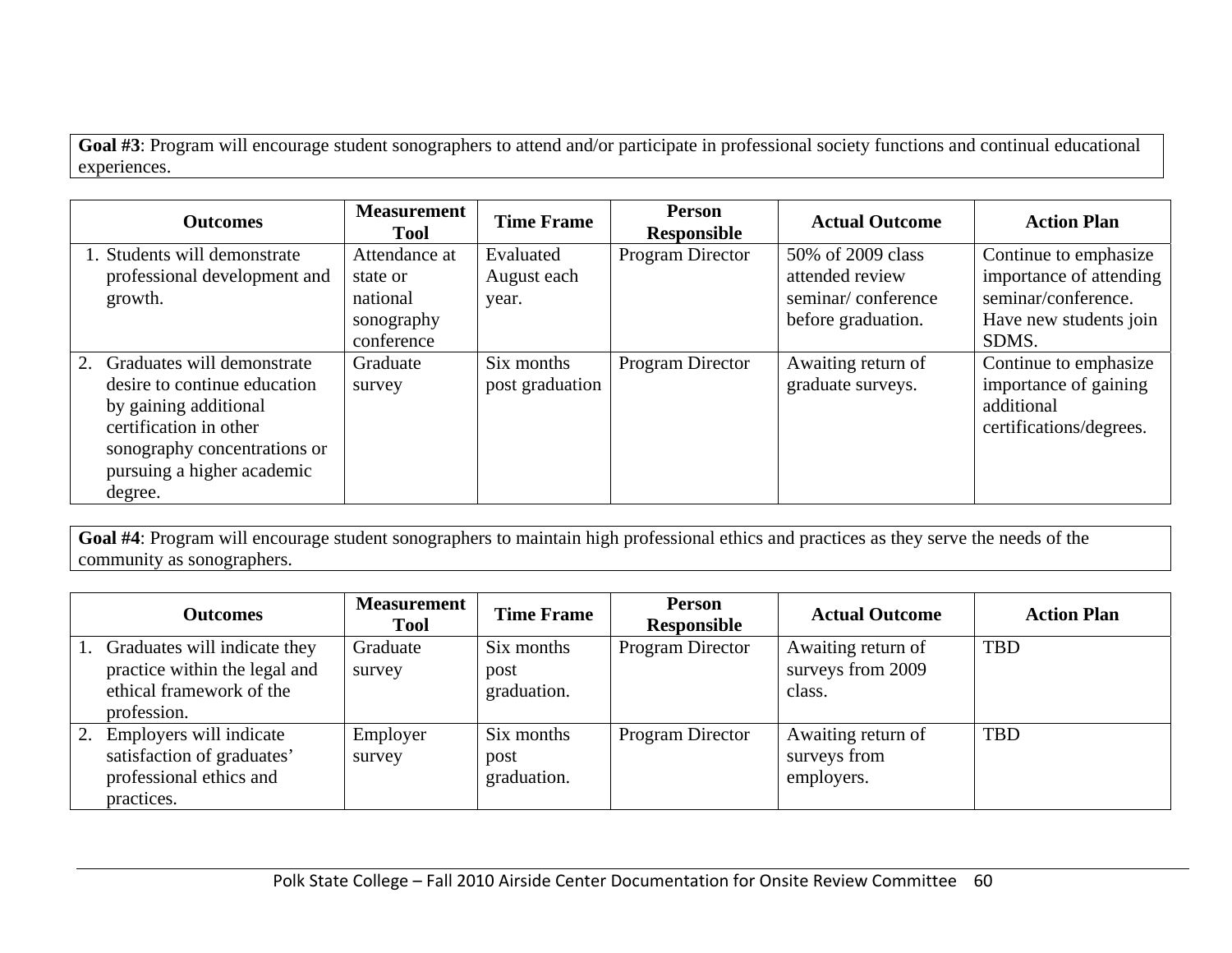## **Cardiovascular Technology Program**

## **Program Assessment Plan**

Goal 1: Cardiovascular Technology Program will prepare students to successfully complete the Cardiovascular Credentialing International (CCI) examination.

| <b>Outcomes</b>                                                                             | <b>Measurement</b>                       | <b>Time</b>                 | <b>Person</b>    | <b>Actual Outcome</b>                                                                                                                                                                                                                                                                                                                                       | <b>Action Plan</b>                                                                                                                                                                             |  |
|---------------------------------------------------------------------------------------------|------------------------------------------|-----------------------------|------------------|-------------------------------------------------------------------------------------------------------------------------------------------------------------------------------------------------------------------------------------------------------------------------------------------------------------------------------------------------------------|------------------------------------------------------------------------------------------------------------------------------------------------------------------------------------------------|--|
|                                                                                             | <b>Tool</b>                              | <b>Responsible</b><br>Frame |                  |                                                                                                                                                                                                                                                                                                                                                             |                                                                                                                                                                                                |  |
| 1. In a cohort, $60\%$ of<br>graduates will pass<br>the CCI exam on their<br>first attempt. | <b>CCI</b> Exam<br><b>Summary Report</b> | Annually                    | Program Director | 2009:<br>-5/8 passed exam on first attempt<br>-1/8 passed exam on second attempt<br>-1/8 have not made second attempt on<br>exam to date<br>-1/8 have not attempted exam<br>2010:<br>-5/9 passed exam on first attempt<br>-4/9 have not attempted exam (3<br>scheduled to take exam in second week<br>September and 1 scheduled to take exam<br>in October) | 2009: Outcome met. Continue to<br>monitor the two students who have<br>not taken the exam.<br>2010: data collection ongoing.                                                                   |  |
| 2. Graduates' scores<br>on the CCI exam will<br>reflect the national<br>average score.      | <b>CCI</b> Exam<br><b>Summary Report</b> | Annually                    | Program Director | <b>2009:</b> Summary Reports not issued to<br>program by CCI. Problem addressed<br>with CCI and exam summary reports will<br>be issued for class of 2010.<br>2010: data collection ongoing.                                                                                                                                                                 | 2009: Summary Reports not issued<br>to program by CCI. Problem<br>addressed with CCI and exam<br>summary reports will be issued for<br>class of 2010.<br><b>2010:</b> data collection ongoing. |  |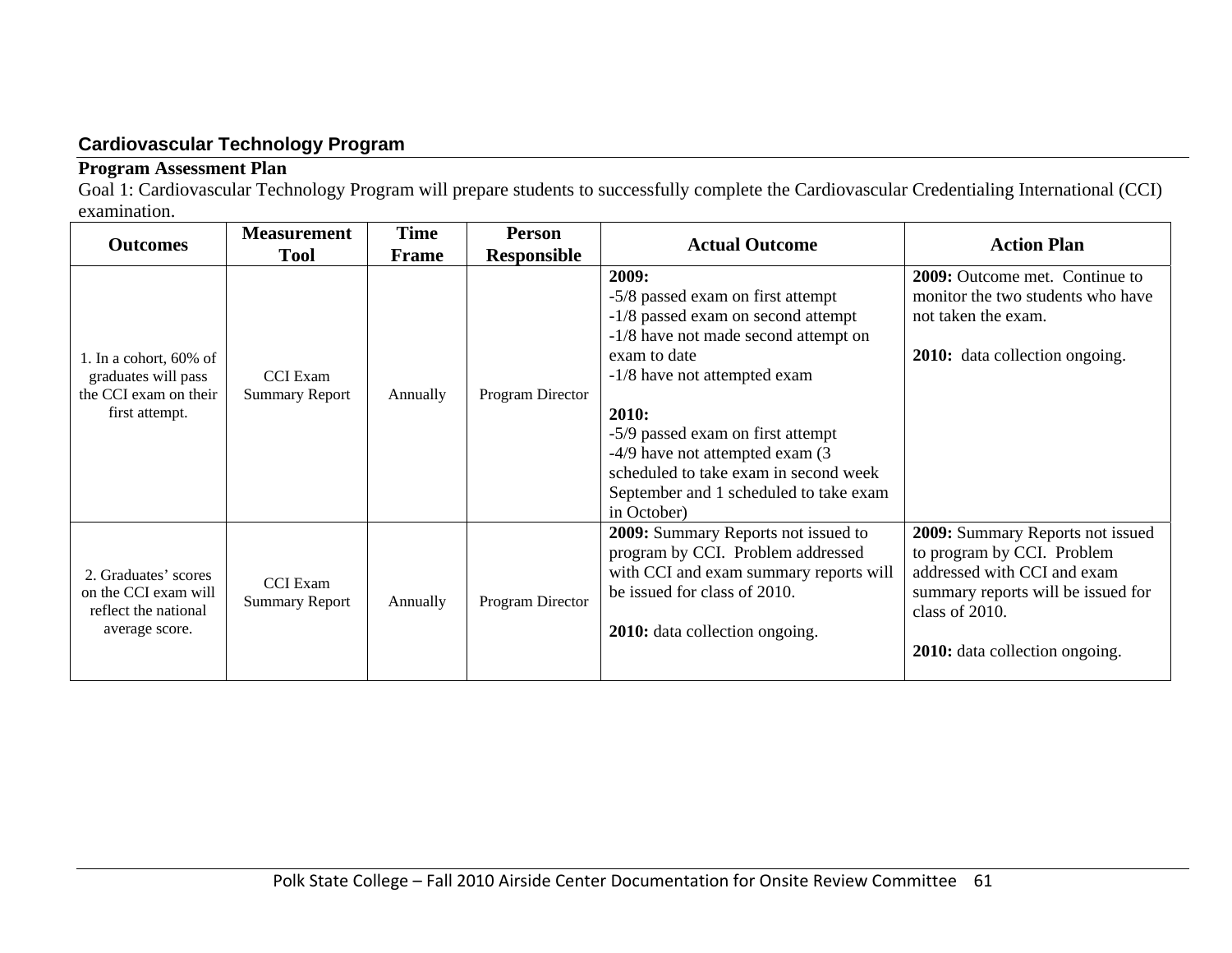| <b>Outcomes</b>                                                                                                                               | <b>Measurement</b><br><b>Tool</b>                 | Time<br>Frame                                 | <b>Person</b><br><b>Responsible</b>                 | <b>Actual Outcome</b>                                                                                                                                                                                                                    | <b>Action Plan</b>                                                                                                                                                                         |
|-----------------------------------------------------------------------------------------------------------------------------------------------|---------------------------------------------------|-----------------------------------------------|-----------------------------------------------------|------------------------------------------------------------------------------------------------------------------------------------------------------------------------------------------------------------------------------------------|--------------------------------------------------------------------------------------------------------------------------------------------------------------------------------------------|
| 1. In a cohort, $100\%$<br>of students will<br>graduate from the<br>program with a "C" or<br>better in all required<br>program courses.       | Genesis and<br><b>Passport Reports</b>            | August                                        | Program Director                                    | <b>2009:</b> 8/8 completed curriculum courses<br>with a "C" or better<br>2010: 9/9 completed curriculum courses<br>with a "C" or better                                                                                                  | 2009: Outcome met.<br>2010: Outcome met.                                                                                                                                                   |
| 2. Students will<br>graduate with clinical<br>competence.                                                                                     | Clinical<br>Competency<br><b>Evaluation Forms</b> | August                                        | Program Director and<br><b>Clinical Coordinator</b> | 2009: 8/8 students completed required<br>competencies for program completion<br><b>2010:</b> 9/9 students completed required<br>competencies for program completion                                                                      | 2009: Outcome met.<br>2010: Outcome met.                                                                                                                                                   |
| 3. Students will<br>demonstrate cognitive<br>(knowledge),<br>psychomotor (skills),<br>and affective<br>(behavior) abilities in<br>this field. | Clinical<br>Competency<br><b>Evaluation Forms</b> | August                                        | Program Director and<br><b>Clinical Coordinator</b> | 2009: 8/8 students completed required<br>competencies for program completion<br>2010: 9/9 students completed required<br>competencies for program completion                                                                             | 2009: Outcome met.<br>2010: Outcome met                                                                                                                                                    |
|                                                                                                                                               | Clinical Hands-on<br><b>Evaluation Forms</b>      | Every term<br>with<br>clinical<br>practicum's | Program Director and<br><b>Clinical Coordinator</b> | 2009 Utilization of this evaluation tool<br>began with the spring term 2010 as<br>delineated per program accreditation<br>resource assessment matrix<br><b>2010:</b> 9/9 students successfully completed<br>clinical hands-on evaluation | 2009: Utilization of this evaluation tool<br>began with the spring term 2010 as<br>delineated per program accreditation<br>resource assessment matrix<br>$2010:$ Outcome met.              |
|                                                                                                                                               | <b>Employer Surveys</b>                           | August                                        | Affiliate<br>Catheterization Lab<br>Manager         | 2009: Utilization of this evaluation tool<br>began with the spring term 2010 as<br>delineated per program accreditation<br>resource assessment matrix.<br>2010: Data collection is ongoing.                                              | 2009: Utilization of this evaluation tool<br>began with the spring term 2010 as<br>delineated per program accreditation<br>resource assessment matrix<br>2010: Data collection is ongoing. |

Goal 2: Program will prepare students for immediate employment with minimal additional training in Interventional Cardiac Catheterization Labs.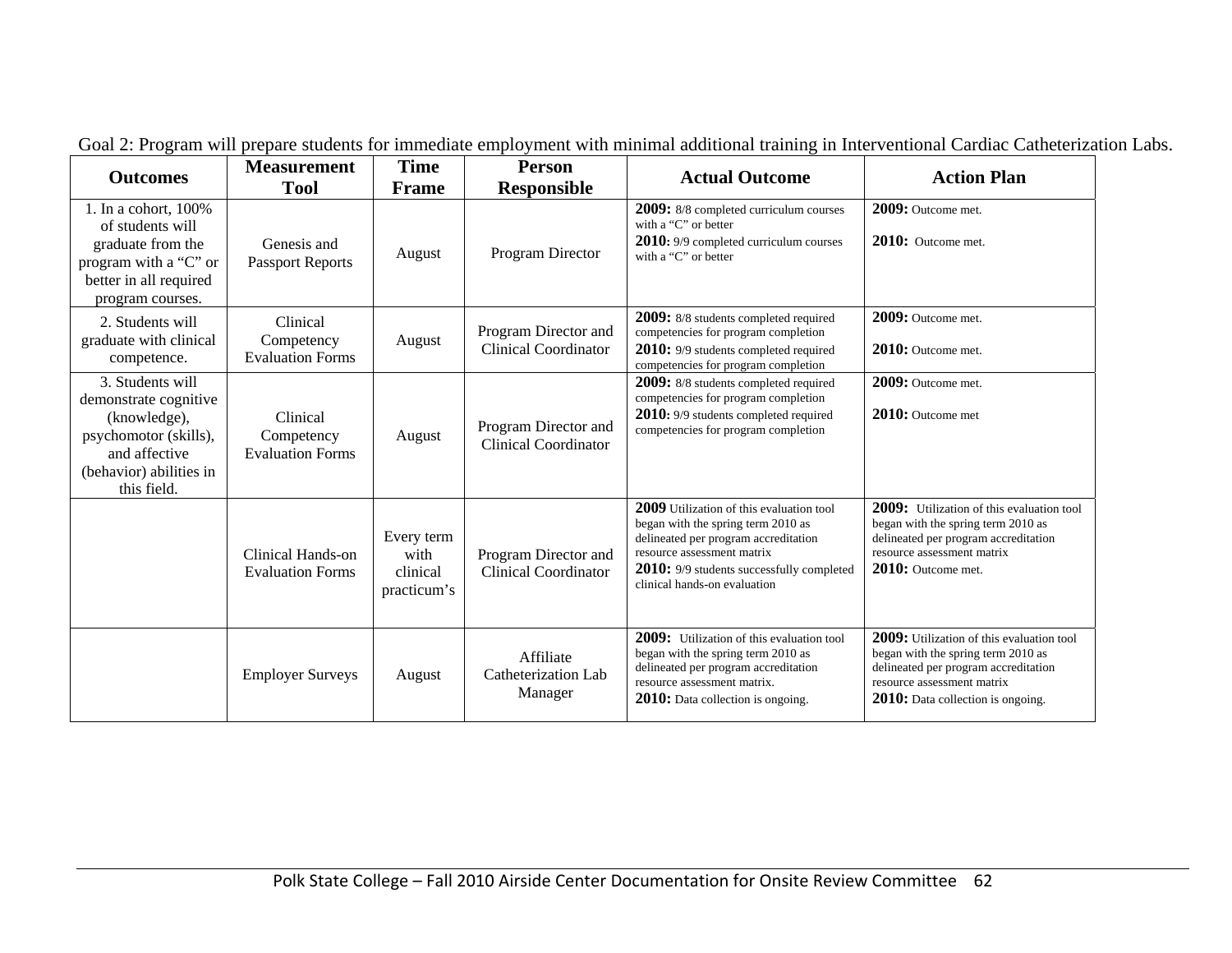| Goal 3: The program will encourage students and graduated cardiovascular technologists to attend professional functions and subscribe to |  |
|------------------------------------------------------------------------------------------------------------------------------------------|--|
| professional publications for continuing education.                                                                                      |  |

| <b>Outcomes</b>                                                                                                                                                    | <b>Measurement</b>                                                                                | <b>Time</b>                                    | <b>Person</b>       | <b>Actual Outcome</b>                                                                                                                                                                                                                                                                                                                                                                                                                                                              | <b>Action Plan</b>                                                                                                                                                                                                                                                                                                                                        |
|--------------------------------------------------------------------------------------------------------------------------------------------------------------------|---------------------------------------------------------------------------------------------------|------------------------------------------------|---------------------|------------------------------------------------------------------------------------------------------------------------------------------------------------------------------------------------------------------------------------------------------------------------------------------------------------------------------------------------------------------------------------------------------------------------------------------------------------------------------------|-----------------------------------------------------------------------------------------------------------------------------------------------------------------------------------------------------------------------------------------------------------------------------------------------------------------------------------------------------------|
|                                                                                                                                                                    | <b>Tool</b>                                                                                       | Frame                                          | <b>Responsible</b>  |                                                                                                                                                                                                                                                                                                                                                                                                                                                                                    |                                                                                                                                                                                                                                                                                                                                                           |
| 1. Students will<br>demonstrate<br>professional<br>development and<br>growth.                                                                                      | Society of Invasive<br>Cardiovascular<br>Professionals<br>(SICP) Registry<br><b>Review Course</b> | <b>Every August</b>                            | Program<br>Director | 2009: A registry review was provided<br>to the first two graduating classes in<br>July 2009 and paid for out of grant<br>funding.<br>2010: No SICP registry review was<br>provided due to the cost of such a<br>course to the program; in addition, the<br>grant funding used to provide the first<br>review course expired.                                                                                                                                                       | It has been determined infeasible<br>to pay for a costly review course<br>through the programmatic budget.<br>A student self-paced computer<br>based review course was<br>purchased for all students and will<br>be utilized with all future classes<br>for exam preparation.<br>The program will discontinue the<br>utilization of this assessment tool. |
| 2. Graduates will<br>demonstrate a desire<br>to continue education<br>by cross training in<br>another RCIS<br>modality or pursuing<br>a higher academic<br>degree. | <b>Graduate Survey</b>                                                                            | <b>Evaluated 1</b><br>year post-<br>graduation | Program<br>Director | All graduates that pass the credentialing<br>exam are required by the credentialing<br>agency to maintain a specific number of<br>continuing education points within a<br>two year period in order to maintain a<br>valid credential. The program has<br>determined that it is not feasible to track<br>graduate continuing education credits or<br>the graduates desire to seek additional<br>credentials through cross training.                                                 | The program will continue to urge<br>students and graduates toward<br>higher education/cross training<br>and to attend professional<br>functions.<br>The program will discontinue the<br>utilization of this assessment tool.                                                                                                                             |
| 3. Graduates will<br>subscribe to free<br>professional<br>publications to<br>enhance clinical<br>knowledge and<br>complete CE point<br>requirements.               | <b>Graduate Survey</b>                                                                            | Evaluated 1<br>year post-<br>graduation        | Program<br>Director | All students and graduates are highly<br>encouraged to subscribe to the free<br>professional publications available. All<br>graduates that pass the credentialing<br>exam are required by the credentialing<br>agency to maintain a specific number of<br>continuing education points within a<br>two year period in order to maintain a<br>valid credential. It is not feasible to<br>track subscription rates to professional<br>publications in regard to program<br>graduates. | The program will continue to urge<br>all students and graduates to<br>subscribe to professional<br>publications.<br>The program will discontinue the<br>utilization of this assessment tool.                                                                                                                                                              |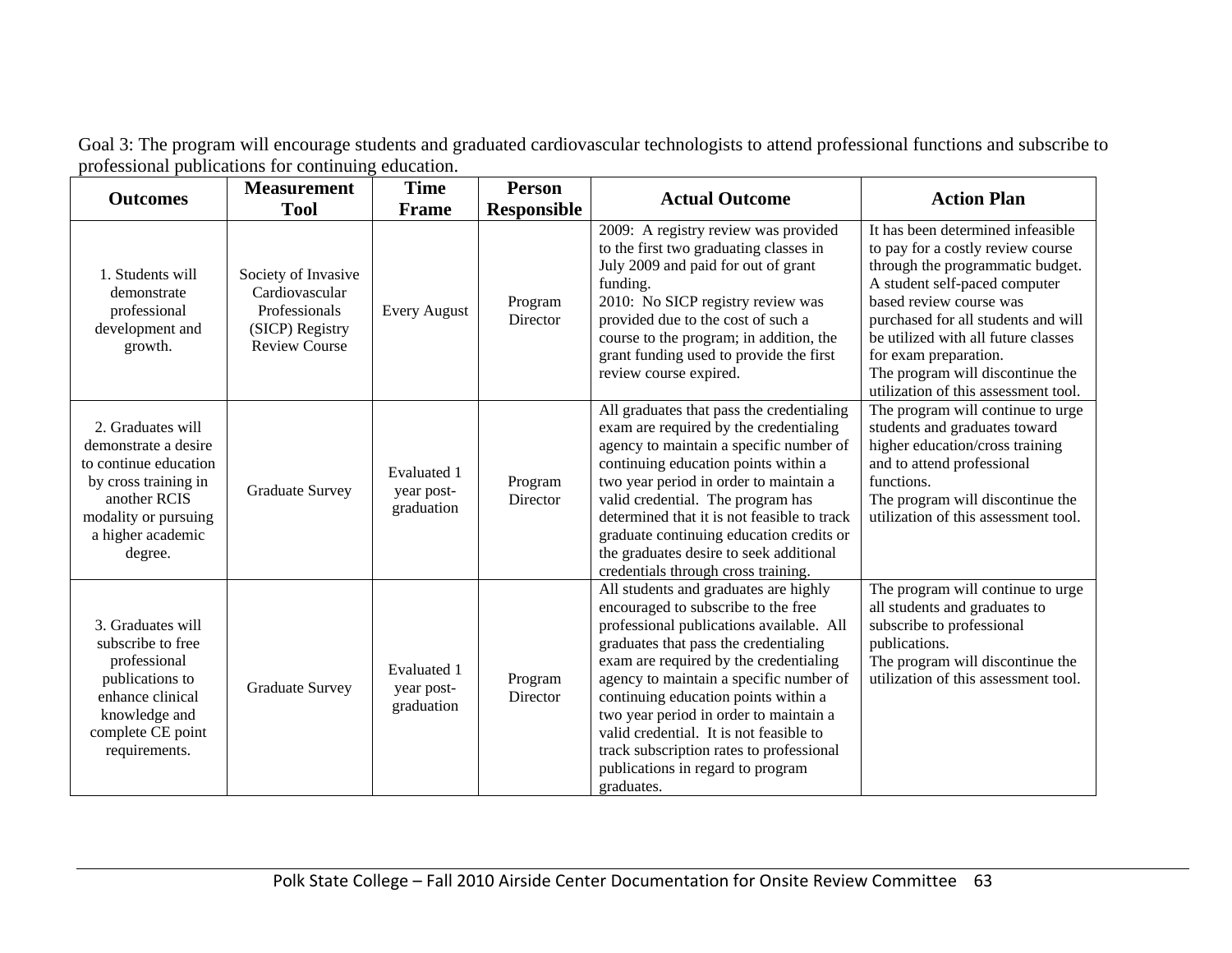## **Radiography Program**

**Program Assessment Plan** 

|                                                                                            | 2009                                                                                        |                                                                                                                                          |                                                                             |                                                                           |                                                                                                                                                  |                           |  |  |  |
|--------------------------------------------------------------------------------------------|---------------------------------------------------------------------------------------------|------------------------------------------------------------------------------------------------------------------------------------------|-----------------------------------------------------------------------------|---------------------------------------------------------------------------|--------------------------------------------------------------------------------------------------------------------------------------------------|---------------------------|--|--|--|
| Goal $#1$ :                                                                                | Students will graduate clinically competent.                                                |                                                                                                                                          |                                                                             |                                                                           |                                                                                                                                                  |                           |  |  |  |
| <b>Outcomes</b>                                                                            | <b>Measurement Tool</b>                                                                     | <b>Benchmark</b>                                                                                                                         | <b>Time Frame</b>                                                           | <b>Person</b><br><b>Responsible</b>                                       | <b>Actual</b><br><b>Outcome</b>                                                                                                                  | <b>Action</b><br>Plan     |  |  |  |
| 1. Students will<br>demonstrate<br>proper<br>positioning<br>skills.                        | Laboratory<br>simulation sheets.<br>Clinical competency<br>form.                            | Average achievement<br>of 7.5 on a scale of<br>10.<br>On a scale of 0-3,<br>achievement of no<br>less than $2$ on $#2$ .                 | Annually<br>Annually                                                        | Clinical<br>Coordinator<br>Clinical<br>Coordinator                        | 2009<br>Sem $1=15/15$<br>Sem $2 = 15/15$<br>2009<br>Sem $1=12/14$<br>Sem 2=9/14<br>Sem $3=7/14$<br>Sem 4=12/14<br>Sem 5=12/14<br>Sem $6 = 14/14$ | Continue<br>to<br>monitor |  |  |  |
| 2. Students will<br>demonstrate<br>appropriate<br>technical factor<br>selection.           | Clinical competency<br>form.<br><b>Employers survey</b>                                     | On a scale of 0-3,<br>achievement of no<br>less that $2$ on $#3$ .<br>On a scale of 1-4<br>achievement of no<br>less than $2$ on $#12$ . | Annually<br>Evaluated one year post<br>graduation                           | Clinical<br>Coordinator<br>Program<br>Director                            | 2009<br>Sem $1=13/14$<br>$Sem2=12/14$<br>Sem $3=6/14$<br>$Sem4 = 11/14$<br>$Sem5 = 14/14$<br>Sem6=13/14<br>2008:11/11=100%<br>2009 not available |                           |  |  |  |
| 3. Students will<br>demonstrate<br>proper radiation<br>protection for<br>self and patient. | Laboratory<br>simulations<br><b>Clinical Competency</b><br>form.<br><b>Employer surveys</b> | 100% compliance.<br>On a scale of 0-3, no<br>less than $2$ on $#5$ .<br>On a scale of 1-4, no<br>less than $2$ on $#2$                   | Each semester during<br>simulation<br>Annually<br><b>Evaluated annually</b> | Clinical<br>Coordinator<br>Clinical<br>Coordinator<br>Program<br>Director | 2009<br>20/20<br>19/19<br>16/16<br>2010<br>8/15<br>15/15<br>17/17<br>2009 not available<br>2008:11/11=100%<br>2009: not available                |                           |  |  |  |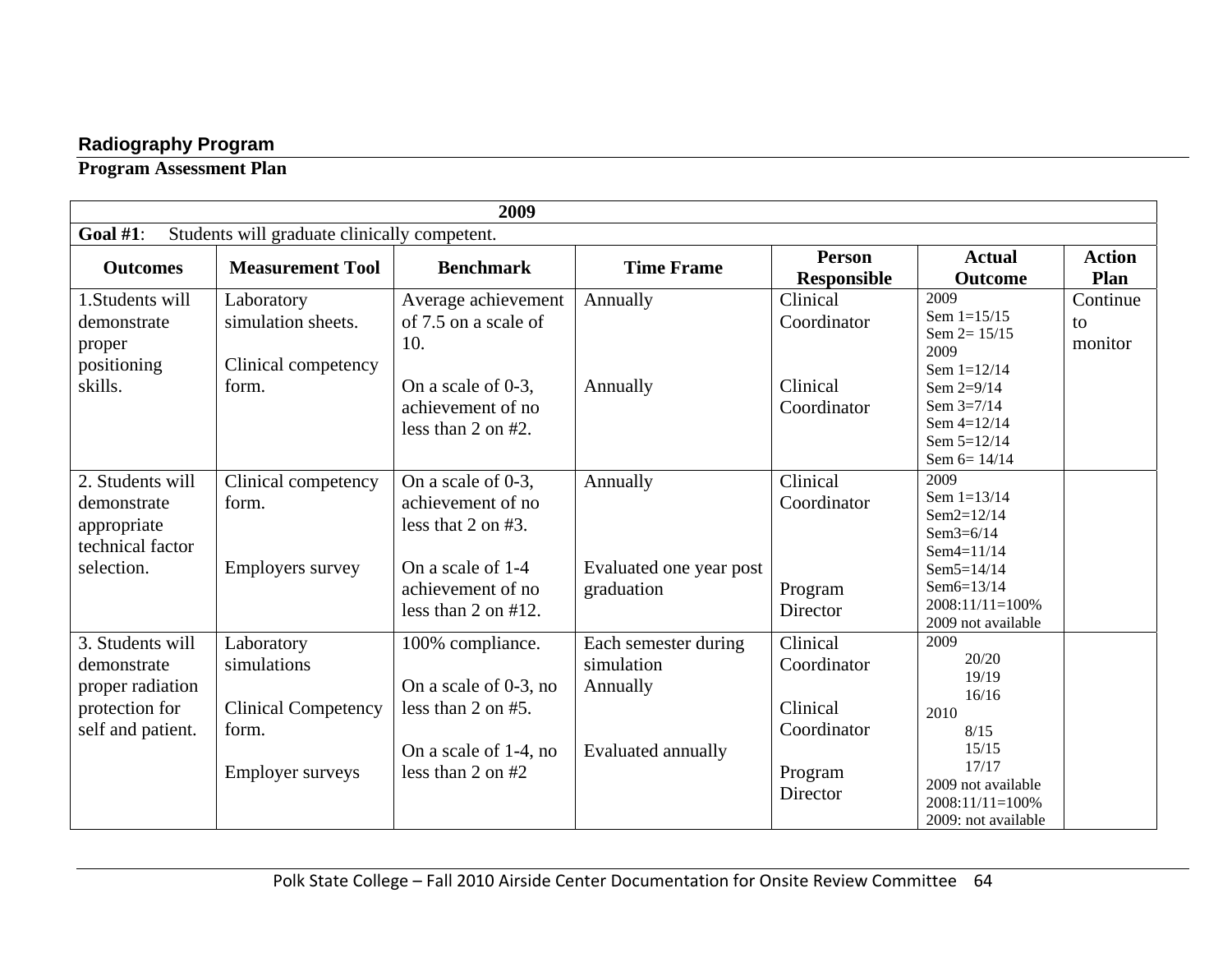|                                                                                     | 2009                                                                                  |                                                                                                   |                                         |                                     |                                                                            |                              |  |  |  |
|-------------------------------------------------------------------------------------|---------------------------------------------------------------------------------------|---------------------------------------------------------------------------------------------------|-----------------------------------------|-------------------------------------|----------------------------------------------------------------------------|------------------------------|--|--|--|
| Goal $#2$ :                                                                         | Students will demonstrate effective communication skills in the classroom and clinic. |                                                                                                   |                                         |                                     |                                                                            |                              |  |  |  |
| <b>Outcomes</b>                                                                     | <b>Measurement</b><br><b>Tool</b>                                                     | <b>Benchmark</b>                                                                                  | <b>Time Frame</b>                       | <b>Person</b><br><b>Responsible</b> | <b>Actual</b><br><b>Outcome</b>                                            | <b>Action</b><br><b>Plan</b> |  |  |  |
| 1The student<br>will demonstrate<br>effective oral<br>communication<br>skills.      | Classroom<br>presentation                                                             | 90% of the class will<br>complete a case study<br>presentation with a<br>minimum grade of passing | Evaluated in<br>Positioning III         | Clinical<br>coordinator             | 2008: 14/14=100%<br>2009: 16/16/=100%<br>2010: 16/17=94%                   |                              |  |  |  |
|                                                                                     | Employer<br>survey                                                                    | On a scale of 1-4, no less<br>than $2$ on $#4$                                                    | Annually                                | Program<br>Director                 | 2007: 14/14<br>2008: 11/11<br>2009: not available                          |                              |  |  |  |
|                                                                                     | Laboratory<br>simulations                                                             | Provide clear and concise<br>instructions for a minimum<br>of 75% of procedures                   | Evauated at the end of<br>each semester | Clinical<br>coordinator             | 2009: 20/20=100%<br>$19/19=100%$<br>$16/16=100%$                           |                              |  |  |  |
| 2. The student<br>will demonstrate<br>effective written<br>communication<br>skills. | Classroom case<br>study                                                               | 90% of the class will<br>complete a case study with<br>a minimum grade of<br>passing.             | Evaluated in<br>Positioning III         | Clinical<br>coordinator             | 2006:14/14=100%<br>2007: 20/20=100%<br>2008: 14/14=100%<br>2009:16/16=100% |                              |  |  |  |
|                                                                                     | Quality<br>Assurance<br>Project                                                       | 90% of students will<br>complete a QA written<br>assignment with a<br>minimum grade of passing    | Evaluated at the end of<br>QA course    | QA instructor                       | 2008: 17/17=100%<br>$2009:16/16=100\%$                                     |                              |  |  |  |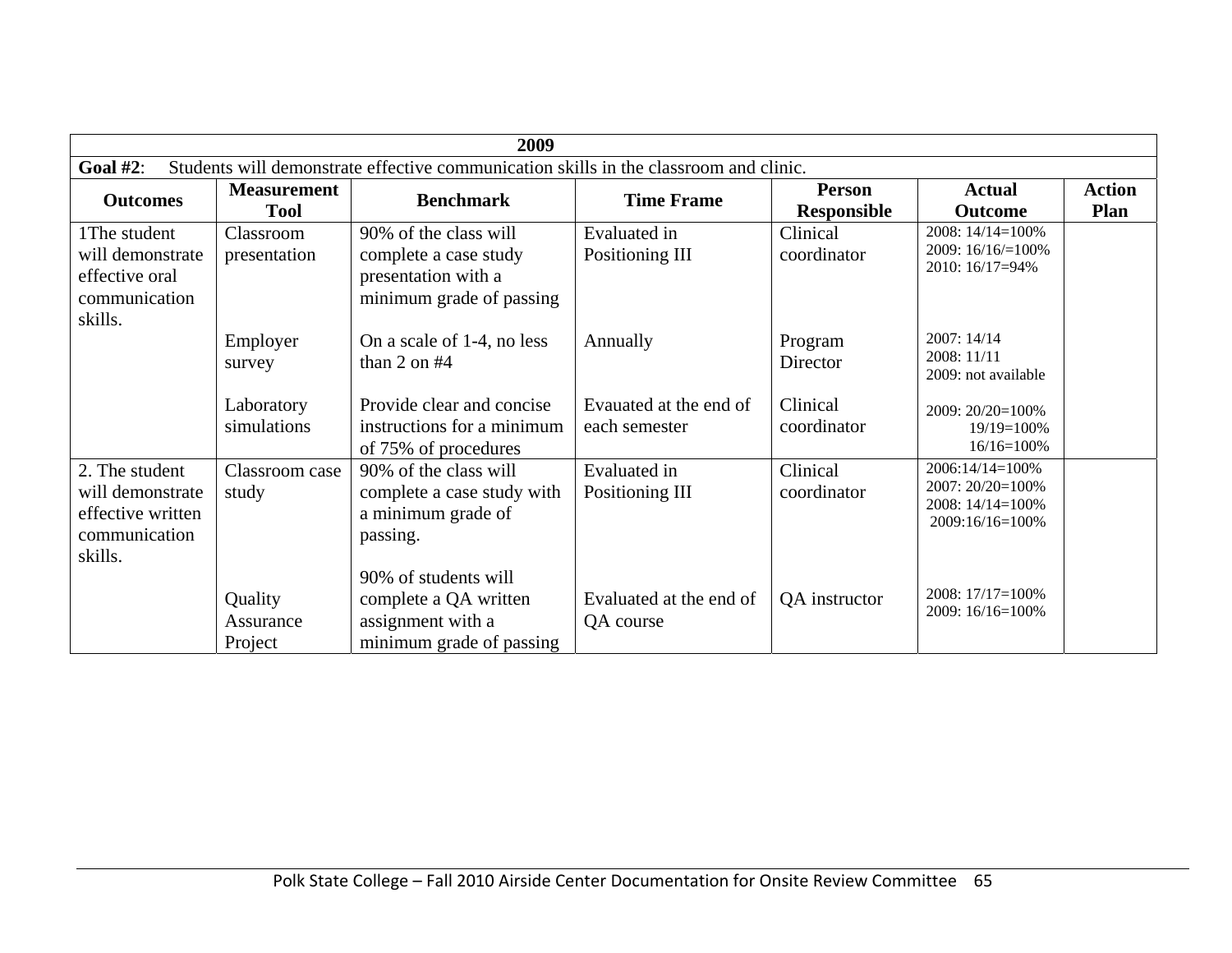|            | 2009                                                                                                   |
|------------|--------------------------------------------------------------------------------------------------------|
| Goal $#3:$ | The student will demonstrate critical thinking and problem solving skills in the classroom and clinic. |

| <b>Outcomes</b>                                                                 | <b>Measurement Tool</b>                                           | <b>Benchmark</b>                                                                                                                                     | <b>Time Frame</b>                      | <b>Person</b><br><b>Responsible</b>        | <b>Actual</b><br><b>Outcome</b>                                 | <b>Action Plan</b> |
|---------------------------------------------------------------------------------|-------------------------------------------------------------------|------------------------------------------------------------------------------------------------------------------------------------------------------|----------------------------------------|--------------------------------------------|-----------------------------------------------------------------|--------------------|
| 1. Students will<br>be able to adapt<br>procedures for<br>non-routine<br>exams. | Competency<br>Evaluation                                          | A random sampling of 10<br>students will achieve a<br>minimum of 2 on items<br>$#3, 6$ and 7 on<br>competencies performed<br>that semester.          | Annually                               | Clinical<br>Coordinator                    | 2009: not<br>available                                          |                    |
|                                                                                 | Mid-term evaluation<br>Final clinical                             | A random sampling of 10<br>students will achieve a<br>minimum of 3 in<br><b>Technical Skills and</b><br>Equipment section<br>A random sampling of 10 | Annually                               | Clinical<br>Coordinato                     | 2009:not<br>available                                           |                    |
|                                                                                 | evaluations                                                       | students will achieve on a<br>scale of 1-5 an average of<br>3 on item 2 and 3 in Clinic<br>3 and items 4 and 7 in<br>Clinic 6.                       | Annually                               | Clinical<br>Coordinator                    | $2009:$ not<br>available                                        |                    |
| 2. Students will<br>adapt<br>positioning and<br>patient care                    | <b>Clinical Coordinator</b><br>positioning simulation<br>scenario | 90% will pass the<br>simulation on the first<br>attempt                                                                                              | Positioning 3<br>lab                   | Clinical<br>Coordinator                    | 2009:<br>15/16=93.7%                                            |                    |
| techniques to<br>meet the needs<br>of the patient.                              | Patient care<br>simulation                                        | 90% will pass the<br>simulation on first attempt                                                                                                     | <b>Nursing</b><br>procedures<br>course | <b>Nursing</b><br>procedures<br>instructor | 2009: assessment<br>plan developed<br>after pt. care<br>course. |                    |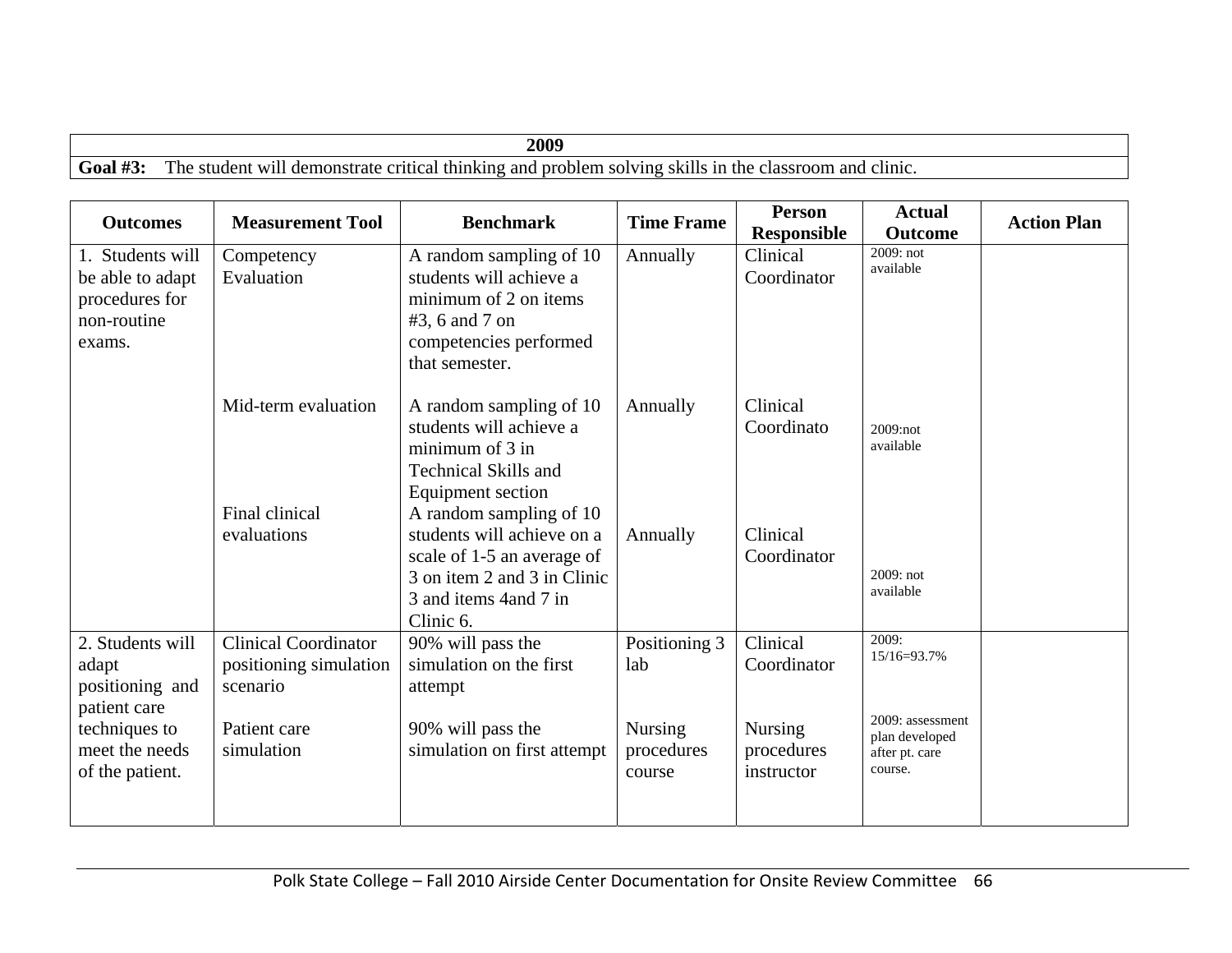|                           | 2009                                                                                                             |
|---------------------------|------------------------------------------------------------------------------------------------------------------|
| Goal<br>$\pi$ /1<br>ι π+. | and<br>Students<br>and<br>development.<br>W11.<br>demonstrate<br>.orowtl<br>eraduates *<br>orofessional c<br>. . |

| <b>Outcomes</b>                                                                    | <b>Measurement</b><br><b>Tool</b>                                                                              | <b>Benchmark</b>                                                                                    | <b>Time</b><br><b>Frame</b> | <b>Person</b><br><b>Responsible</b> | <b>Actual</b><br><b>Outcome</b>                          | <b>Action Plan</b>                                                                                                                                                                                                                                                                     |
|------------------------------------------------------------------------------------|----------------------------------------------------------------------------------------------------------------|-----------------------------------------------------------------------------------------------------|-----------------------------|-------------------------------------|----------------------------------------------------------|----------------------------------------------------------------------------------------------------------------------------------------------------------------------------------------------------------------------------------------------------------------------------------------|
| 1. Students<br>will attend a<br>state or<br>national<br>conference.                | Attendence at the<br>Florida or<br>Georgia<br>student/educator<br>conference                                   | 90% of the second<br>year students will<br>attend a conference.                                     | Annually                    | Program<br>Director                 | 2008:12/14=85.7%<br>2009:12/14=85.7%<br>2010: 14/14=100% | 2008: Benchmark unmet. Two<br>students lacked finances. Program<br>plans to enhance fundraising to<br>decrease out of pocket expenses<br>2009: Adequate funding was<br>available. One student needed to<br>work and the other student had<br>childcare issues. Continue to<br>monitor. |
| 2. Students<br>will complete a<br>speciality<br>rotation.                          | Written<br>assignment<br>identifying<br>specific<br>objectives of<br>profession and<br>career<br>opportunities | Complete a written<br>assignment with a<br>minimum grade of<br>passing                              | Annually                    | Program<br>Director                 | 2009: 14/14=100%                                         |                                                                                                                                                                                                                                                                                        |
| 3. Students<br>will exhibit<br>professional<br>behavior in the<br>clinical setting | Mid-term<br>evaluation                                                                                         | On a scale of 1-5<br>students will achieve<br>and average of 4 in<br>the Professionalism<br>segment | Annually                    | Program<br>Director                 | 2009 not available                                       |                                                                                                                                                                                                                                                                                        |
|                                                                                    | <b>Final Evaluation</b>                                                                                        | On a scale of 1-5<br>students will achieve<br>an average of 4 in the<br>Professionalism<br>segment  | Annually                    | Program<br>Director                 | 2009: not available                                      |                                                                                                                                                                                                                                                                                        |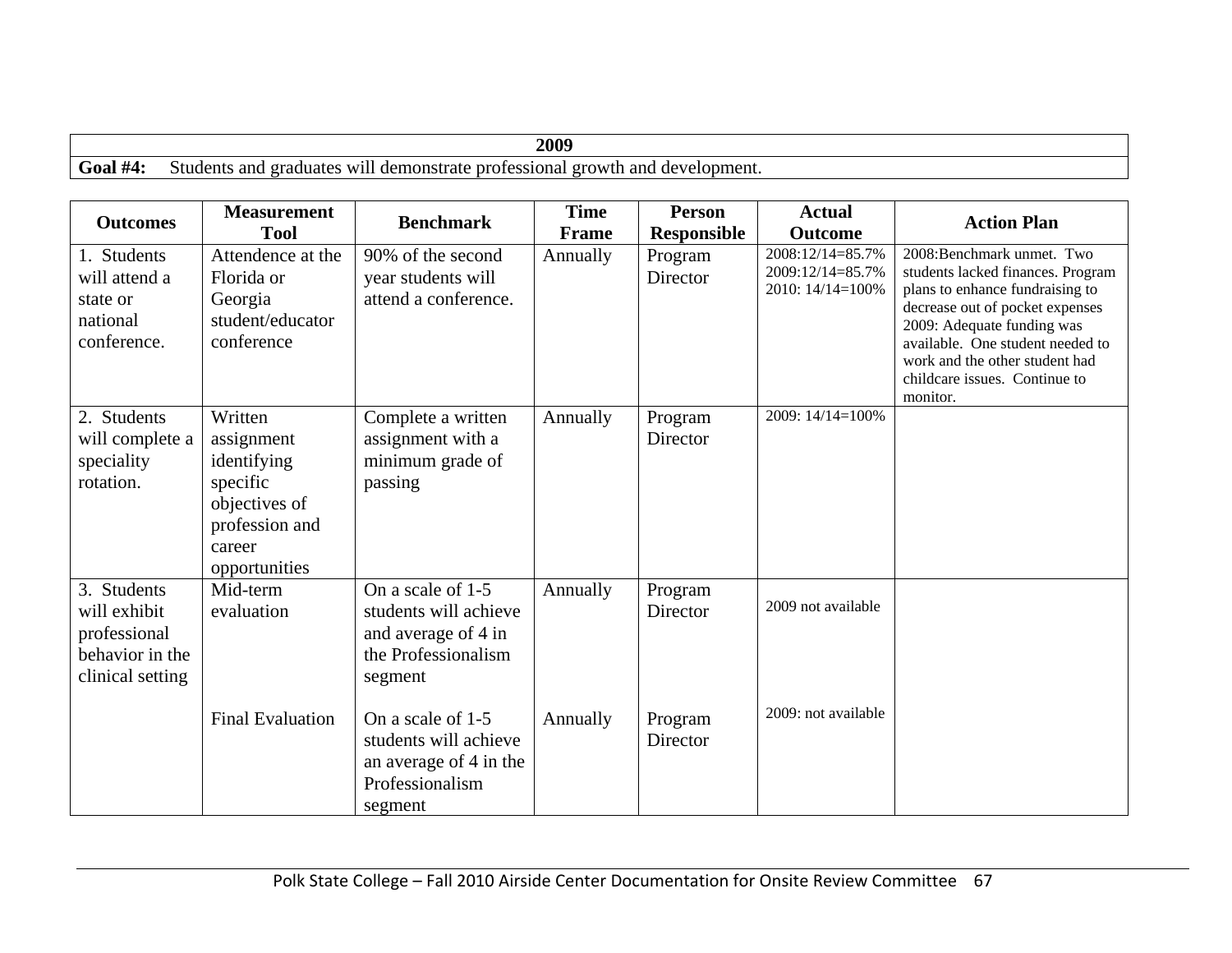| 2009                                                                                                         |  |
|--------------------------------------------------------------------------------------------------------------|--|
| Goal<br>level<br>$\overline{f}$<br>' technologists.<br>entry<br>1 ne<br>. graduate<br>nrogram<br><b>XX/1</b> |  |

| <b>Outcomes</b>                                                                                                                                                         | <b>Measurement</b><br><b>Tool</b>               | <b>Benchmark</b>                                                                                        | <b>Time Frame</b>                        | <b>Person</b><br><b>Responsible</b> | <b>Actual</b><br><b>Outcome</b>                                                                 | <b>Action Plan</b>                                                                                                                                                                                                                                                                                                                                                                      |
|-------------------------------------------------------------------------------------------------------------------------------------------------------------------------|-------------------------------------------------|---------------------------------------------------------------------------------------------------------|------------------------------------------|-------------------------------------|-------------------------------------------------------------------------------------------------|-----------------------------------------------------------------------------------------------------------------------------------------------------------------------------------------------------------------------------------------------------------------------------------------------------------------------------------------------------------------------------------------|
| 1. Graduates will<br>pass the ARRT<br>examination on<br>their first<br>attempt.                                                                                         | <b>ARRT</b><br>examination<br>summary<br>report | 75% of the<br>graduates will<br>pass the ARRT<br>examination on<br>their first<br>attempt.              | Annually                                 | Program<br>Director                 | 2007:19/20=95%<br>2008:13/13=100%<br>2009:12/14=85.7%                                           | 2007:Benchmark met. Continue to<br>monitor<br>2008: Benchmark met. Continue to<br>monitor<br>2009: Benchmark met. Continue to<br>monitor.                                                                                                                                                                                                                                               |
| 2. Graduate<br>scores on the<br><b>ARRT</b><br>examination will<br>reflect national<br>averages.                                                                        | <b>ARRT</b><br>examination<br>summary<br>report | The class score<br>average will be<br>no more than 3<br>points below the<br>national average.           | Annually                                 | Program<br>Director                 | PSC vs. USA<br>2006: 80.1vs.84.8<br>2007: 83.9vs.84.7<br>2008: 84.2vs.84.6<br>2009: 80.3vs.84.8 | 2007:Benchmark met and program is<br>investigation modification of seminar<br>course by requiring Corectec review<br>course in seminar course.<br>2008: Benchmark met. Good results<br>with Corectec. Continue to monitor<br>2009: Benchmark not met. Increase the<br>minimum requirement for each<br>component of the Corectec review<br>course from 80% to 85% for the 2010<br>class. |
| 3. Graduates will<br>be satisfied with<br>their education<br>and indicate that<br>they were<br>adequately<br>prepared to<br>perform as entry<br>level<br>radiographers. | Graduate<br>Survey                              | Responding<br>graduates will<br>score<br>46 points or<br>greater on Parts<br>II-V, questions<br>$1-16.$ | Evaluated 1<br>year post-<br>graduation. | Program<br>Director                 | 2006:5/5<br>2007:5/5<br>2008: 7/7                                                               | 2007Benchmark met. Continue to<br>monitor<br>2008 Benchmark met continue to<br>monitor                                                                                                                                                                                                                                                                                                  |